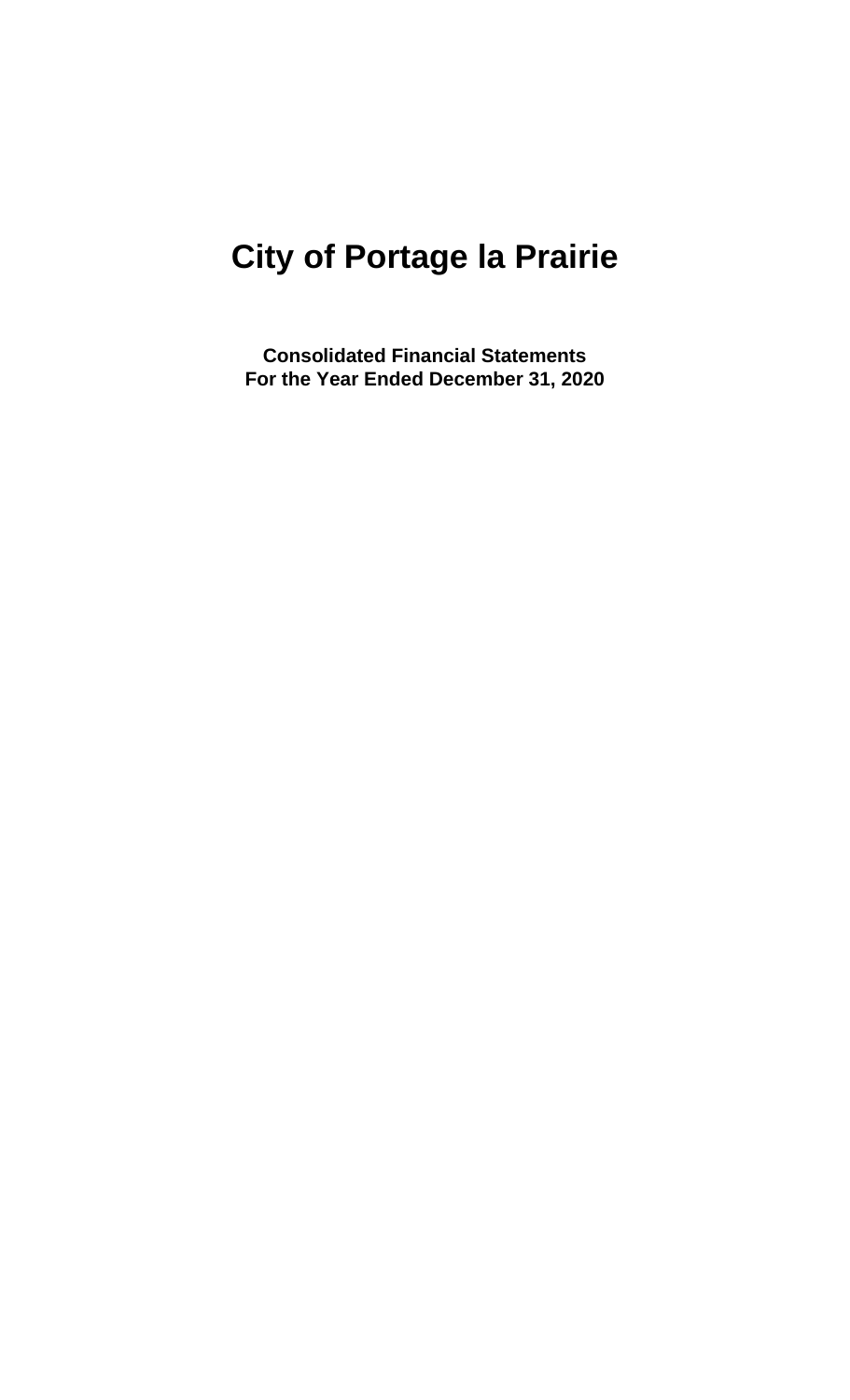### **STATEMENT OF RESPONSIBILITY**

The accompanying Consolidated Financial Statements are the responsibility of the management of the City of Portage la Prairie and have been prepared in compliance with legislation, and in accordance with generally accepted accounting principles established by the Public Sector Accounting Board of The Chartered Professional Accountants Canada.

In carrying out its responsibilities, management maintains appropriate systems of internal and administrative controls designed to provide reasonable assurance that transactions are executed in accordance with proper authorization, that assets are properly accounted for and safeguarded, and that financial information produced is relevant and reliable.

The Council of the City met with management and the external auditors to review the consolidated financial statements and discuss any significant financial reporting or internal control matters prior to their approval of the consolidated financial statements.

BDO Canada LLP as the City's appointed external auditors, have audited the Consolidated Financial Statements. The Auditor's report is addressed to the Mayor and members of council and appears on the following page. Their opinion is based upon an examination conducted in accordance with Canadian generally accepted auditing standards, performing such tests and other procedures as they consider necessary to obtain reasonable assurance that the Consolidated Financial Statements are free of material misstatement and present fairly the financial position and results of the City in accordance with Canadian Public Sector Accounting Standards.

Cathie McFarlane Director of Corporate Services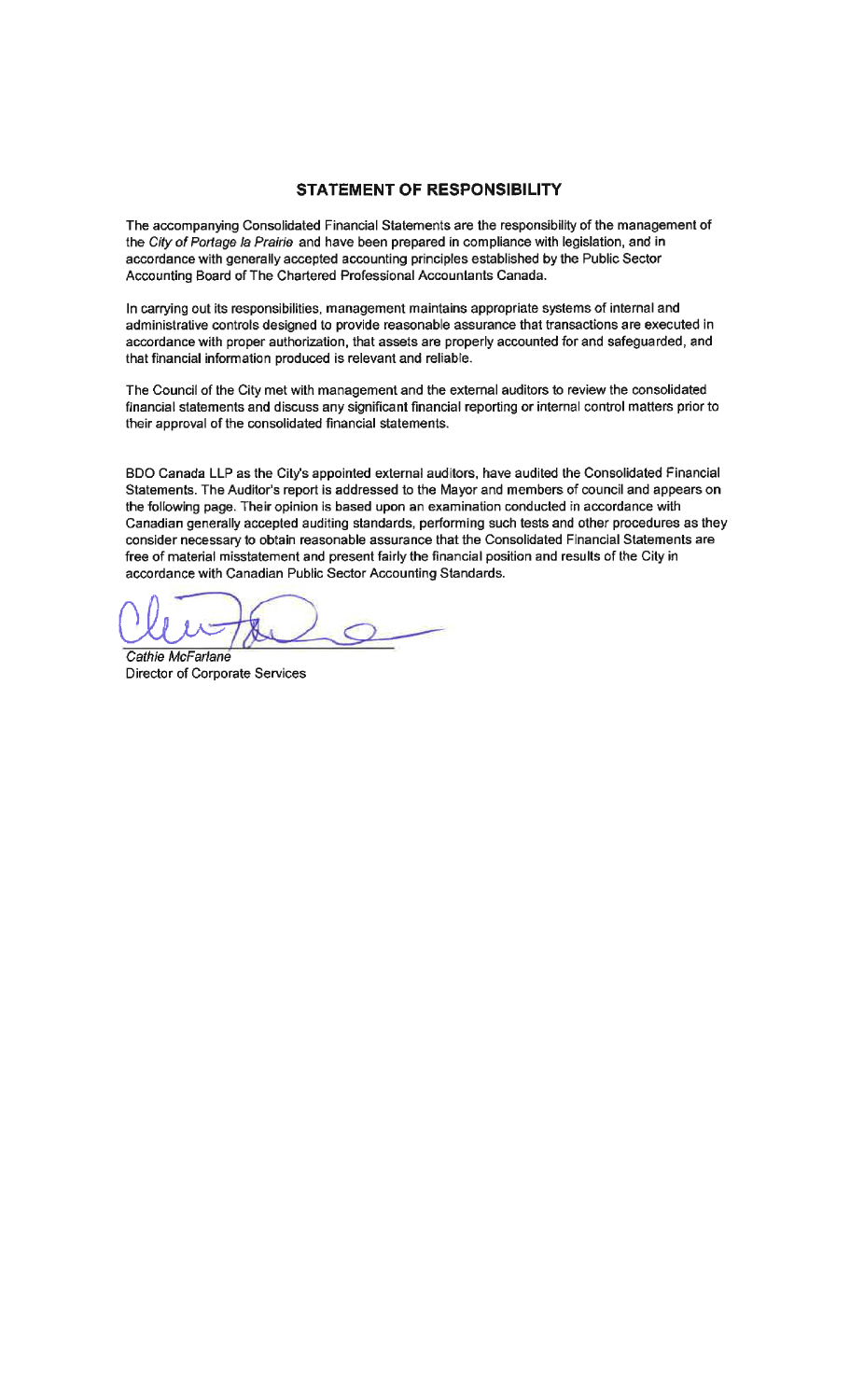

Tel: 204 727 0671 BDO Canada LLP<br>Fax: 204 726 4580 148 - 10<sup>th</sup> Street Fax: 204 726 4580 148 - 10<sup>th</sup> Street www.bdo.ca

### **INDEPENDENT AUDITOR'S REPORT**

To the Mayor and Council of the City of Portage la Prairie

### **Report on the Audit of the Consolidated Financial Statements**

We have audited the consolidated financial statements of the City of Portage la Prairie (the "City"), which comprise the consolidated statement of financial position as at December 31, 2020, and the consolidated statements of operations, change in net financial assets, cash flows and supporting schedules for the year then ended, and notes to the consolidated financial statements, including a summary of significant accounting policies.

In our opinion, the accompanying consolidated financial statements present fairly, in all material respects, the consolidated financial position of the City of Portage la Prairie as at December 31, 2020, and the results of its consolidated operations, change in net financial assets, cash flows and supporting schedules for the year then ended in accordance with Canadian Public Sector Accounting Standards.

### **Basis for Opinion**

We conducted our audit in accordance with Canadian generally accepted auditing standards. Our responsibilities under those standards are further described in the Auditor's responsibilities for the Audit of the Consolidated Financial Statements section of our report. We are independent of the City of Portage la Prairie in accordance with the ethical requirements that are relevant to our audit of the consolidated financial statements in Canada, and we have fulfilled our other ethical responsibilities in accordance with these requirements. We believe that the audit evidence we have obtained is sufficient and appropriate to provide a basis for our opinion.

### **Other Matters**

The financial statements for the year ended December 31, 2019 were audited by another firm of Chartered Professional Accountants who expressed an unmodified opinion on those financial statements on June 22, 2020.

### **Responsibilities of Management and Those Charged with Governance for the Consolidated Financial Statements**

Management is responsible for the preparation and fair presentation of the consolidated financial statements in accordance with Canadian Public Sector Accounting Standards, and for such internal control as management determines is necessary to enable the preparation of consolidated financial statements that are free from material misstatement, whether due to fraud or error.

In preparing the consolidated financial statements, management is responsible for assessing the City of Portage la Prairie's ability to continue as a going concern, disclosing, as applicable, matters related to going concern and using the going concern basis of accounting unless management either intends to liquidate the City of Portage la Prairie to cease operations, or has no realistic alternative but to do so.

Those charged with governance are responsible for overseeing the City of Portage la Prairie's financial reporting process.

#### **Auditor's Responsibilities for the Audit of the Consolidated Financial Statements**

Our objectives are to obtain reasonable assurance about whether the consolidated financial statements as a whole are free from material misstatement, whether due to fraud or error, and to issue an Auditor's report that includes our opinion. Reasonable assurance is a high level of assurance, but is not a guarantee that an audit conducted in accordance with Canadian generally accepted auditing standards will always detect a material misstatement when it exists. Misstatements can arise from fraud or error and are considered material if, individually or in the aggregate, they could reasonably be expected to influence the economic decisions of users taken on the basis of these consolidated financial statements.

As part of an audit in accordance with Canadian generally accepted auditing standards, we exercise professional judgement and maintain professional skepticism throughout the audit. We also: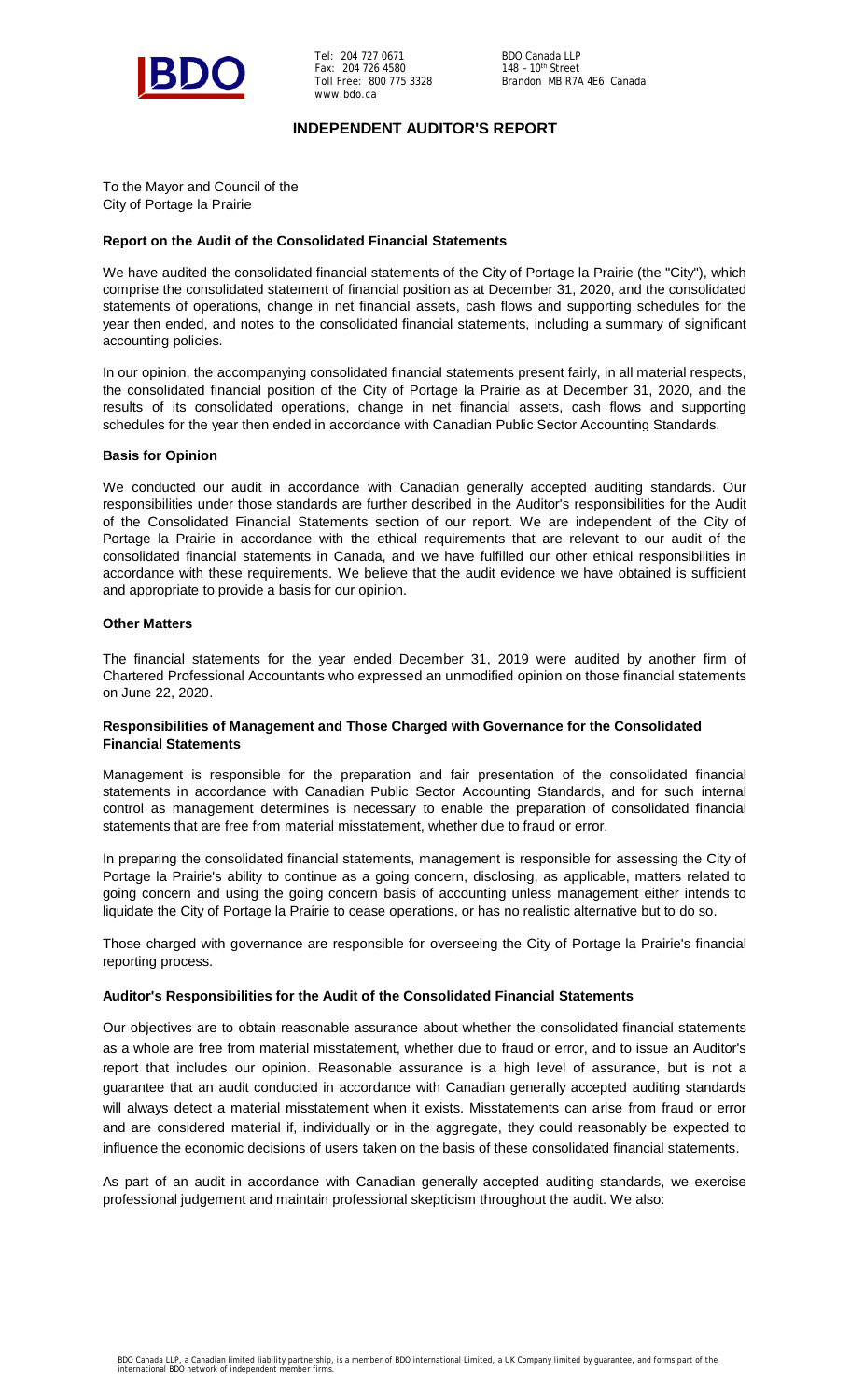

- Identify and assess the risks of material misstatement of the consolidated financial statements, whether due to fraud or error, design and perform audit procedures responsive to those risks, and obtain audit evidence that is sufficient and appropriate to provide a basis for our opinion. The risk of not detecting a material misstatement resulting from fraud is higher than for one resulting from error, as fraud may involve collusion, forgery, intentional omissions, misrepresentations, or the override of internal control.
- Obtain an understanding of internal control relevant to the audit in order to design audit procedures that are appropriate in the circumstances, but not for the purpose of expressing an opinion on the effectiveness of the City of Portage la Prairie's internal control.
- Evaluate the appropriateness of accounting policies used and the reasonableness of accounting estimates and related disclosures made by management.
- Conclude on the appropriateness of management's use of the going concern basis of accounting and, based on the audit evidence obtained, whether a material uncertainty exists related to events or conditions that may cast significant doubt on the City of Portage la Prairie's ability to continue as a going concern. If we conclude that a material uncertainty exists, we are required to draw attention in our Auditor's report to the related disclosures in the consolidated financial statements or, if such disclosures are inadequate, to modify our opinion. Our conclusions are based on the audit evidence obtained up to the date of our Auditor's report. However, future events or conditions may cause the City of Portage la Prairie to cease to continue as a going concern.
- Evaluate the overall presentation, structure and content of the consolidated financial statements, including the disclosures, and whether the consolidated financial statements represent the underlying transactions and events in a manner that achieves fair presentation.
- Obtain sufficient appropriate audit evidence regarding the financial information of the entities or business activities within the City of Portage la Prairie to express an opinion on the consolidated financial statements. We are responsible for the direction, supervision, and performance of the group audit. We remain solely responsible for the audit opinion.

We communicate with those charged with governance regarding, among other matters, the planned scope and timing of the audit and significant audit findings, including any significant deficiencies in internal control that we identify during our audit.

BDO Canada LLP

**Chartered Professional Accountants**

Brandon, Manitoba June 28, 2021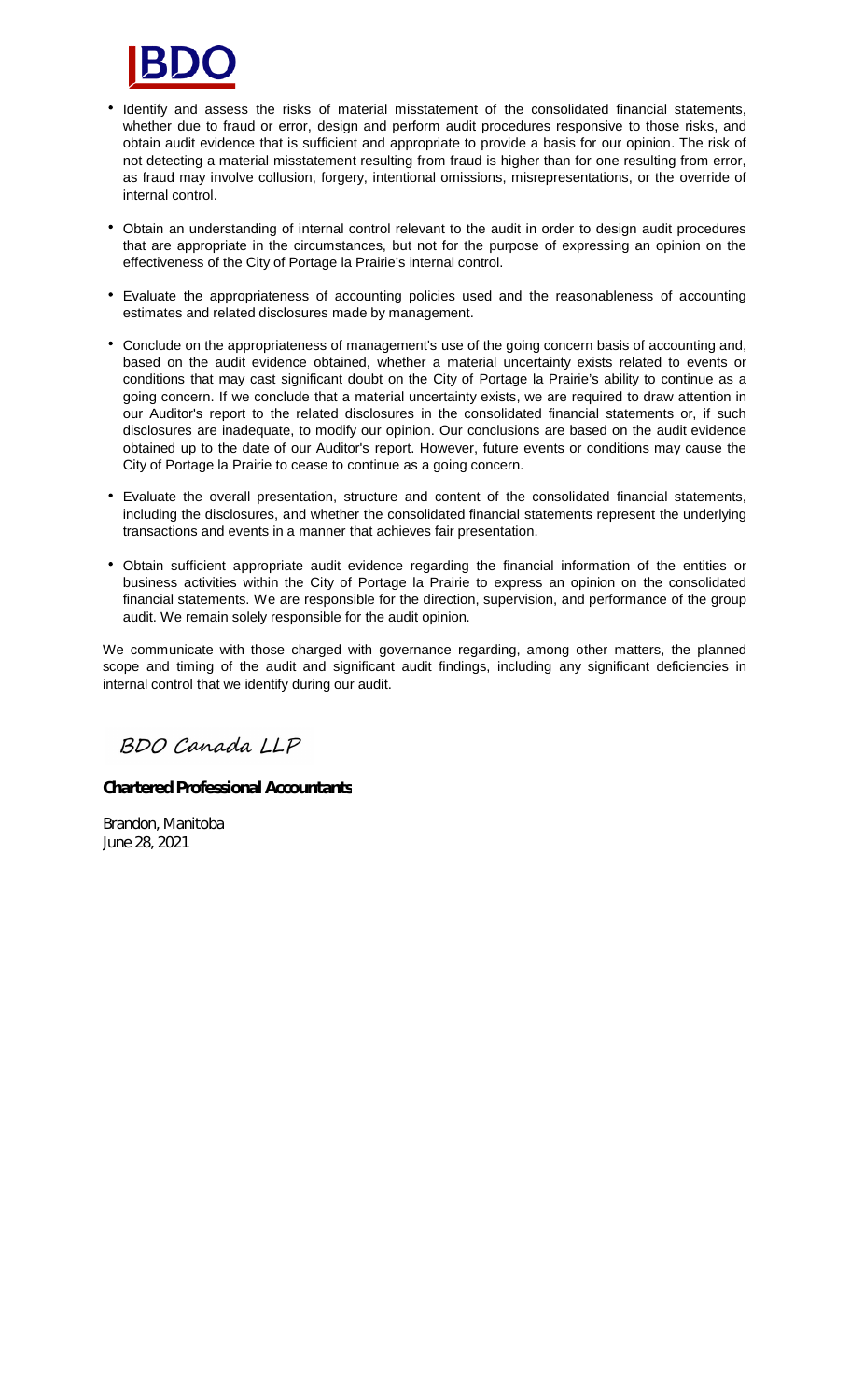## **City of Portage la Prairie**

**Consolidated Financial Statements For the Year Ended December 31, 2020**

| <b>Consolidated Statement of Financial Position</b>                             | 5  |
|---------------------------------------------------------------------------------|----|
| <b>Consolidated Statement of Operations</b>                                     | 6  |
| <b>Consolidated Statement of Change in Net Financial Assets</b>                 | 7  |
| <b>Consolidated Statement of Cash Flows</b>                                     | 8  |
| <b>Notes to the Consolidated Financial Statements</b>                           | 9  |
| Schedule 1 - Consolidated Schedule of Tangible Capital Assets                   | 19 |
| <b>Schedule 2 - Consolidated Schedule of Revenues</b>                           | 20 |
| <b>Schedule 3 - Consolidated Schedule of Expenses</b>                           | 21 |
| Schedule 4 - Consolidated Statement of Operations by Program                    | 23 |
| Schedule 5 - Consolidated Details and Reconciliation to Core Government Results | 25 |
| Schedule 6 - Schedule of Change in Reserve Fund Balances                        | 26 |
| Schedule 7 - Schedule of L.U.D. Operations                                      | 28 |
| <b>Schedule 8 - Schedule of Financial Position for Utilities</b>                | 29 |
| <b>Schedule 9 - Schedule of Utility Operations</b>                              | 30 |
| Schedule 10 - Reconciliation of the Financial Plan to the Budget                | 32 |
| <b>Schedule 11 - Analysis of Taxes on Roll</b>                                  | 33 |
| <b>Schedule 12 - Analysis of Tax Levy</b>                                       | 34 |
| <b>Schedule 13 - Schedule of General Operating Fund Expenses</b>                | 35 |
| <b>Schedule 14 - Reconciliation of Annual Surplus (Deficit)</b>                 | 37 |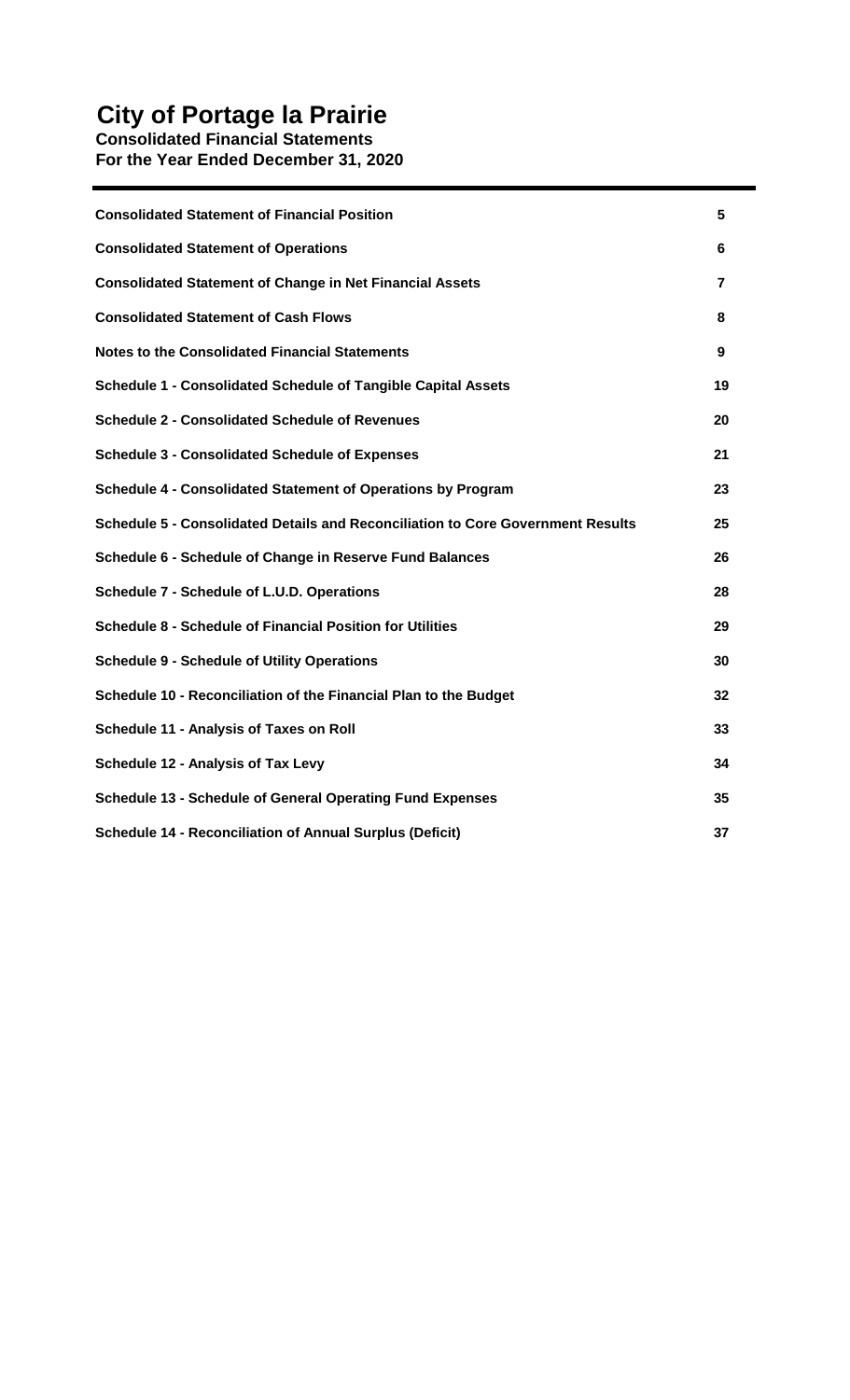### City of Portage la Prairie CONSOLIDATED STATEMENT OF FINANCIAL POSITION As at December 31, 2020

|                                                                         | 2020           | 2019            |
|-------------------------------------------------------------------------|----------------|-----------------|
| <b>FINANCIAL ASSETS</b><br>Cash and temporary investments (Note 3)      | \$49,750,254   | \$41,027,872    |
| Amounts receivable (Note 4)                                             | 5,044,814      | 6,083,367       |
| Portfolio investments (Note 5)                                          | 118,948        | 3,136,882       |
| Other inventories for sale (Note 6)                                     | 255            | 1,808           |
|                                                                         | \$54,914,271   | \$50,249,929    |
| <b>LIABILITIES</b><br>Accounts payable and accrued liabilities (Note 7) | S<br>6,555,399 | \$<br>5,944,294 |
| Unearned revenue                                                        | 359,698        | 223,871         |
| Landfill closure and post closure liabilities (Note 8)                  | 84,937         | 33,394          |
| Long-term debt (Note 10)                                                | 5,742,887      | 6,946,457       |
| Obligations under capital lease                                         | 527            | 2,252           |
|                                                                         | 12,743,448     | 13,150,268      |
| <b>NET FINANCIAL ASSETS</b>                                             | \$42,170,823   | \$37,099,661    |
| <b>NON-FINANCIAL ASSETS</b>                                             |                |                 |
| Tangible capital assets (Schedule 1)                                    | \$116,548,377  | \$111,608,782   |
| Inventories (Note 6)                                                    | 362,873        | 305,590         |
| Real estate properties held for sale                                    | 373,411        | 373,411         |
| Prepaid expenses                                                        | 517,659        | 295,754         |
|                                                                         | 117,802,320    | 112,583,537     |
| <b>ACCUMULATED SURPLUS (Note 17)</b>                                    | \$159,973,143  | \$149,683,199   |

## **COMMITMENTS AND CONTINGENCIES (NOTES 11 AND 12)**

Approved on behalf of council:

Mayor

Deputy Mayor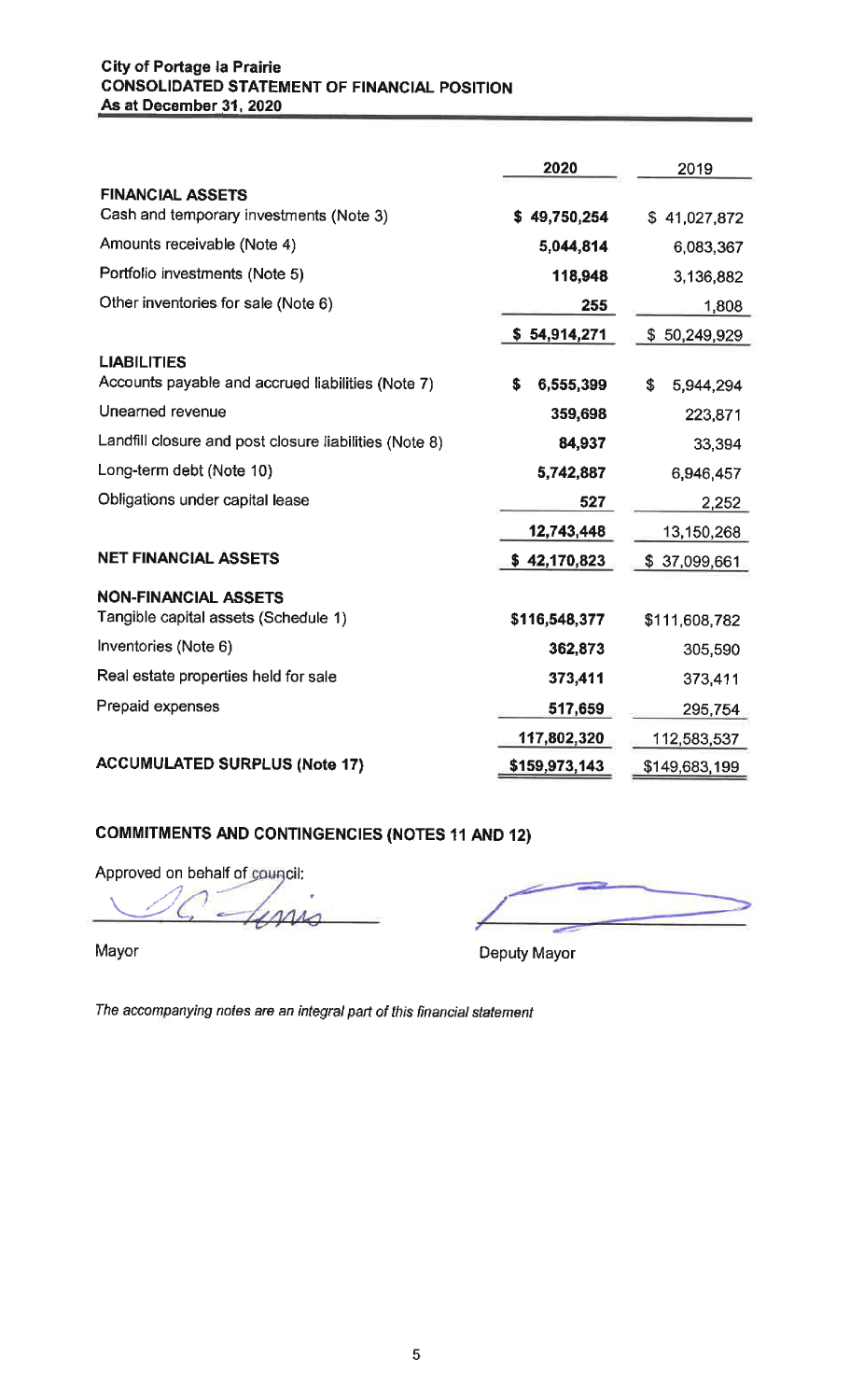### **City of Portage la Prairie CONSOLIDATED STATEMENT OF OPERATIONS For the Year Ended December 31, 2020**

|                                               | 2020<br><b>Budget</b><br>(Note 16) | 2020<br><b>Actual</b> | 2019<br>Actual   |
|-----------------------------------------------|------------------------------------|-----------------------|------------------|
| <b>REVENUE</b>                                |                                    |                       |                  |
| Property taxes                                | \$11,068,092                       | 11,653,932<br>\$      | \$<br>10,868,386 |
| Grants in lieu of taxation                    | 873,480                            | 873,480               | 891,388          |
| User fees                                     | 6,897,579                          | 3,897,181             | 4,759,405        |
| Permits, licences and fines                   | 341,200                            | 395,047               | 549,107          |
| Investment income                             | 272,003                            | 788,215               | 1,033,901        |
| Other revenue                                 | 550,689                            | 830,846               | 931,739          |
| Water and sewer                               | 10,787,645                         | 12,947,897            | 16,744,996       |
| <b>Grants - Province of Manitoba</b>          | 3,496,923                          | 4,275,308             | 3,585,684        |
| Grants - other                                | 1,842,269                          | 1,716,258             | 1,951,362        |
| Total revenue (Schedules 2, 4 and 5)          | 36,129,880                         | 37,378,164            | 41,315,968       |
| <b>EXPENSES</b>                               |                                    |                       |                  |
| General government services                   | 2,621,725                          | 2,198,176             | 2,948,313        |
| Protective services                           | 6,358,411                          | 6,231,766             | 6,003,158        |
| <b>Transportation services</b>                | 3,177,217                          | 2,312,107             | 2,898,145        |
| Environmental health services                 | 1,303,869                          | 1,251,754             | 1,102,348        |
| Public health and welfare services            | 342,636                            | 253,928               | 221,197          |
| Regional planning and development             | 791,976                            | 754,269               | 796,667          |
| Resource conservation and industrial          |                                    |                       |                  |
| development                                   | 192,075                            | 227,042               | 170,093          |
| Recreation and cultural services              | 5,386,638                          | 5,541,958             | 5,715,457        |
| Water and sewer services                      | 10,273,673                         | 8,317,220             | 7,490,902        |
| Total expenses (Schedules 3, 4 and 5)         | 30,448,220                         | 27,088,220            | 27,346,280       |
| <b>ANNUAL SURPLUS (DEFICIT)</b>               | \$5,681,660                        | 10,289,944            | 13,969,688       |
| <b>ACCUMULATED SURPLUS, BEGINNING OF YEAR</b> |                                    | 149,683,199           | 135,713,511      |
| <b>ACCUMULATED SURPLUS, END OF YEAR</b>       |                                    | \$159,973,143         | \$149,683,199    |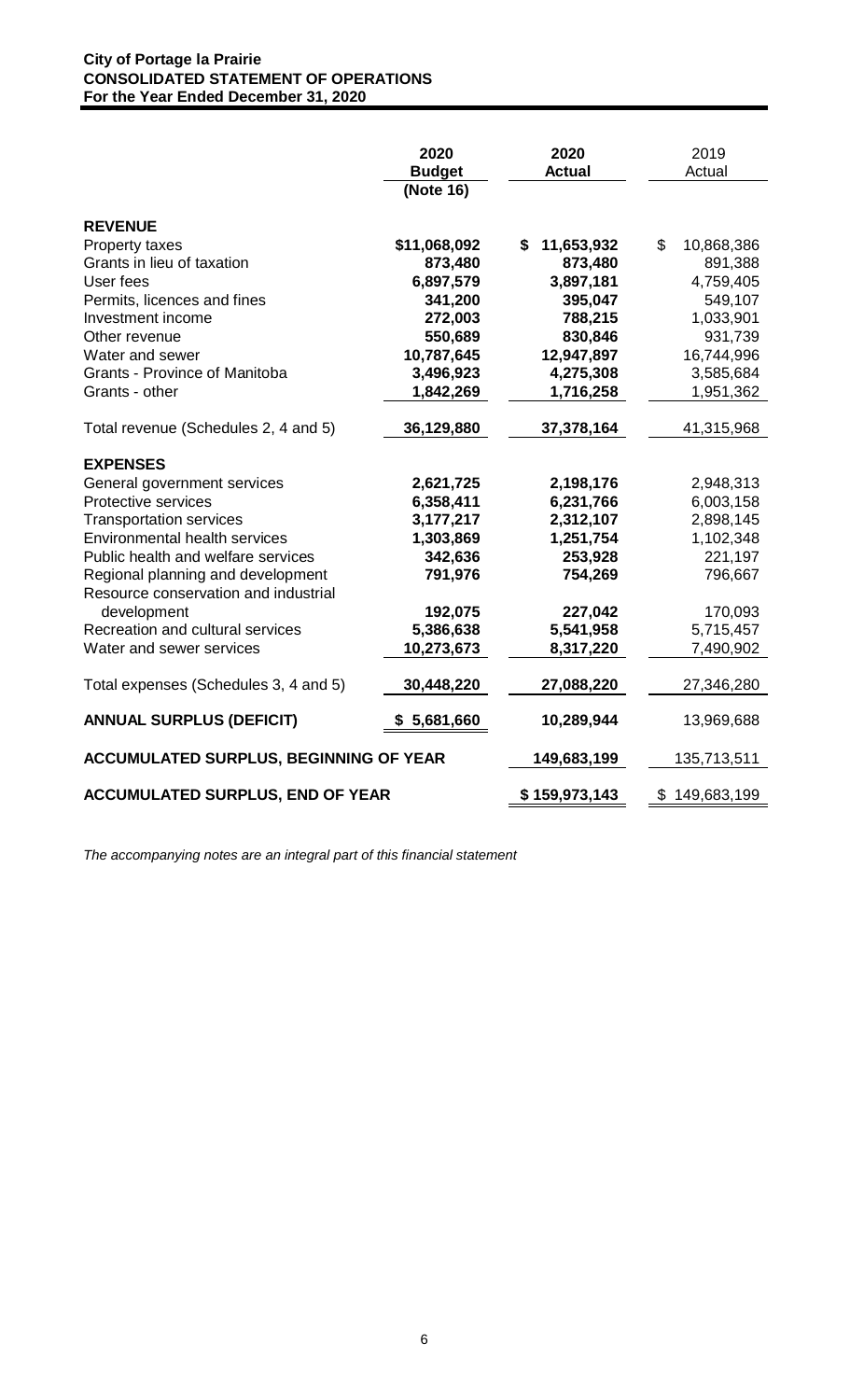### **City of Portage la Prairie CONSOLIDATED STATEMENT OF CHANGE IN NET FINANCIAL ASSETS For the Year Ended December 31, 2020**

|                                                                                                                                                                                                                                                                    | 2020<br><b>Budget</b><br>(Note 16) | 2020<br><b>Actual</b>                                                       | 2019<br>Actual                                                                |
|--------------------------------------------------------------------------------------------------------------------------------------------------------------------------------------------------------------------------------------------------------------------|------------------------------------|-----------------------------------------------------------------------------|-------------------------------------------------------------------------------|
| <b>ANNUAL SURPLUS</b>                                                                                                                                                                                                                                              | 5,681,660<br>S                     | \$10,289,944                                                                | 13,969,688<br>\$                                                              |
| Acquisition of tangible capital assets<br>Amortization of tangible capital assets<br>Loss (Gain) on sale of tangible capital assets<br>Proceeds on sale of tangible capital assets<br>Decrease (increase) in inventories<br>Decrease (increase) in prepaid expense | (8,905,601)                        | (8,905,601)<br>3,746,534<br>(549, 356)<br>768,829<br>(57, 283)<br>(221,905) | (12, 134, 731)<br>2,788,158<br>(29, 928)<br>124,792<br>(39,005)<br>(133, 280) |
|                                                                                                                                                                                                                                                                    | (8,905,601)                        | (5,218,782)                                                                 | (9,423,994)                                                                   |
| <b>CHANGE IN NET FINANCIAL ASSETS</b>                                                                                                                                                                                                                              | (3,223,941)                        | 5,071,162                                                                   | 4,545,694                                                                     |
| <b>NET FINANCIAL ASSETS, BEGINNING OF YEAR</b>                                                                                                                                                                                                                     |                                    | 37,099,661                                                                  | 32,553,967                                                                    |
| <b>NET FINANCIAL ASSETS, END OF YEAR</b>                                                                                                                                                                                                                           |                                    | 42,170,823                                                                  | 37,099,661                                                                    |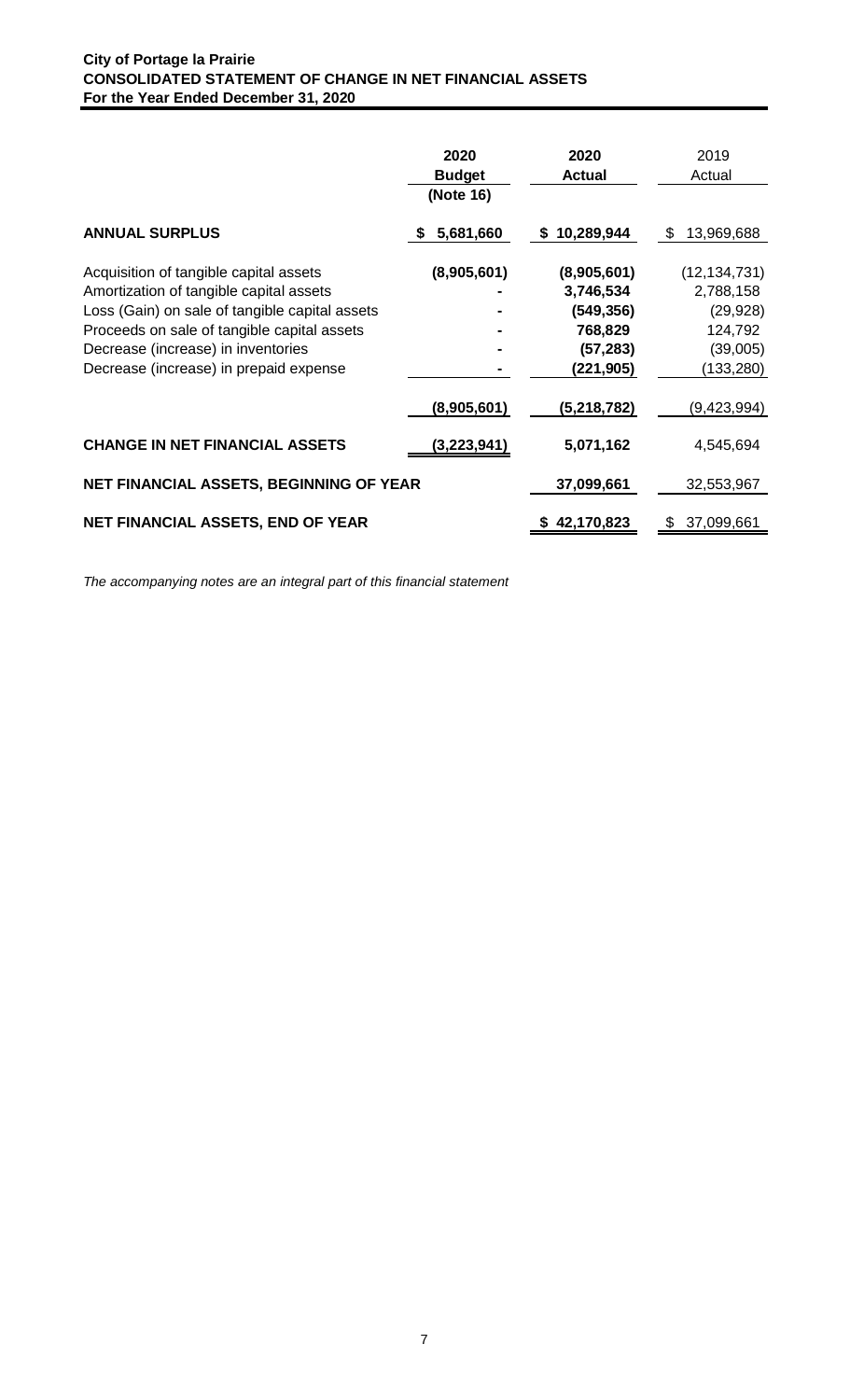### **City of Portage la Prairie CONSOLIDATED STATEMENT OF CASH FLOWS For the Year Ended December 31, 2020**

| <b>OPERATING TRANSACTIONS</b><br>\$10,289,944<br>Annual surplus (deficit)<br>\$<br>Changes in non-cash items:<br>Amounts receivable<br>1,038,553<br>Inventories<br>(55, 730)<br>(221, 905)<br>Prepaids<br>Other assets<br>611,105<br>Accounts payable and accrued liabilities<br>Severance and sick leave payable<br>Unearned revenue<br>135,827<br>Landfill closure and post closure liabilities<br>51,543<br><b>Environmental liabilities</b> |                |
|-------------------------------------------------------------------------------------------------------------------------------------------------------------------------------------------------------------------------------------------------------------------------------------------------------------------------------------------------------------------------------------------------------------------------------------------------|----------------|
|                                                                                                                                                                                                                                                                                                                                                                                                                                                 |                |
|                                                                                                                                                                                                                                                                                                                                                                                                                                                 | 13,969,688     |
|                                                                                                                                                                                                                                                                                                                                                                                                                                                 |                |
|                                                                                                                                                                                                                                                                                                                                                                                                                                                 | 6,615,384      |
|                                                                                                                                                                                                                                                                                                                                                                                                                                                 | (38, 870)      |
|                                                                                                                                                                                                                                                                                                                                                                                                                                                 | (133, 280)     |
|                                                                                                                                                                                                                                                                                                                                                                                                                                                 |                |
|                                                                                                                                                                                                                                                                                                                                                                                                                                                 | (5,598,670)    |
|                                                                                                                                                                                                                                                                                                                                                                                                                                                 |                |
|                                                                                                                                                                                                                                                                                                                                                                                                                                                 | 12,239         |
|                                                                                                                                                                                                                                                                                                                                                                                                                                                 | 4,041          |
|                                                                                                                                                                                                                                                                                                                                                                                                                                                 |                |
| Loss (Gain) on land held for resale                                                                                                                                                                                                                                                                                                                                                                                                             | (389, 265)     |
| Loss (Gain) on sale of tangible capital asset<br>(549, 356)                                                                                                                                                                                                                                                                                                                                                                                     | (29, 928)      |
| Amortization<br>3,746,534                                                                                                                                                                                                                                                                                                                                                                                                                       | 2,788,158      |
| Cash provided by operating transactions<br>15,046,515                                                                                                                                                                                                                                                                                                                                                                                           | 17,199,497     |
|                                                                                                                                                                                                                                                                                                                                                                                                                                                 |                |
| <b>CAPITAL TRANSACTIONS</b>                                                                                                                                                                                                                                                                                                                                                                                                                     |                |
| Proceeds on sale of tangible capital assets<br>768,830                                                                                                                                                                                                                                                                                                                                                                                          | 124,792        |
| Cash used to acquire tangible capital assets<br>(8,905,601)                                                                                                                                                                                                                                                                                                                                                                                     | (12, 134, 731) |
| Cash applied to capital transactions<br>(8, 136, 771)                                                                                                                                                                                                                                                                                                                                                                                           | (12,009,939)   |
| <b>INVESTING TRANSACTIONS</b>                                                                                                                                                                                                                                                                                                                                                                                                                   |                |
| Proceeds on sale of portfolio investments<br>3,017,934                                                                                                                                                                                                                                                                                                                                                                                          | 7,434,455      |
| Proceeds on sale of real estate properties                                                                                                                                                                                                                                                                                                                                                                                                      | 408,550        |
| Loans and advances repaid                                                                                                                                                                                                                                                                                                                                                                                                                       |                |
| Purchase of portfolio investments                                                                                                                                                                                                                                                                                                                                                                                                               |                |
| Acquisition of real estate properties                                                                                                                                                                                                                                                                                                                                                                                                           | (47, 738)      |
| Loans and advances issued                                                                                                                                                                                                                                                                                                                                                                                                                       |                |
| Cash applied to investing transactions<br>3,017,934                                                                                                                                                                                                                                                                                                                                                                                             | 7,795,267      |
| <b>FINANCING TRANSACTIONS</b>                                                                                                                                                                                                                                                                                                                                                                                                                   |                |
| Net (repayments) borrowings from revolving line of credit                                                                                                                                                                                                                                                                                                                                                                                       |                |
| Proceeds of long-term debt                                                                                                                                                                                                                                                                                                                                                                                                                      |                |
| Debt repayment<br>(1, 203, 571)                                                                                                                                                                                                                                                                                                                                                                                                                 | (1, 187, 423)  |
| Obligation under capital lease<br>(1, 725)                                                                                                                                                                                                                                                                                                                                                                                                      | (1,869)        |
| Repayment of obligation under capital lease                                                                                                                                                                                                                                                                                                                                                                                                     |                |
| Cash applied to financing transactions<br>(1, 205, 296)                                                                                                                                                                                                                                                                                                                                                                                         | (1, 189, 292)  |
| <b>INCREASE IN CASH AND TEMPORARY INVESTMENTS</b><br>8,722,382                                                                                                                                                                                                                                                                                                                                                                                  | 11,795,533     |
| CASH AND TEMPORARY INVESTMENTS, BEGINNING OF YEAR<br>41,027,872                                                                                                                                                                                                                                                                                                                                                                                 | 29,232,339     |
| CASH AND TEMPORARY INVESTMENTS, END OF YEAR<br>\$49,750,254                                                                                                                                                                                                                                                                                                                                                                                     | \$41,027,872   |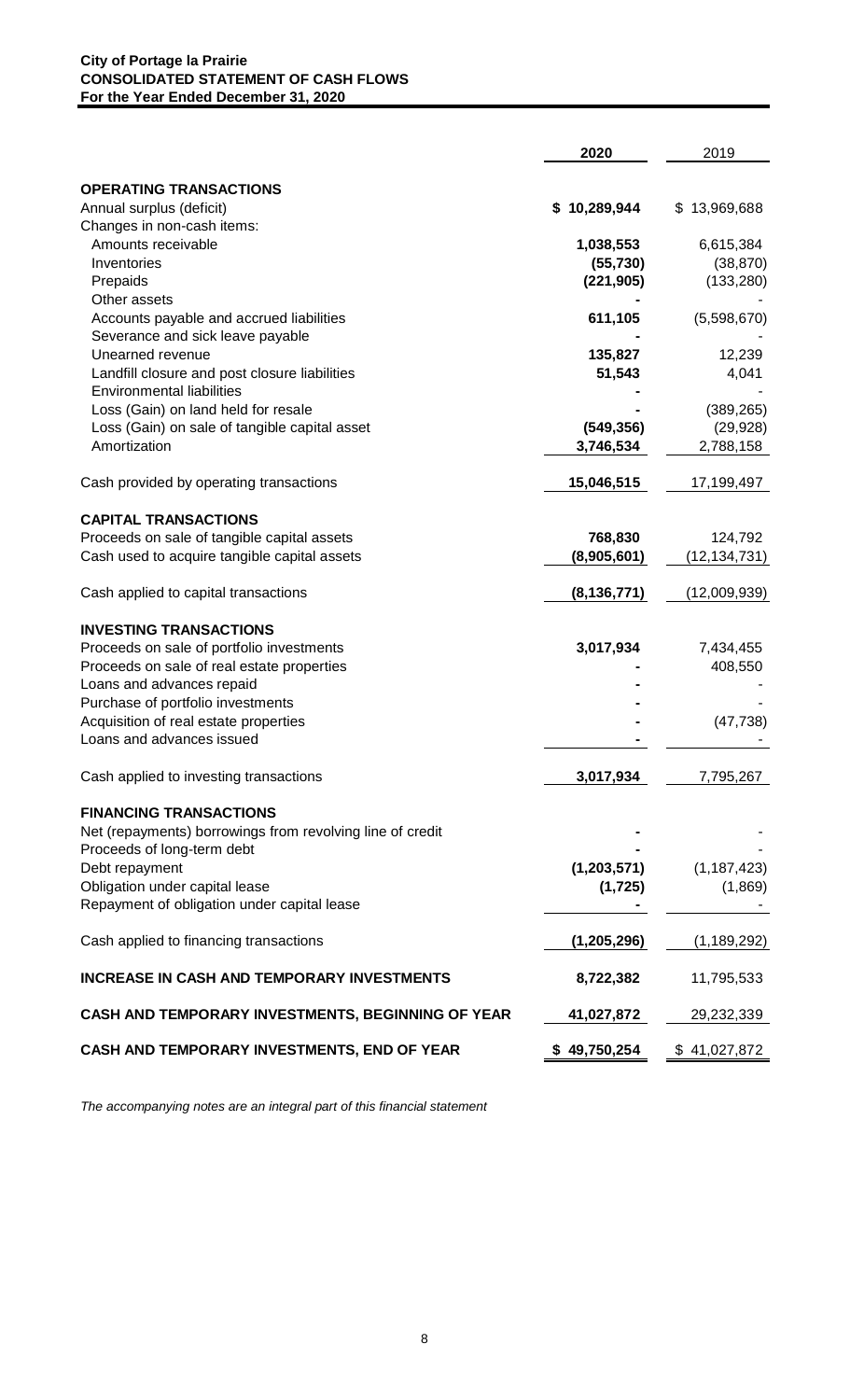#### **1. Status of the City of Portage la Prairie**

The incorporated City of Portage la Prairie is a City that was created in 1907 pursuant to The Municipal Act. The City provides or funds municipal services such as police, fire, public works, planning, airport, parks and recreation, library and other general government operations. The City also owns one utility, has several designated special purpose reserves and provides funding support for other financial entities involved in economic development, recreation and tourism.

#### **2. Significant Accounting Policies**

The consolidated financial statements have been prepared in accordance with public sector accounting standards as recommended by the Public Sector Accounting Board (PSAB) of the Chartered Professional Accountants of Canada and reflect the following significant accounting policies:

#### **a) Reporting Entity**

The consolidated financial statements include the assets, liabilities, revenues and expenses of the reporting entity. The reporting entity is comprised of all the funds, agencies, local boards, and committees of the council which are controlled by the City. Control is defined as the power to govern the financial and reporting policies of another organization with the expected benefits or risk of loss to the City. The controlled organizations are consolidated after adjusting their accounting policies to a basis consistent with the accounting policies of the City. Inter-fund and inter-company balances and transactions have been eliminated. The controlled organizations include:

#### *Portage Handivan Inc.*

- provides Handivan services to the residents of the City

The City has several partnership agreements in place, and as such, consistent with Canadian Public Sector Accounting Standards for government partnerships, the following local agencies, boards and commissions are accounted on a proportionate consolidation basis whereby the City's pro-rata share of each of the assets, liabilities, revenues and expenses are combined on a line by line basis in the financial statements. Intercompany balances and transactions have been eliminated. The government partnerships include:

*Portage la Prairie Planning District (66.67% (2019 - 66.67%)* - provides development and sub-division planning services to the residents of the City

- *Portage la Prairie Regional Landfill Authority (66.67%) (2019 66.67%)*
- provides waste disposal services to the residents of the City
- *Portage la Prairie Regional Library (77.00%) (2019 77.00%)*
- provides library services to the residents of the City
- *Portage Regional Recreation Authority Inc. (75.00%) (2019 75.00%)*
- provides recreational, health and wellness services to the residents of the City
- *Portage Regional Economic Development (66.67%) (2019 66.67%)*
	- provides tourism, advertising and economic development services for the City

The taxation with respect to the operations of the school divisions are not reflected in the Municipal surplus of these financial statements.

Trust funds and their related operations administered by the City are not consolidated in these financial statements.

#### **b) Basis of Accounting**

The consolidated financial statements are prepared using the accrual basis of accounting. The accrual basis of accounting records revenue as it is earned and measurable. Expenses are recognized as they are incurred and measurable based upon the receipt of goods and services or the creation of an obligation to pay.

#### **c) Cash and Temporary Investments**

Cash and temporary investments include cash and short-term investments with maturities of three months or less from the date of acquisition.

#### **d) Investments**

Temporary investments are accounted for at the lower of cost and market.

Portfolio investments are accounted for at cost.

#### **e) Real Estate Properties Held for Sale**

Real estate properties held for sale are recorded at the lower of cost and net realizable value. Cost includes the amount of acquisition, legal fees, and improvements to prepare the properties for sale or servicing.

It is reasonably anticipated that real estate properties held for resale will be sold outside the reporting entity within one year of the balance sheet date.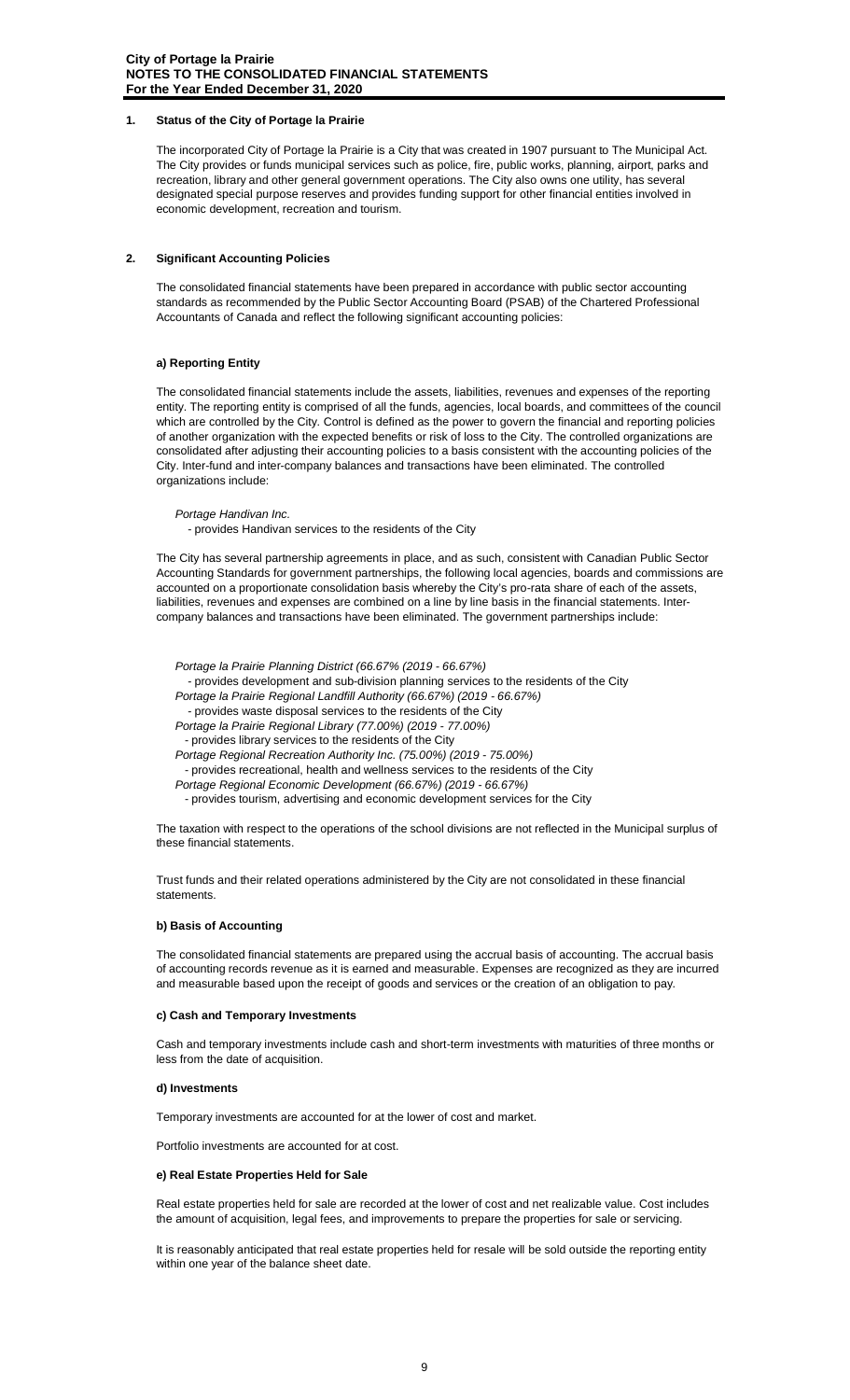#### **f) Landfill Closure and Post Closure Liabilities**

The estimated cost to close and maintain solid waste landfill sites are based on estimated future expenses, in current dollars, adjusted for estimated inflation, and are charged to expenses as the landfill capacity is used.

#### **g) Non-Financial Assets**

Non-financial assets are not available to discharge existing liabilities and are held for use in the provision of services. They have useful lives extending beyond the current year and are not intended for sale in the ordinary course of operations. The change in non-financial assets during the year, together with the excess of revenues over expenses, provides the change in net financial assets (debt) for the year.

Real estate properties and inventories held for sale are classified as non-financial assets if it is anticipated that the sale will not be completed within one year of the reporting date.

#### **h) Tangible Capital Assets**

Tangible capital assets are recorded at cost which includes all amounts that are directly attributable to the acquisition, construction, development or betterment of the asset. Donated assets are recorded at their estimated fair value upon acquisition. Certain tangible capital assets for which historical cost information is not available have been recorded at current fair market values discounted by a relevant inflation factor. Certain assets are disclosed at a nominal value as the determination of current fair market value was not available. The City does not capitalize internal finance charges as part of the cost of its tangible capital assets.

#### **General Tangible Capital Assets**

| Land                                        | Indefinite     |
|---------------------------------------------|----------------|
| Land Improvements                           | 10 to 30 years |
| Buildings and leasehold improvements        |                |
| <b>Buildings</b>                            | 25 to 40 years |
| Leasehold improvements                      | Life of lease  |
| Vehicles and Equipment                      |                |
| Vehicles                                    | 5 years        |
| Machinery, equipment and furniture          | 10 years       |
| Maintenance and road construction equipment | 15 years       |
| <b>Computer Hardware and Software</b>       | 4 years        |

#### **Infrastructure Assets**

| Transportation                          |                |
|-----------------------------------------|----------------|
| Land                                    | Indefinite     |
| Road surface                            | 20 to 30 years |
| Road grade                              | 40 years       |
| <b>Bridges</b>                          | 25 to 50 years |
| Traffic lights and equipment            | 10 years       |
| Water and Sewer                         |                |
| Land                                    | Indefinite     |
| Land improvements                       | 30 to 50 years |
| <b>Buildings</b>                        | 25 to 40 years |
| Underground networks                    | 40 to 60 years |
| Machinery and equipment                 | 10 to 20 years |
| Dams and other surface water structures | 40 to 60 years |
|                                         |                |

Certain assets which have historical or cultural value including works of art, historical documents as well as historical and cultural artifacts are not recognized as tangible capital assets because a reasonable estimate of the future benefits associated with such property cannot be made. Intangibles, Crown lands that have not been purchased by the City, forests, water, and other natural resources are not recognized as tangible capital assets.

#### **i) Leases**

Leases are classified as capital or operating leases. Leases which transfer substantially all of the benefits and risks incidental to the ownership or property are accounted for as capital leases. All other leases are accounted for as operating leases and the related lease payments are charged to expenses as incurred.

#### **j) Inventories**

Inventories held for sale are recorded at the lower of cost and net realizable value.

Inventories held for consumption are recorded at the lower of cost and replacement value.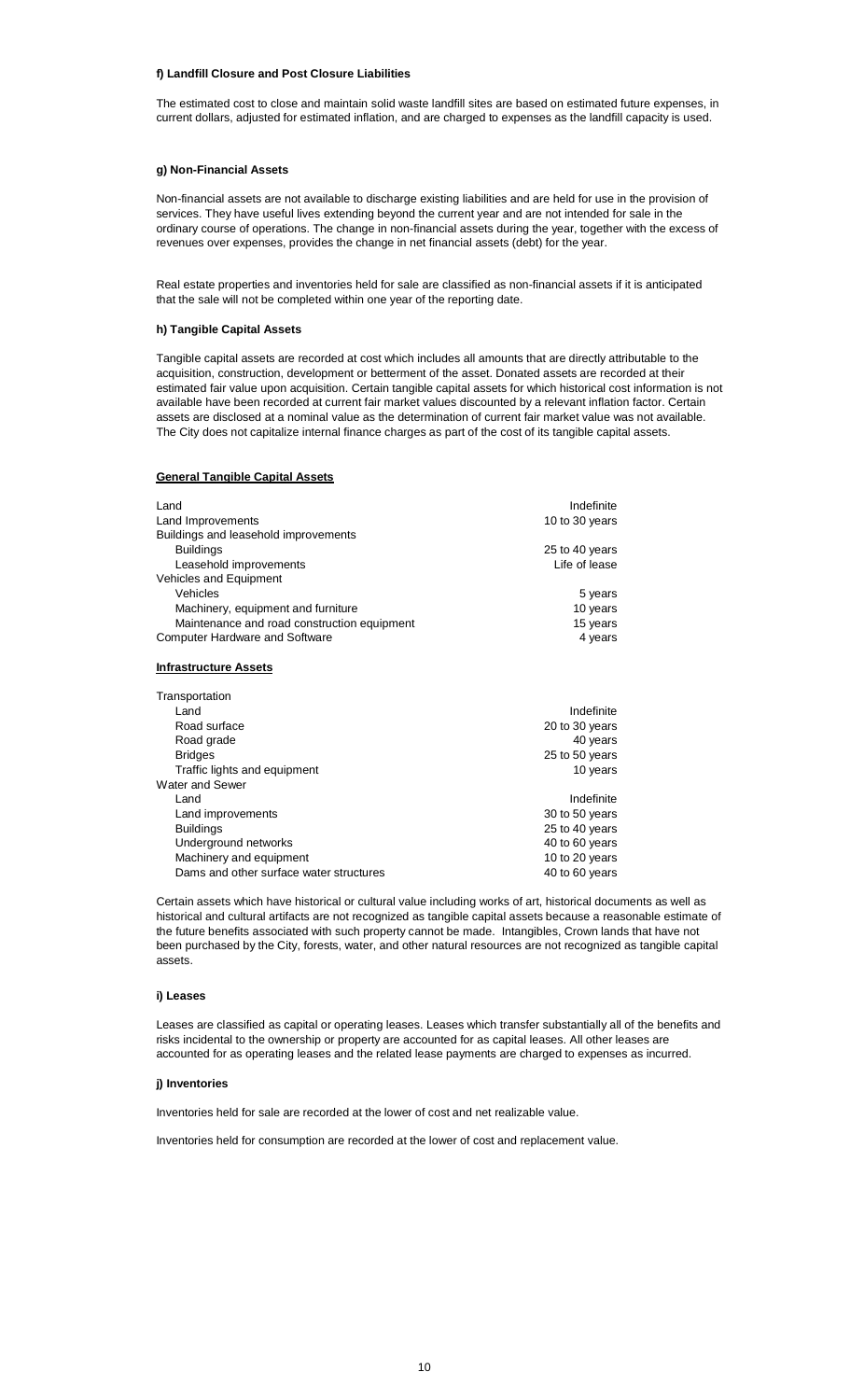#### **k) Revenue Recognition**

Revenues are recognized as they are earned and measurable.

Government transfers are recognized in the financial statements when the transfer is authorized and eligibility criteria are met except, when and to the extent, stipulations by the transferor gives rise to an obligation that meets the definition of a liability. Stipulations by the transferor may require that the funds only be used for providing specific services or the acquisition of tangible capital assets. For transfers with stipulations an equivalent amount of revenue is recognized as the liability is settled.

Taxes are recorded at estimated amounts when they meet the definition of an asset, have been authorized and the taxable event occurs. For property taxes, the taxable event is the period for which the tax is levied. As taxes recorded are initially based on management's best estimate of the taxes that will be received, it is possible that changes in future conditions, such as reassessments due to audits, appeals and court decisions, could result in a change in the amount of tax revenue recognized. Taxes receivable are recognized net of an allowance for anticipated uncollectable amounts.

Interest revenue is recognized when earned on the related investment balance.

Water and sewer revenue, permits, fees, fines and user fees are recognized when the related goods or service are provided to the customer and collection is reasonably assured.

Unearned revenue represents user charges and other fees which have been collected, for which the related services have yet to be provided. These amounts will be recognized as revenue in the fiscal year the services are provided.

#### **l) Measurement Uncertainty**

Estimates are used to accrue revenues and expenses in circumstances where the actual accrued amounts are unknown at the time the financial statements are prepared. Uncertainty in the determination of the amount at which an item is recognized in the financial statements is known as measurement uncertainty. Such uncertainty exists when there is a variance between the recognized amount and another reasonable possible amount, as there is whenever estimates are used.

Measurement uncertainty in these financial statements exists in the accrual of the landfill closure and post closure liabilities. The accrual of the landfill liabilities is based on estimated future cash flows discounted to the financial statement date. The estimate of the future cash flows and the closure date of the landfill are based upon the best estimates by management. The actual future cash flows and closure date may differ significantly.

#### **m) Liability for Contaminated Sites**

A contaminated site is a site at which substances occur in concentrations that exceed the maximum acceptable amounts under an environmental standard. Sites that are currently in productive use are only considered a contaminated site if an unexpected event results in contamination. A liability for remediation of contaminated sites is recognized when the organization is directly responsible or accepts responsibility; it is expected that future economic benefits will be given up; and a reasonable estimate of the amount can be made. The liability includes all costs directly attributable to remediation activities including post remediation operations, maintenance and monitoring. The liability is recorded net of any expected recoveries.

#### **3. Cash and Temporary Investments**

Cash and temporary investments are comprised of the following:

|                               | 2020             | 2019                        |
|-------------------------------|------------------|-----------------------------|
| Cash<br>Temporary investments | 49,750,254<br>S. | \$<br>40,166,293<br>861,579 |
|                               | 49,750,254       | 41,027,872                  |

Temporary investments are comprised mainly of guaranteed investment certificates and term deposits and have a market value approximating cost. The City has designated \$40,252,755 (2019 - \$38,965,453) to reserves for debt principal repayments and tangible capital asset acquisitions. See Schedule 6 – Schedule of Change in Reserve Fund Balances.

#### **4. Amounts Receivable**

Amounts receivable are valued at their net realizable value.

|                                      |   | 2020      | 2019            |
|--------------------------------------|---|-----------|-----------------|
| Taxes on roll (Schedule 11)          | S | 1,212,367 | \$<br>1,030,261 |
| Government grants                    |   | 205,365   | 2,909,712       |
| Utility customers                    |   | 2,299,477 | 1,059,402       |
| Accrued interest                     |   |           | 932             |
| Organizations and individuals        |   | 1,160,849 | 1,266,989       |
| Other governments                    |   | 268,191   | 364,580         |
|                                      |   | 5,146,249 | 6,631,876       |
| Less allowances for doubtful amounts |   | (101,435) | (548,509)       |
|                                      |   | 5,044,814 | 6,083,367       |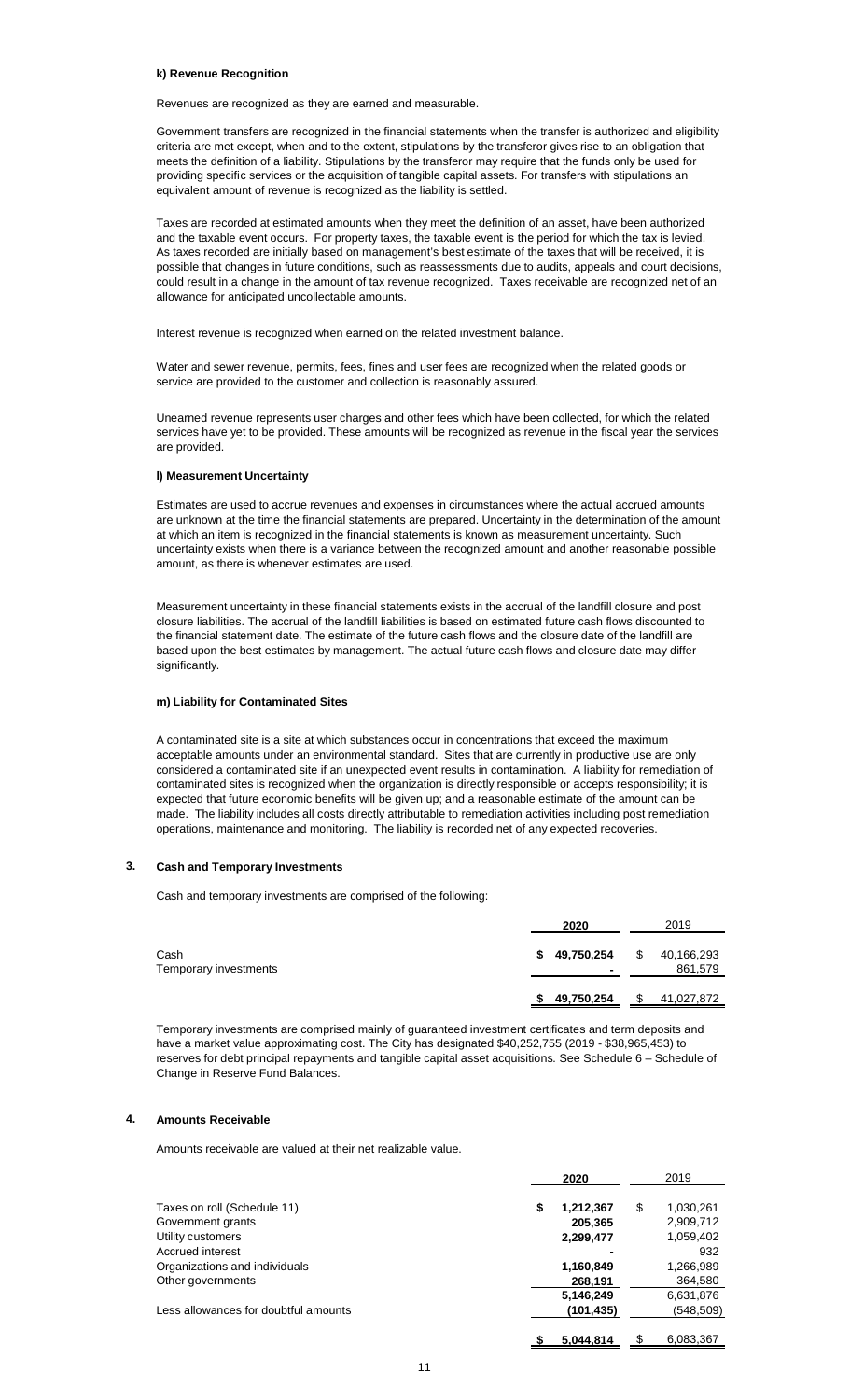#### **5. Portfolio Investments**

|                                                     | 2020 |         | 2019 |           |
|-----------------------------------------------------|------|---------|------|-----------|
| Guaranteed investment certificate and term deposits |      | 118.948 | - S  | 3.136.882 |

The aggregate market value of the marketable securities at December 31, 2020 is \$118,948 (2019 - \$3,136,882). Portfolio investments earned \$32,945 in investment income during the year (2019 - \$208,241).

#### **6. Inventories**

|    | Inventories for sale:                                                                                                   | 2020                                                                  |               | 2019                                                                 |
|----|-------------------------------------------------------------------------------------------------------------------------|-----------------------------------------------------------------------|---------------|----------------------------------------------------------------------|
|    | Food and beverages                                                                                                      | <b>255</b>                                                            | - \$          | 1,808                                                                |
|    | Inventories for use:                                                                                                    |                                                                       |               |                                                                      |
|    | Chemicals, herbicides, insecticides<br>Fuel<br>Other supplies                                                           | \$<br>2020<br>283,258<br>24,381<br>55,234                             | \$            | 2019<br>250,145<br>9,865<br>45,580                                   |
|    |                                                                                                                         | 362,873                                                               | $\frac{3}{2}$ | 305,590                                                              |
| 7. | <b>Accounts Payable and Accrued Liabilities</b>                                                                         |                                                                       |               |                                                                      |
|    |                                                                                                                         | 2020                                                                  |               | 2019                                                                 |
|    | Accounts payable<br>Accrued expenses<br>Accrued interest payable<br>School levies<br>Other governments<br>Due to trusts | \$<br>2,549,725<br>1,127,215<br>173,242<br>75<br>2,569,587<br>135,555 | \$            | 1,222,357<br>936,371<br>210,922<br>1,036,956<br>2,377,739<br>159,949 |
|    |                                                                                                                         | \$<br>6,555,399                                                       | \$            | 5,944,294                                                            |

#### **8. Landfill Closure and Post Closure Liabilities**

#### **a) Operating Landfill Site**

The City is currently operating a Class 1 landfill site in through the Portage la Prairie Regional Landfill Authority. Legislation requires closure and post-closure care of solid waste landfill sites. Closure costs include final covering and landscaping of the landfill and implementation of drainage and gas management plans. Post closure care requirements include cap maintenance, groundwater monitoring, gas management system operations, inspections and annual reports.

|                                                                                                      | 2020 |                                 | 2019 |                                   |
|------------------------------------------------------------------------------------------------------|------|---------------------------------|------|-----------------------------------|
| Estimated closure and post closure costs over the<br>next 4 years (2019 - 31 years)<br>Discount rate | \$   | 226,011<br>5.25%                | \$   | 306,015<br>5.64%                  |
| <b>Discounted costs</b>                                                                              | \$   | 99,926                          | \$   | 54,759                            |
| Expected year capacity will be reached                                                               |      | 2024                            |      | 2051                              |
| Capacity (tonnes):<br>Used to date<br>Remaining<br>Total                                             |      | 883,000<br>151,000<br>1,034,000 |      | 1,510,985<br>966,715<br>2,477,700 |
| Percent utilized                                                                                     |      | 85%                             |      | 60.98%                            |
| Liability based on percentage                                                                        |      | 84,937                          |      | 33,394                            |

The landfill liability for the Portage Regional Landfill Authority is the joint responsibility of the City and the Rural Municipality of Portage la Prairie. The City portion of the liability is 75% (2019 - 75%). The above represents the City's portion of the obligation.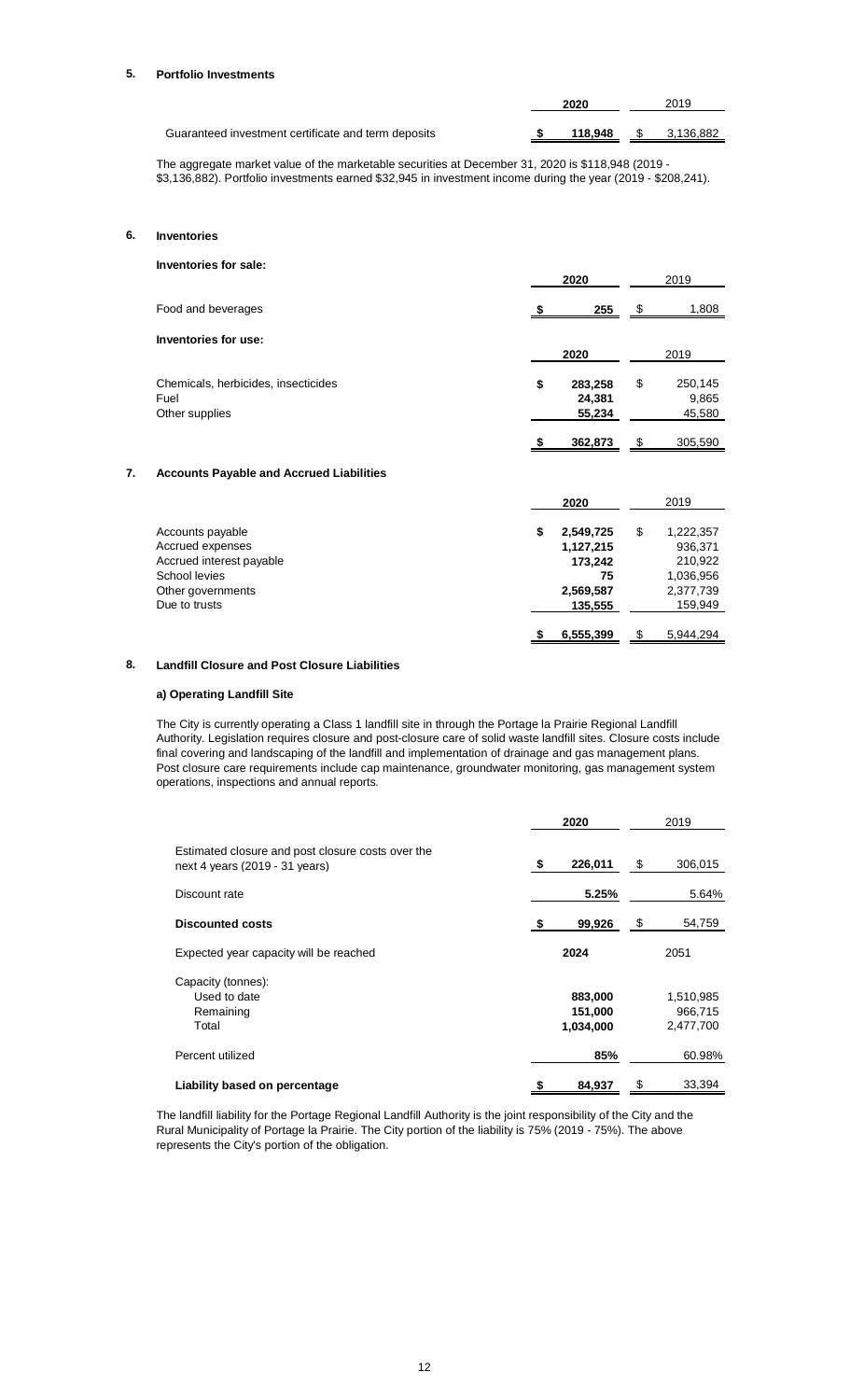#### **9. Liability for Contaminated Sites**

Contaminated sites are a result of contamination being introduced into air, soil, water or sediment of a chemical, organic or radioactive material or live organism that exceeds an environmental standard. The liability is recorded net of any expected recoveries. A liability for remediation of contaminated sites is recognized when all the following criteria are met:

i. an environmental standard exists;

- ii. contamination exceeds the environmental standard;
- iii. The City:
	- is directly responsible; or
	- accepts responsibility; and
- iv. a reasonable estimate of the amount can be made.

The City has no liabilities for contaminated sites.

### **10. Long Term Debt**

|                                                                                                   | 2020 |           |    |           |  |
|---------------------------------------------------------------------------------------------------|------|-----------|----|-----------|--|
| <b>General Authority:</b>                                                                         |      |           |    |           |  |
| Debenture, interest at 5.500%, payable at \$697,379 annually including<br>interest, maturing 2024 | \$   | 2,444,419 | \$ | 2,978,008 |  |
| Debenture, interest at 5.500%, payable at \$298,877 annually including<br>interest, maturing 2024 |      | 1,047,608 |    | 1,276,289 |  |
| Debenture, interest at 5.500%, payable at \$159,400 annually including<br>interest, maturing 2025 |      | 680,687   |    | 796,292   |  |
| Debenture, interest at 5.250%, payable at \$146,966 annually including<br>interest, maturing 2025 |      | 631,911   |    | 740,026   |  |
| Debenture, interest at 5.500%, payable at \$145,952 annually including<br>interest, maturing 2024 |      | 511,582   |    | 623,254   |  |
| Debenture, interest at 5.250%, payable at \$19,595 annually including                             |      |           |    |           |  |
| interest, maturing 2025                                                                           |      | 84,255    |    | 98,670    |  |
| Debenture, interest at 5.250%, payable at \$19,595 annually including<br>interest. maturing 2025  |      | 84,255    |    | 98,670    |  |
| Debenture, interest at 5.500%, payable at \$9,963 annually including<br>interest, maturing 2025   |      | 42,543    |    | 49,770    |  |
| Debenture, interest at 5.500%, payable at \$9,963 annually including<br>interest, maturing 2025   |      | 42,543    |    | 49,768    |  |
| Debenture, interest at 5.250%, payable at \$9,798 annually including<br>interest, maturing 2025   |      | 42,128    |    | 49,335    |  |
| Debenture, interest at 5.500%, payable at \$8,468 annually including<br>interest, maturing 2024   |      | 29,682    |    | 36,161    |  |
| Debenture, interest at 5.375%, payable at \$19,760 annually including<br>interest, maturing 2021  |      | 18,752    |    | 36,548    |  |
| Debenture, interest at 5.375%, payable at \$7,410 annually including<br>interest, maturing 2021   |      | 7,032     |    | 13,705    |  |
| Loan payable, interest at 5.000%, payable at \$1,685 monthly including<br>interest, maturing 2024 |      | 61,288    |    | 78,071    |  |
| Loan payable, interest at 4.890%, payable at \$554 monthly including                              |      |           |    |           |  |
| interest, maturing 2023                                                                           |      | 14,202    |    | 21,890    |  |
|                                                                                                   | \$   | 5,742,887 | \$ | 6,946,457 |  |

Principal payments required in each of the next five years are as follows:

| 2021 |    | 1.267.259 |
|------|----|-----------|
| 2022 |    | 1,309,258 |
| 2023 |    | 1.375.780 |
| 2024 |    | 1.434.432 |
| 2025 | S. | 356,158   |
|      |    |           |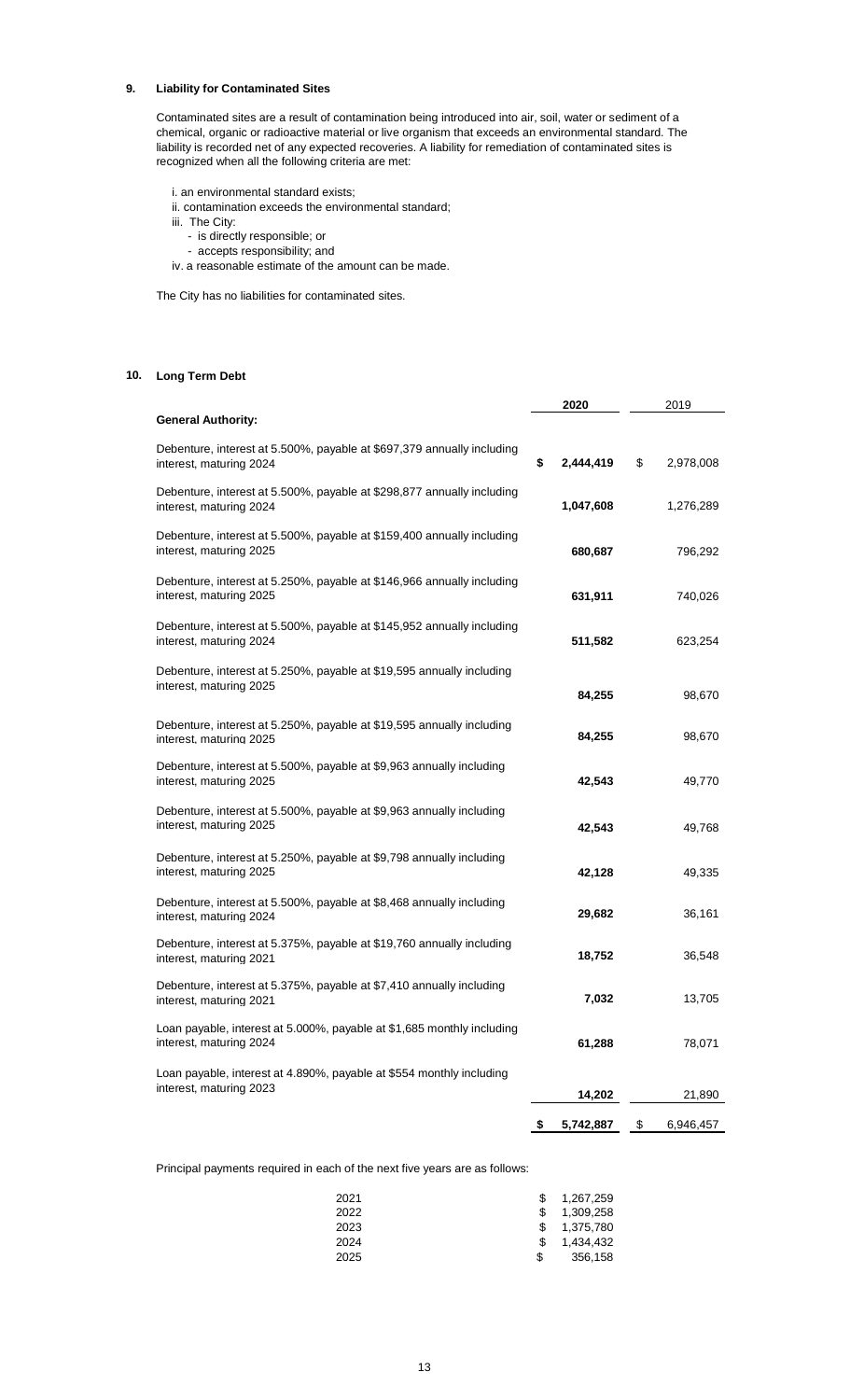#### **11. Commitments**

The City has a contract for janitorial services of approximately \$161,920 for 2 years ending September 1, 2022.

The City has a contract for janitorial services of approximately \$81,194 for 3 years ending August 31, 2021.

The City has a contract for the collection of residential solid waste of approximately \$1,574,134 for the period of August 1, 2019 to July 31, 2022.

The City has a contract for the provision of SCADA and PLC maintenance services for 3 years ending November 30, 2022.

The City has a contract for building maintenance services for 3 years ending November 30, 2022.

The City has a contract for electrical services for 3 years ending November 30, 2021.

The City has a contract for plumbing services for 3 years ending November 30, 2021.

The City has a contract for the maintenance of green areas of approximately \$438,079 for 3 years ending October 31, 2023.

The City has a contract for by-law enforcement services of approximately \$111,090 for 1 year ending April 30, 2021.

The City has a contract for the supply of treatment chemicals for utility plants with various companies for 1 year ending May 31, 2021 for a total cost of approximately \$1,534,888.

The City has a contract for external audit services for 3 years ending December 31, 2022.

The City has a contract for a partnership funding agreement in respect of Portage Regional Economic Development to fund operating costs and IT services for 4 years ending December 31, 2024. The total value of the commitment is unknown until such time as the operating costs are incurred.

The City has a contract for by-law, parking and animal control enforcement agreement of approximately \$257,220 for 3 years ending July 2023.

#### **12. Contingencies**

The Portage Regional Recreation Authority Inc. has begun the process of filing a lawsuit for the repairs required on the roof replacement, dehumidifier system and ensuring the steel beams are up to code of the Shindleman Aquatic Centre in conjunction with the City of Portage la Prairie and the Rural Municipality of Portage la Prairie. As of the financial statement date, management is unsure of the amount recoverable from the outcome of the lawsuit.

#### **13. Retirement Benefits**

The majority of the employees of the municipality are members of the Municipal Employees' Pension Plan (MEPP), which is a multi-employer defined benefit pension plan. MEPP members will receive benefits based on 1.5% of their final average yearly Canada Pension Plan (CPP) earnings times years of service, plus 2% of their final average yearly non-CPP earnings times years of service. The costs of the retirement plan are not allocated to the individual entities within the related group. As a result, individual entities within the related group are not able to identify their share of the underlying assets and liabilities. Therefore, the plan is accounted for as a defined contribution plan in accordance with the requirements of the Chartered Professional Accountants of Canada Handbook section PS3250.

Pension assets consist of investment grade securities. Market and credit risk on these securities are managed by MEPP by placing plan assets in trust and through MEPP investment policy. The pension expense is based on the contribution rate. The MEPP required that employees contribute 8.3% of basic annual earnings up to the CPP ceiling plus 9.5% of basic annual earnings in excess of the CPP ceiling, plus an additional 0.1% of earnings below and in excess of the CPP ceiling from employees that are not members of the Municipal Disability Income Plan. The employers are required to match the employee contributions to the MEPP. Actual contributions to MEPP made during the year by the municipality on behalf of its employees are expected to be \$597,658 (2019 - \$509,027) and are included in the statement of operations.

Subject to the following paragraph, any unfunded liabilities are to be funded by the participating employers. The most recent actuarial valuation as of December 31, 2019 indicated the plan was 99.7% funded on a going concern basis and had an unfunded solvency liability of \$288.8 million. The solvency position of the plan is determined by comparing the plan assets to the actuarial present value of the benefits accrued in respect of credited service up to the valuation date, calculated as if the plan were wound up on December 31, 2019.

In 2010, the Government of Manitoba enacted a regulation which permits sponsors of public sector pension plans, including MEPP, to elect permanent exemption from solvency funding requirements subject to certain conditions stated in the regulation. MEPP has elected permanent exemption from solvency funding requirements. As a result, solvency funding is no longer required by MEPP.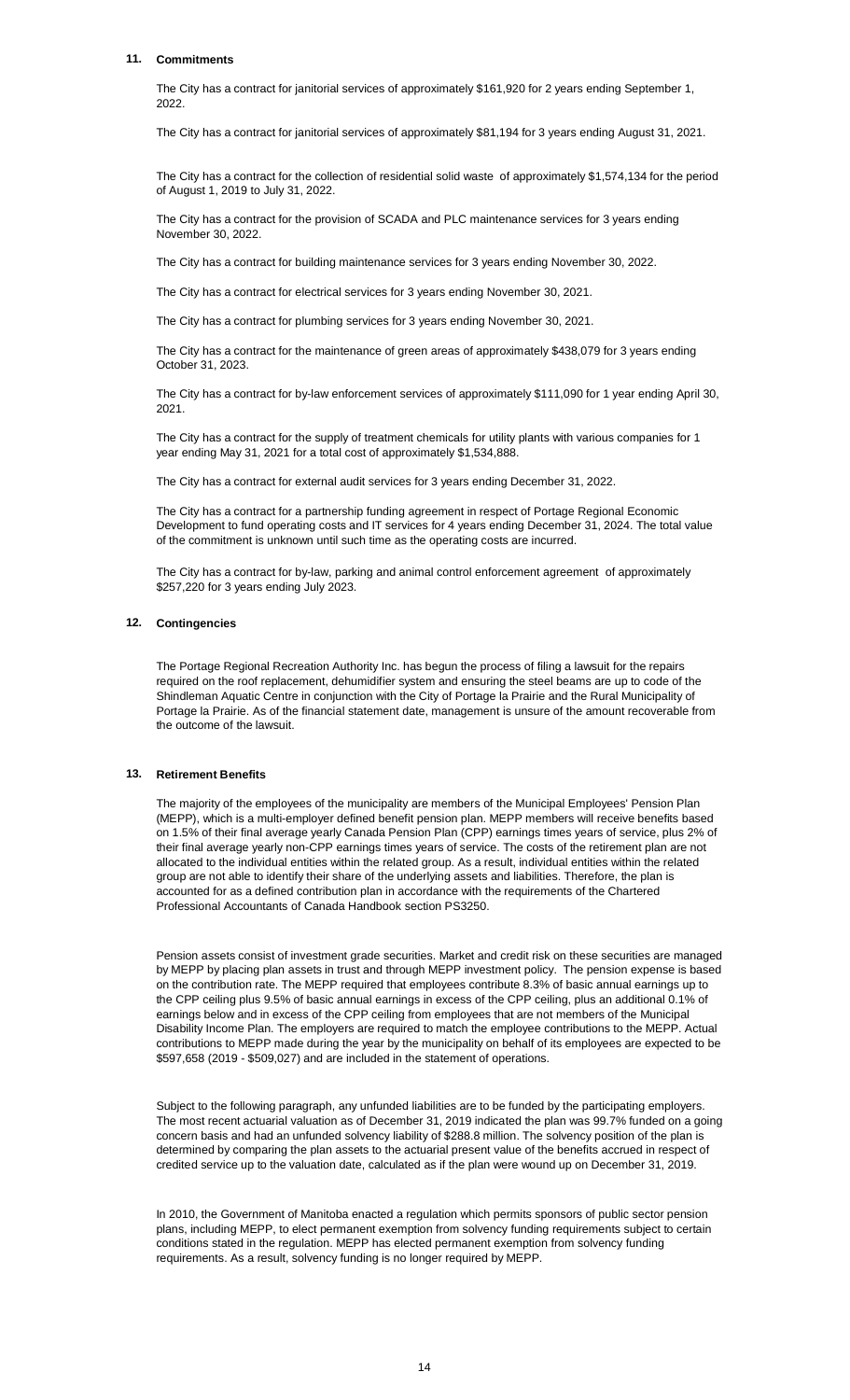#### **14. Financial Instruments**

The City as part of its operations carries a number of financial instruments. It is management's opinion that the City is not exposed to significant interest, currency or credit risk arising from these financial instruments, except as otherwise disclosed. Unless otherwise noted, the fair value of these financial instruments approximates their carrying values.

#### **15. Subsequent Events**

Subsequent to the year-end, the City contracted for engineering services for Phase 1 of the Saskatchewan Ave West project. Municipal Board approval for Phase 1 and 2 of the project have been received. Government grant funding approval is pending.

Subsequent to the year-end, the City contracted a partnership organization servicing agreement for 3 years ending March 31, 2024.

Subsequent to the year-end, the City contracted for the land application of biosolids for the 2021 season for approximately \$330,000.

Subsequent to the year-end, the City received Province of Manitoba funding approval for upgrade work at the Water Pollution Control Plant.

#### **16. Budget**

The financial plan is prepared on a revenue and expenditure basis. For comparative purposes, the City has modified its financial plan to prepare a budget that is consistent with the scope and accounting principles used to report the actual results. The budget figures used in these financial statements have been approved by council.

The reconciliation between the financial plan and the budget figures used in these statements is disclosed in Schedule 10 - Reconciliation of the Financial Plan to the Budget.

#### **17. Accumulated Surplus**

|                                                                         | 2020           | 2019            |
|-------------------------------------------------------------------------|----------------|-----------------|
| Accumulated surplus consists of the following:                          |                |                 |
| General operating fund - Nominal surplus                                | 2,210,705<br>S | \$<br>1,023,532 |
| Utility operating fund(s) - Nominal surplus                             | 3,350,287      | 2,683,380       |
| TCA net of related borrowings                                           | 108,592,836    | 102,410,836     |
| Reserve funds (Schedule 6)                                              | 40,252,755     | 38,965,453      |
| Accumulated surplus of City unconsolidated                              | 154,406,583    | 145.083.201     |
| Accumulated surpluses of consolidated entities                          | 5,566,560      | 4,599,998       |
| Accumulated surplus per Consolidated Statement of Financial<br>Position | 159.973.143    | 149.683.199     |

#### **18. Trust Funds**

The City of Portage la Prairie administers the following trusts:

|                                        | LYCOS UI |               |    |                      |    |                 |  |  |
|----------------------------------------|----------|---------------|----|----------------------|----|-----------------|--|--|
|                                        |          | Balance, beg. |    | Receipts over        |    | Balance, end of |  |  |
|                                        |          | of the year   |    | <b>Disbursements</b> |    | the year        |  |  |
| <b>Bear Clan Donation</b>              | \$       | 230           | \$ | (230)                | \$ |                 |  |  |
| Cemetery Perpetual Trust               |          | 326,607       |    | 9,125                |    | 335,732         |  |  |
| Centennial Community Club Inc.         |          | 1,500         |    | (500)                |    | 1,000           |  |  |
| <b>Central Park Surplus</b>            |          | 137,476       |    | (38, 481)            |    | 98,995          |  |  |
| <b>DARE</b> Program                    |          | 1,036         |    | 20                   |    | 1,056           |  |  |
| <b>Fire Equipment</b>                  |          | 13,400        |    | 310                  |    | 13,710          |  |  |
| Golf Island Park                       |          | 2,121         |    | 4,800                |    | 6,921           |  |  |
| Heritage Committee Book Sales          |          |               |    | 6,900                |    | 6,900           |  |  |
| Manitoba Hydro                         |          | 45,252        |    | 1,172                |    | 46,424          |  |  |
| <b>Misc City Contributions</b>         |          | 80            |    | (80)                 |    |                 |  |  |
| <b>Northeast Community Family Care</b> |          | 1,712         |    | 35                   |    | 1,747           |  |  |
| <b>West-end Development Trust</b>      |          | 23            |    |                      |    | 23              |  |  |
| Willow Bay Paving In Trust             |          | 4,584         |    | 92                   |    | 4,676           |  |  |
|                                        |          |               |    |                      |    |                 |  |  |
|                                        |          | 534,021       |    | (16, 837)            |    | 517,184         |  |  |
|                                        |          |               |    |                      |    |                 |  |  |

Excess of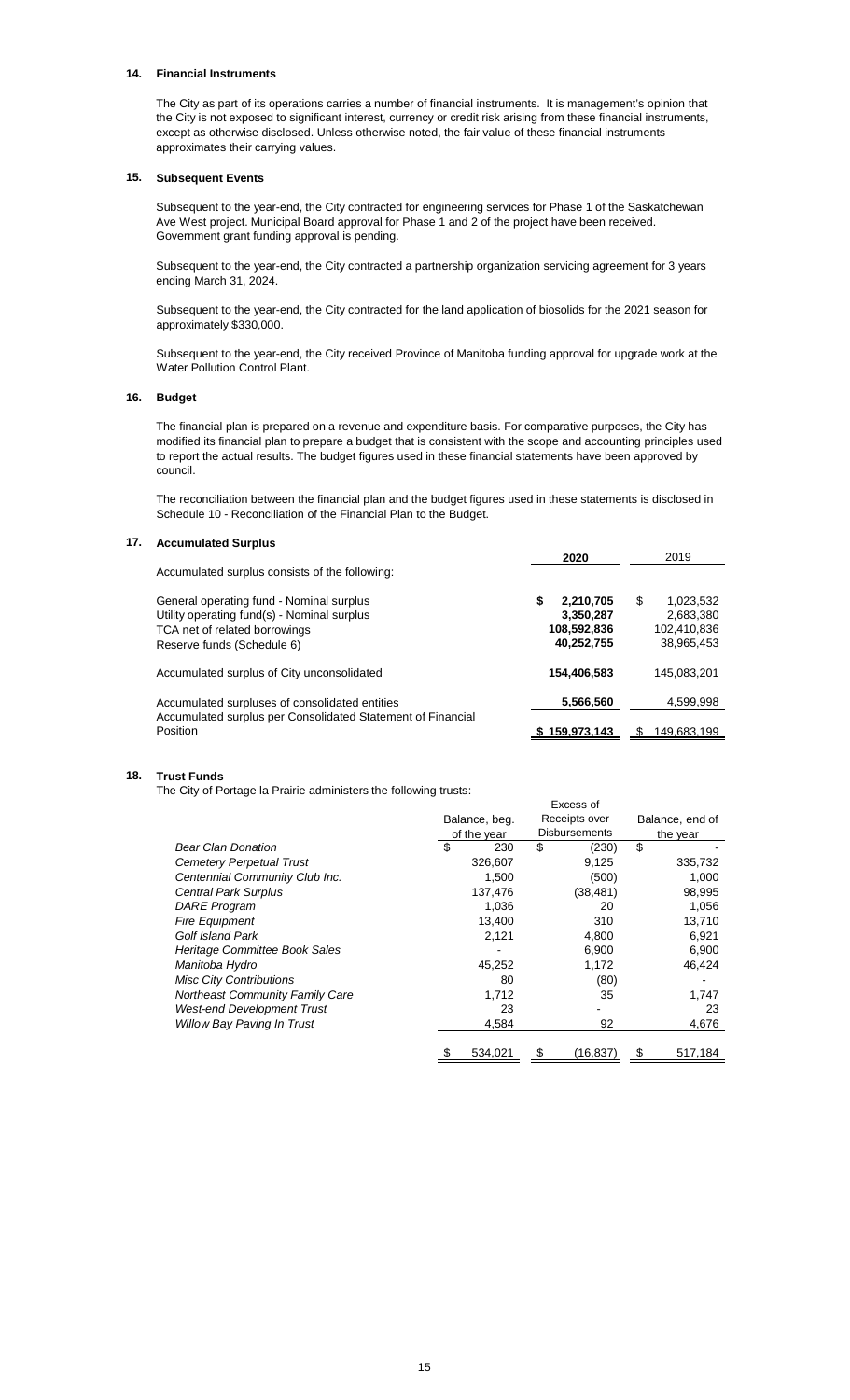#### **19. Segmented Information**

The City of Portage la Prairie is a diversified municipal government institution that provides a wide ranges of services to its residents. Distinguishable functional segments have been separately disclosed in the segmented information. The nature of the segments and the activities they encompass are as follows with detailed financial data presented in Schedule 4.

#### General Government

General government relates to the revenue and expenses of the operations of the City itself that cannot be directly attributed to a specific segment. General Government includes Council indemnities, administration, legal, audit, assessment, taxation, elections, conventions, damage claims, liability insurance, and other government sundry.

#### Protective Services

Protection is comprised of fire protection, police contract, building inspection, emergency operations and animal control services.

#### Transportation Services

Transportation services is responsible for snow clearing, street cleaning and grading, dust abatement and maintenance of boulevards and parks as well as street lights and drainage along municipal roads.

#### Environmental Health

Environmental health includes services for waste disposal and pickup of materials for recycling.

#### Public Health and Welfare Services

Public health and welfare services provides social assistance to the residents of the City.

#### Regional Planning and Development

Regional planning and development includes operations of Portage la Prairie Planning District, which reviews development plans and makes recommendations on subdivision applications.

#### Resources Conservation and Industrial Development

Resource conservation and industrial development includes the operations of Portage Regional Economic Development, which is responsible for developing and marketing of the City, and tourism development.

#### Recreation and Cultural Services

Recreation and cultural services encompasses library and recreation authority operations to improve the health and development of local citizens.

#### Water and Sewer Services

The City provides utility services to its residents in the form of sales of water and wastewater treatment. The department also maintains the water and sewer utility, processing and cleaning sewage and ensuring the water and sewer systems meet all provincial standards.

Revenues and expenses represent amounts that are directly attributable to the segment and amounts that are allocated on a reasonable basis. The accounting policies of the segments are consistent with those followed in the preparation of the financial statements as described in the summary of significant accounting policies.

#### **20. Government Partnerships**

The City has several partnership agreements for municipal services. The consolidated financial statements include the City's proportionate interest, as disclosed in note 2(a). The aggregate financial statements of the government partnerships, in condensed summary, are as follows:

|                                    |    | 2020      |    |           |  |  |
|------------------------------------|----|-----------|----|-----------|--|--|
| <b>Financial Position</b>          |    |           |    |           |  |  |
| Financial assets                   | \$ | 3,905,597 | \$ | 2,793,143 |  |  |
| <b>Financial liabilities</b>       |    | 713.569   |    | 606,609   |  |  |
| Net financial assets (liabilities) |    | 3,192,028 |    | 2,186,534 |  |  |
| Non-financial assets               |    | 2,241,839 |    | 2,285,696 |  |  |
| Accumulated surplus                | S  | 5,433,867 | \$ | 4,472,230 |  |  |
| <b>Result of Operations</b>        |    |           |    |           |  |  |
| Revenues                           | \$ | 3,280,266 | \$ | 3,650,961 |  |  |
| Expenses                           |    | 2,318,625 |    | 2,513,240 |  |  |
| Annual surplus                     |    | 961.641   | \$ | 1,137,721 |  |  |
|                                    |    |           |    |           |  |  |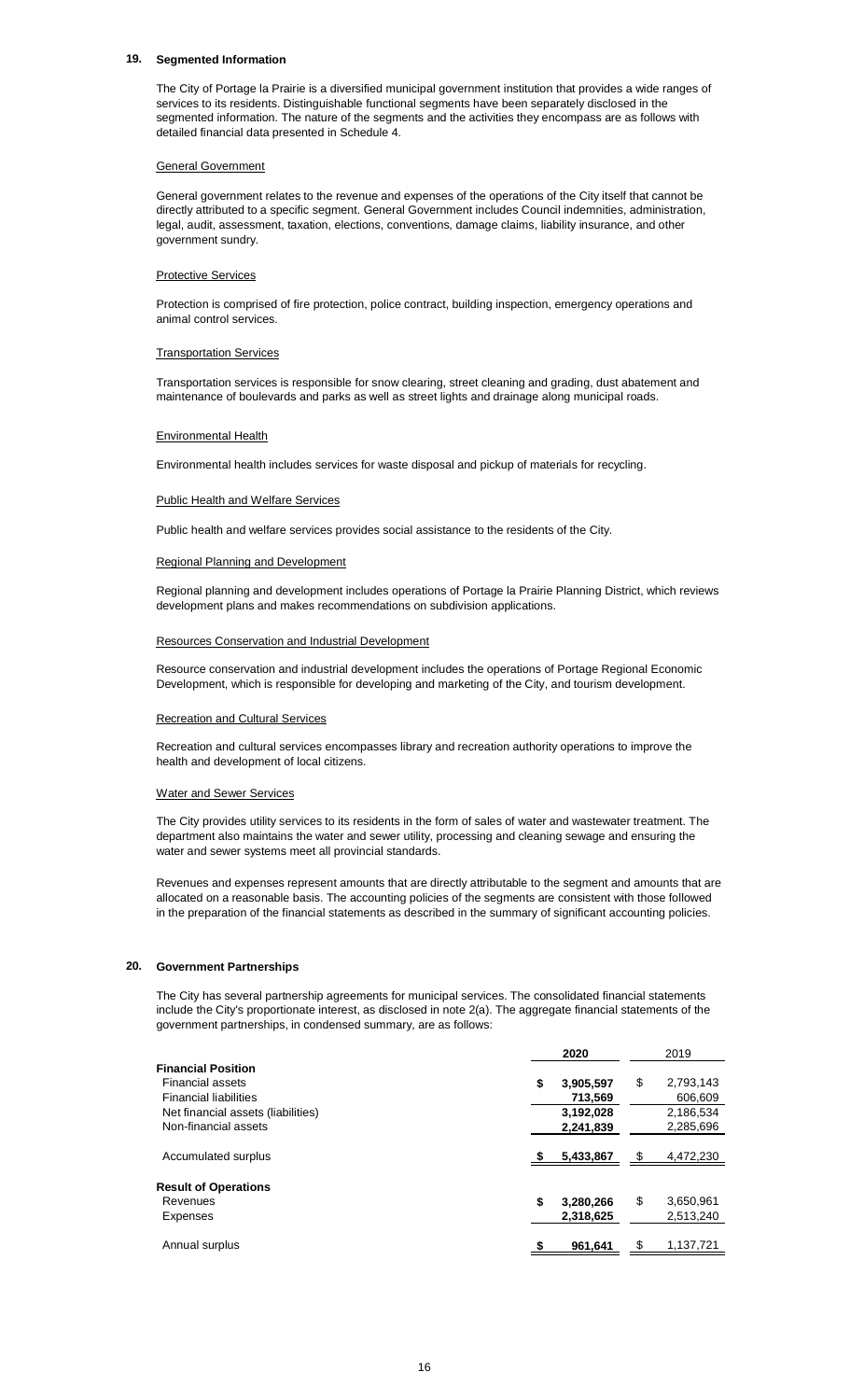#### **21. Contingent assets** (*PS 3320* )

Contingent assets are possible assets arising from existing conditions or situations involving uncertainty. That uncertainty will ultimately be resolved when one or more future events not wholly within the public sector entity's control occurs or fails to occur. Resolution of the uncertainty will confirm the existence or nonexistence of an asset (*PS 3320.03* ).

The existence of a contingent asset at the date of the financial statements must be disclosed when the occurrence of the confirming future event is likely, provided that the sensitivity or confidentiality of the information should also be considered to avoid adverse effect.

Disclosures of the contingent assets should include the nature, including a description of the circumstances giving rise to the uncertainty and information about the anticipated resolution of the uncertainty; the extent, including an estimate of the amount or a range of passible amounts; the reason(s), if the extent can't be disclosed; and the basis for the estimate.

For the fiscal year ended December 31, 2020, the City has no contingent assets to disclose.

#### **22. Related party disclosures** *(PS 2200)*

A related party exists when one party has the ability to exercise control or shared control over the other. Two or more parties are related when they are subject to common control or shared control. Related parties also include key management personnel and close family members and the entities they control.

Related Party Transactions are transfer of economic resources or obligations between related parties, or the provision of services by one party to a related party. These transfers are related party transactions whether or not there is an exchange of considerations or transactions have been given accounting recognition. The parties to the transaction are related prior to the transaction. When the relationship arises as a result of the transaction, the transaction is not one between related parties.

Disclosure is generally required when:

- A transaction occurs between related parties at a value different from that which would have been arrived at if the parties were unrelated; and
- The transaction has or could have a material financial effect on the financial statements.

Determining which items to disclose is based on an assessment of the terms and conditions underlying the transactions, the financial materiality of the transactions, relevance of the information to the decisions of users, and the need for the information to enable users' understanding of the financial statements and for making comparisons to other entities.

As per *PS 2200.17,* the City should disclose the following where transaction meets the requirements for disclosure.

- Adequate information about the nature of the relationship with related parties involved in related party transactions;
- The types of related party transactions that have been recognized;
- The amounts of the transactions recognized classified by financial statement category;
- The basis of measurement used:
- The amount of outstanding balances and the terms and conditions attached to them;
- Contractual obligations with related parties, separate from other contractual obligations;
- Contingent liabilities involving related parties, separate from other contingent liabilities; and
- The types of related party transactions that have occurred for which no amount has been recognized.

#### **23. Public Utilities Board**

The Public Utilities Board (PUB) regulates the rates charged by all water and wastewater utilities, except the City of Winnipeg Utility and wholesale water rates set by the Manitoba Water Services Board. The PUB has the authority to order any owner of a utility to adopt uniform and prescribed accounting policies. The PUB's prescribed accounting policies on tangible or contributed capital assets and government transfers allow for adjustments to be made, for rate setting purposes, which do not meet PSAB standards.

For information purposes, the City has deferred the capital grants and/or contributed assets it has received in the past for its utilities and amortized them over the useful life of the related tangible or contributed capital asset.

No capital grants have been deferred and amortized in these financial statements.

The following table provides historical information on capital grants for tangible or contributed capital assets with a remaining Net Book Value.

#### **Water services:**

| Description of Utility                                                                                                                                                                     | Unamortized<br>Opening<br>Balance                        | Additions<br>During Year | Amortization<br>During Year                                          | Unamortized<br><b>Balance</b><br>Ending |                                                                        |  |
|--------------------------------------------------------------------------------------------------------------------------------------------------------------------------------------------|----------------------------------------------------------|--------------------------|----------------------------------------------------------------------|-----------------------------------------|------------------------------------------------------------------------|--|
| Air Release/Yellowquill<br>Industrial Park Watermain<br>Industrial Watermain & WTP<br>McKay Reservoir<br>Miscellaneous equipment<br>Water Study Pre-design<br><b>Water Supply Upgrades</b> | \$<br>393,534<br>776,332<br>293,918<br>87.231<br>794,581 | \$<br>55.125<br>46.505   | \$<br>1.102<br>8,555<br>15.527<br>11.091<br>4,650<br>1.817<br>16,554 | \$                                      | 54.022<br>384.979<br>760,805<br>282,827<br>41,854<br>85.414<br>778,027 |  |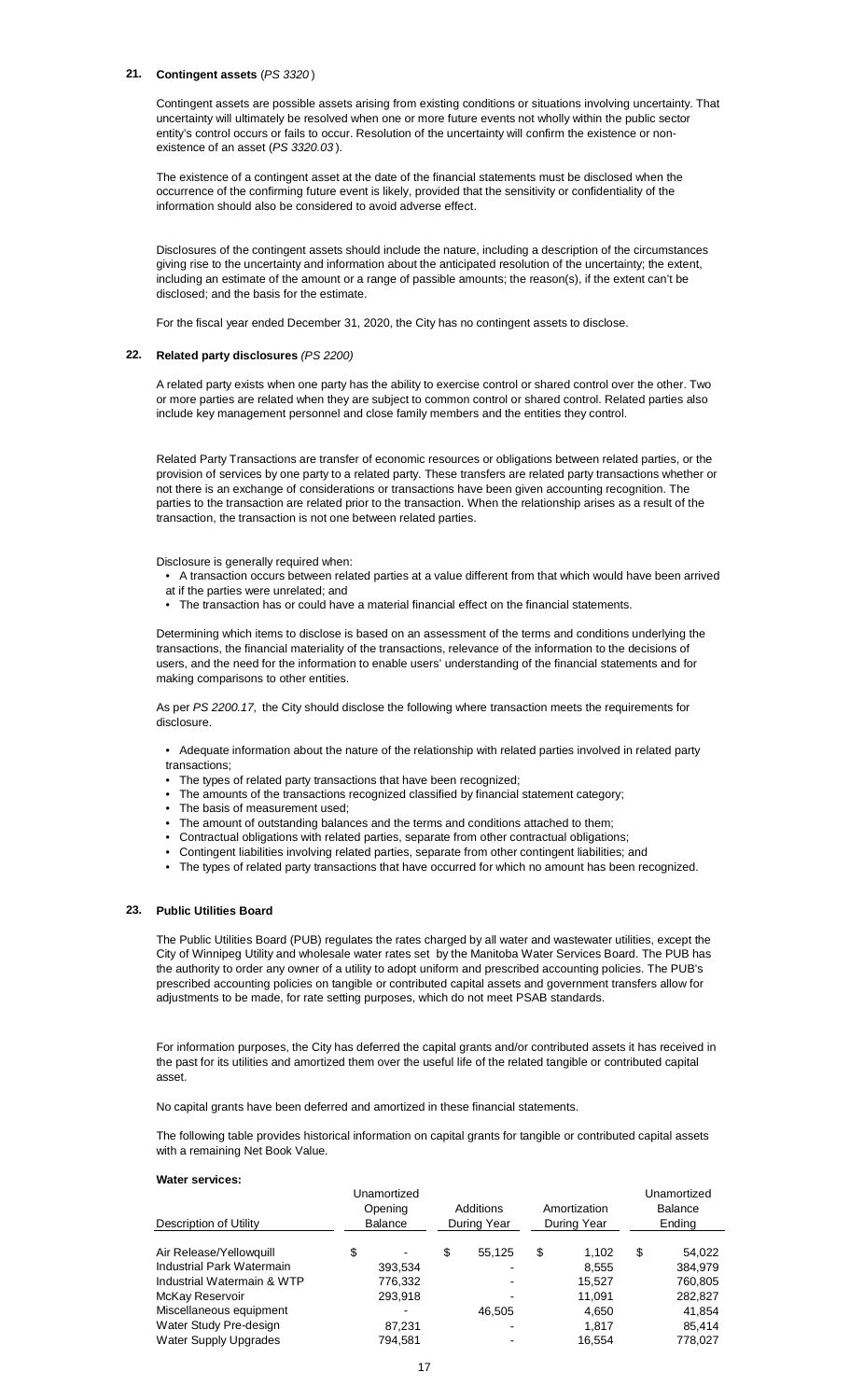| <b>Water Treatment Plant</b><br>Water Treatment Plant Upgrade | 1,763,916<br>337.804      |                                                         | 14.990  |    | 44.473<br>17,779 |                          | 1,734,433<br>320,025 |  |  |
|---------------------------------------------------------------|---------------------------|---------------------------------------------------------|---------|----|------------------|--------------------------|----------------------|--|--|
|                                                               | 4,447,316                 | S                                                       | 116,620 | S  | 121,549          |                          | 4,442,386            |  |  |
| <b>Sewer services:</b>                                        |                           |                                                         |         |    |                  |                          |                      |  |  |
|                                                               | Unamortized               |                                                         |         |    |                  |                          | Unamortized          |  |  |
| Description of Utility                                        | Opening<br><b>Balance</b> | Additions<br>Amortization<br>During Year<br>During Year |         |    |                  | <b>Balance</b><br>Ending |                      |  |  |
|                                                               |                           |                                                         |         |    |                  |                          |                      |  |  |
| Phase 1 WPCF (LRAR)                                           | \$27,123,394              | \$                                                      | 169,079 | \$ | 409.387          | \$                       | 26,883,086           |  |  |
| Phase 2 WPCF (LRAR)                                           |                           |                                                         | 710.064 |    |                  |                          | 710.064              |  |  |
| <b>SBR Lift Station</b>                                       | 1,410,010                 |                                                         |         |    | 39,167           |                          | 1,370,843            |  |  |
| Wastewater Plant Study                                        | 103.864                   |                                                         |         |    | 2,164            |                          | 101.700              |  |  |
|                                                               |                           |                                                         |         |    |                  |                          |                      |  |  |
|                                                               | 28,637,268                | S                                                       | 879,143 |    | 450,718          |                          | 29,065,693           |  |  |

#### **24. Financial Impact of COVID-19**

During the fiscal year, the impact of COVID-19 in Canada and on the global economy increased significantly.COVID-19 has had a significant impact on businesses through the restrictions put in place by the Canadian federal, provincial and municipal governments regarding travel, business operations and isolation/quarantine orders. At this time, it is unknown the extent of the impact of the COVID-19 outbreak may have on the City as this will depend on future developments that are highly uncertain and that cannot be predicted with confidence. These uncertainties arise from the inability to predict the ultimate geographic spread of the disease, and the duration of the outbreak, including the duration of travel restrictions, business closures or disruptions, and quarantine/isolation measures that are currently, or may be put, in place by Canada and other countries to fight the virus.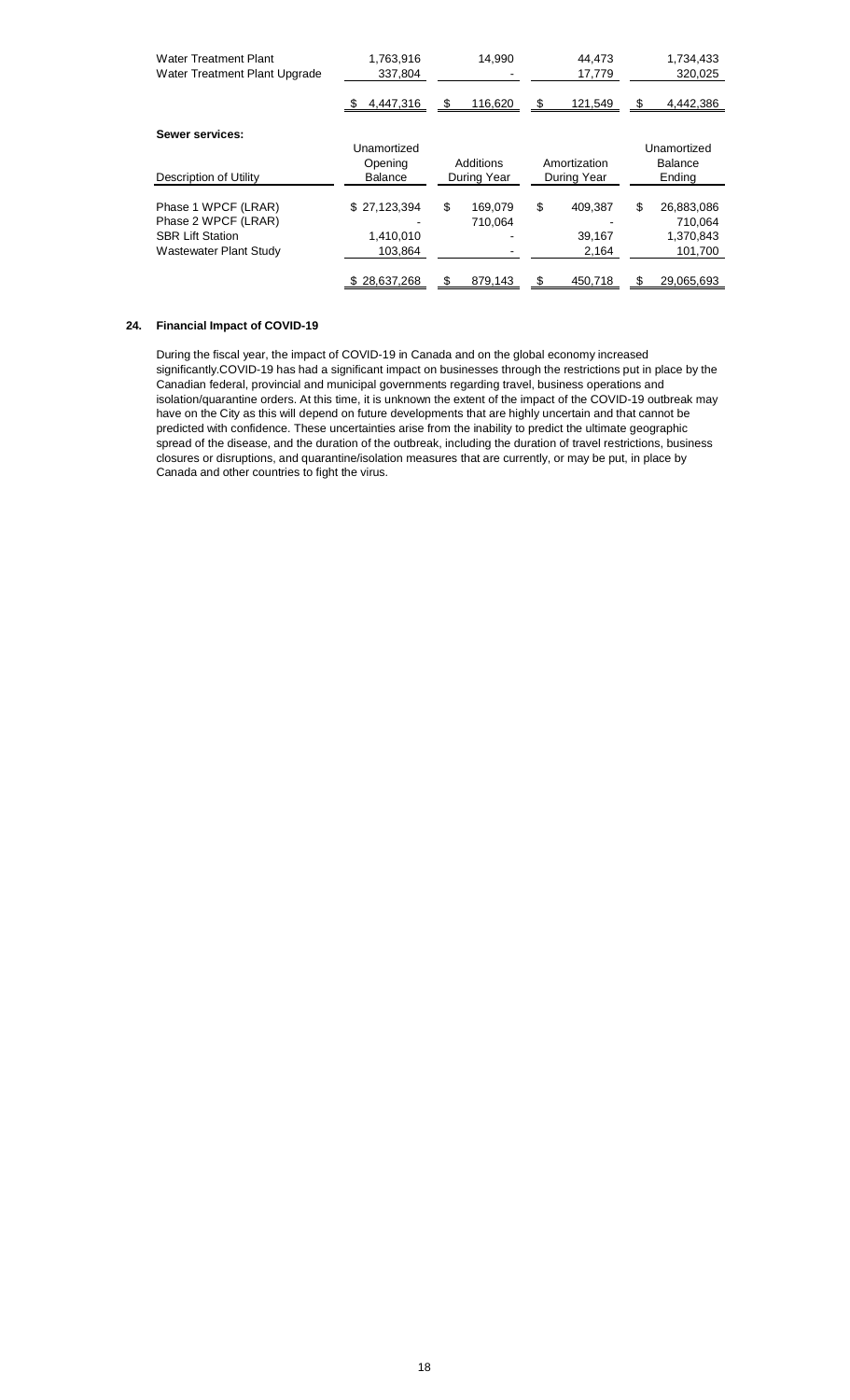### **City of Portage la Prairie SCHEDULE 1 CONSOLIDATED SCHEDULE OF TANGIBLE CAPITAL ASSETS Year Ended December 31, 2020**

|                                              |                               | <b>General Capital Assets</b> |                                                      |                          |                              |    |                                         |            |                                |     | Infrastructure                           |      |                       |     |                                 |     | Totals       |     |             |  |
|----------------------------------------------|-------------------------------|-------------------------------|------------------------------------------------------|--------------------------|------------------------------|----|-----------------------------------------|------------|--------------------------------|-----|------------------------------------------|------|-----------------------|-----|---------------------------------|-----|--------------|-----|-------------|--|
| Cost                                         | Land and Land<br>Improvements |                               | <b>Buildings</b><br>and<br>Leasehold<br>Improvements |                          | Vehicles<br>and<br>Equipment |    | Computer<br>Hardware<br>and<br>Software |            | Asset<br>Under<br>Construction |     | Roads, Streets,<br>and<br><b>Bridges</b> |      | Water<br>and<br>Sewer |     | Assets<br>Under<br>Construction |     | 2020         |     | 2019        |  |
| Opening costs                                | 10,366,420                    |                               | 47,167,522 \$<br>\$                                  |                          | 7,222,283                    | \$ | 596,787                                 | $\sqrt{2}$ | 2,577,084                      | -\$ | 20,927,634                               | - \$ | 104,454,635           | -\$ | 30,755,946                      | -\$ | 224,068,311  | -\$ | 212,051,755 |  |
| Additions during the year                    | 315,014                       |                               | 66,299                                               |                          | 739,418                      |    | 64,260                                  |            | 184,923                        |     | 762,487                                  |      | 33,218,878            |     | 4,392,225                       |     | 39,743,504   |     | 12,134,731  |  |
| Transfer during the year                     |                               |                               |                                                      |                          |                              |    |                                         |            |                                |     |                                          |      |                       |     |                                 |     |              |     |             |  |
| Disposals and write downs                    | (217, 100)                    |                               |                                                      | $\overline{\phantom{a}}$ | (23, 717)                    |    |                                         |            |                                |     |                                          |      |                       |     | (30, 837, 903)                  |     | (31,078,720) |     | (118, 175)  |  |
| Closing costs                                | 10,464,334                    |                               | 47,233,821                                           |                          | 7,937,984                    |    | 661,047                                 |            | 2,762,007                      |     | 21,690,121                               |      | 137,673,513           |     | 4,310,268                       |     | 232,733,095  |     | 224,068,311 |  |
| <b>Accumulated Amortization</b>              |                               |                               |                                                      |                          |                              |    |                                         |            |                                |     |                                          |      |                       |     |                                 |     |              |     |             |  |
| Opening accum'd amortization                 | 4,022,200                     |                               | 14,577,161                                           |                          | 3,715,867                    |    | 469,535                                 |            | $\overline{\phantom{a}}$       |     | 3,506,413                                |      | 86,168,353            |     |                                 |     | 112,459,529  |     | 109,694,682 |  |
| Amortization                                 | 297,688                       |                               | 1,079,637                                            |                          | 593,832                      |    | 81,263                                  |            |                                |     | 403,281                                  |      | 1,290,833             |     |                                 |     | 3,746,534    |     | 2,788,158   |  |
| Disposas                                     |                               |                               |                                                      |                          | (21, 345)                    |    |                                         |            |                                |     |                                          |      |                       |     |                                 |     | (21, 345)    |     | (23, 311)   |  |
| Closing accum'd amortization                 | 4,319,888                     |                               | 15,656,798                                           |                          | 4,288,354                    |    | 550,798                                 |            |                                |     | 3,909,694                                |      | 87,459,186            |     |                                 |     | 116,184,718  |     | 112,459,529 |  |
| Net Book Value of<br>Tangible Capital Assets | 6,144,446                     |                               | 31,577,023<br>\$                                     |                          | 3,649,630<br>\$              | \$ | 110,249                                 | \$         | 2,762,007                      | \$  | 17,780,427                               | - \$ | 50,214,327            | \$  | 4,310,268                       | S   | 116,548,377  | -\$ | 111,608,782 |  |

The City has 107 km of roads that are capitalized at a nominal value of \$1,920,487.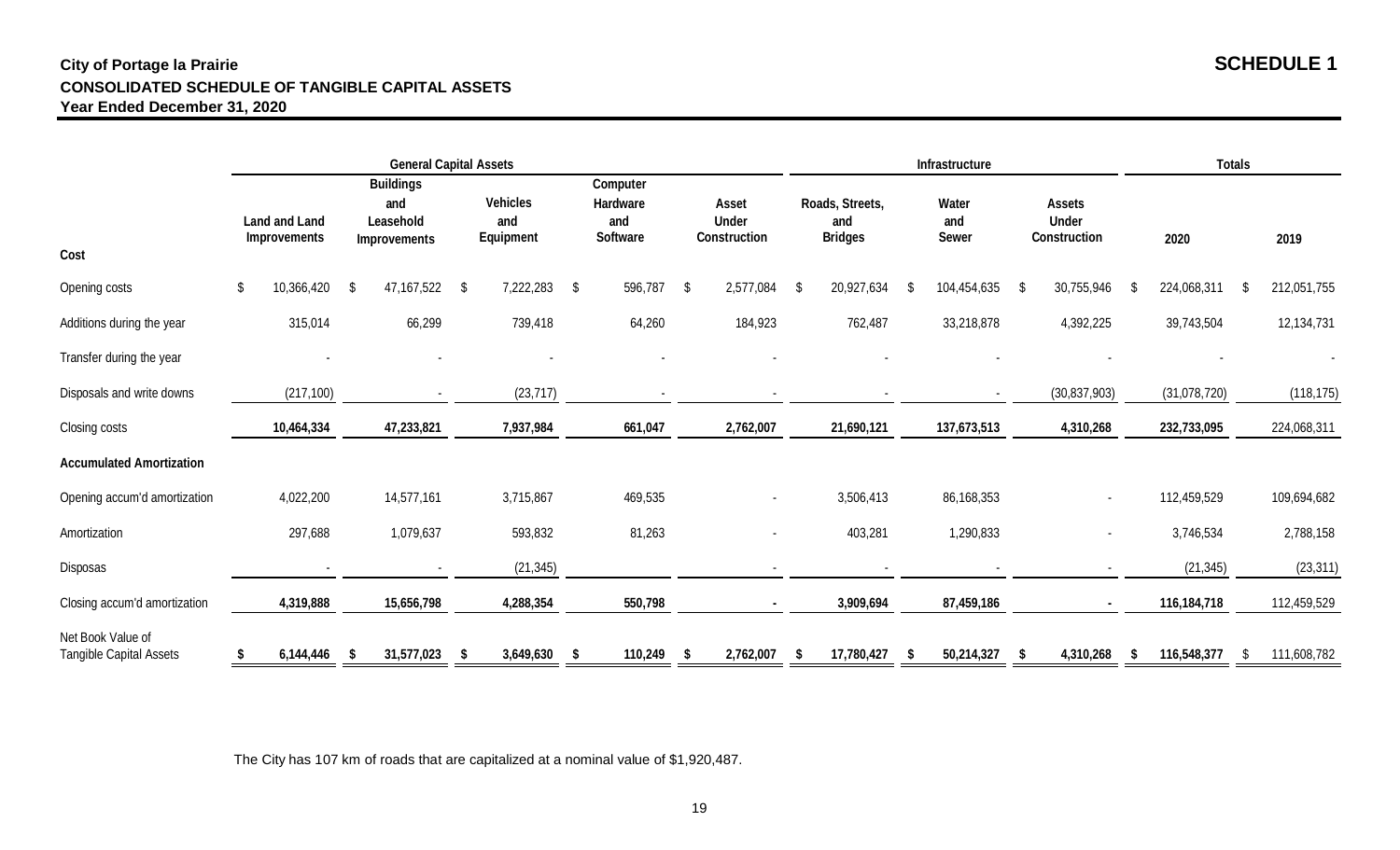### **City of Portage la Prairie SCHEDULE 2 CONSOLIDATED SCHEDULE OF REVENUES For the Year Ended December 31, 2020**

|                                                                                                                                                             | 2020<br><b>Actual</b>                    | 2019<br>Actual                            |
|-------------------------------------------------------------------------------------------------------------------------------------------------------------|------------------------------------------|-------------------------------------------|
| <b>Property taxes:</b><br>Municipal taxes levied (Schedule 12)<br>Taxes added<br>Taxes discount                                                             | \$11,068,092<br>590,792<br>(4, 952)      | \$10,700,718<br>167,668                   |
| <b>Grants in lieu of taxation:</b><br>Federal government                                                                                                    | 11,653,932<br>46,655                     | 10,868,386<br>18,325                      |
| Federal government enterprises<br>Provincial government<br>Provincial government enterprises<br>Other municipal governments<br>Non-government organizations | 548,281<br>278,544                       | 2,434<br>431,550<br>439,079               |
|                                                                                                                                                             | 873,480                                  | 891,388                                   |
| User fees<br>Parking meters<br>Sales of service<br>Sales of goods<br>Rentals<br>Development charges                                                         | 48,025<br>3,595,372<br>91,652<br>162,132 | 87,299<br>3,366,742<br>107,196<br>648,637 |
| Facility use fees<br>Other:                                                                                                                                 |                                          | 549,531                                   |
|                                                                                                                                                             | 3,897,181                                | 4,759,405                                 |
| Permits, licences and fines<br>Permits                                                                                                                      |                                          |                                           |
| Licences<br>Fees<br><b>Fines</b><br>Other:                                                                                                                  | 130,258<br>105,668<br>159,121            | 104,646<br>277,515<br>166,946             |
|                                                                                                                                                             | 395,047                                  | 549,107                                   |
| <b>Investment income:</b><br>Cash and temporary investments<br>Marketable securities                                                                        | 788,215                                  | 1,033,901                                 |
| Municipal debentures<br>Other:                                                                                                                              |                                          |                                           |
| Other revenue:                                                                                                                                              | 788,215                                  | 1,033,901                                 |
| Gain on sale of tangible capital assets<br>Gain on sale of real estate held for sale<br>Contributed assets                                                  | (1, 116)<br>550,472                      | 29,928<br>389,265                         |
| Penalties and interest<br>Miscellaneous:<br>Other:                                                                                                          | 71,980<br>209,510                        | 147,065<br>365,481                        |
|                                                                                                                                                             | 830,846                                  | 931,739                                   |
| <b>Water and sewer</b><br>Municipal utility (Schedule 9)<br>Consolidated water co-operatives                                                                | 12,947,897                               | 16,744,996                                |
| <b>Grants - Province of Manitoba</b>                                                                                                                        | 12,947,897                               | 16,744,996                                |
| Municipal operating grants<br>Other unconditional grants                                                                                                    | 1,881,354                                | 2,841,697                                 |
| Conditional grants<br>Other:                                                                                                                                | 2,393,954                                | 743,987                                   |
|                                                                                                                                                             | 4,275,308                                | 3,585,684                                 |
| <b>Grants - other</b><br>Federal government - gas tax funding<br>Federal government - other<br>Other municipal governments                                  | 715,976<br>458,708<br>541,574            | 1,427,084<br>2,603<br>521,675             |
| Other:                                                                                                                                                      | 1,716,258                                | 1,951,362                                 |
|                                                                                                                                                             |                                          |                                           |
| <b>Total revenue</b>                                                                                                                                        | 37,378,164                               | 41,315,968                                |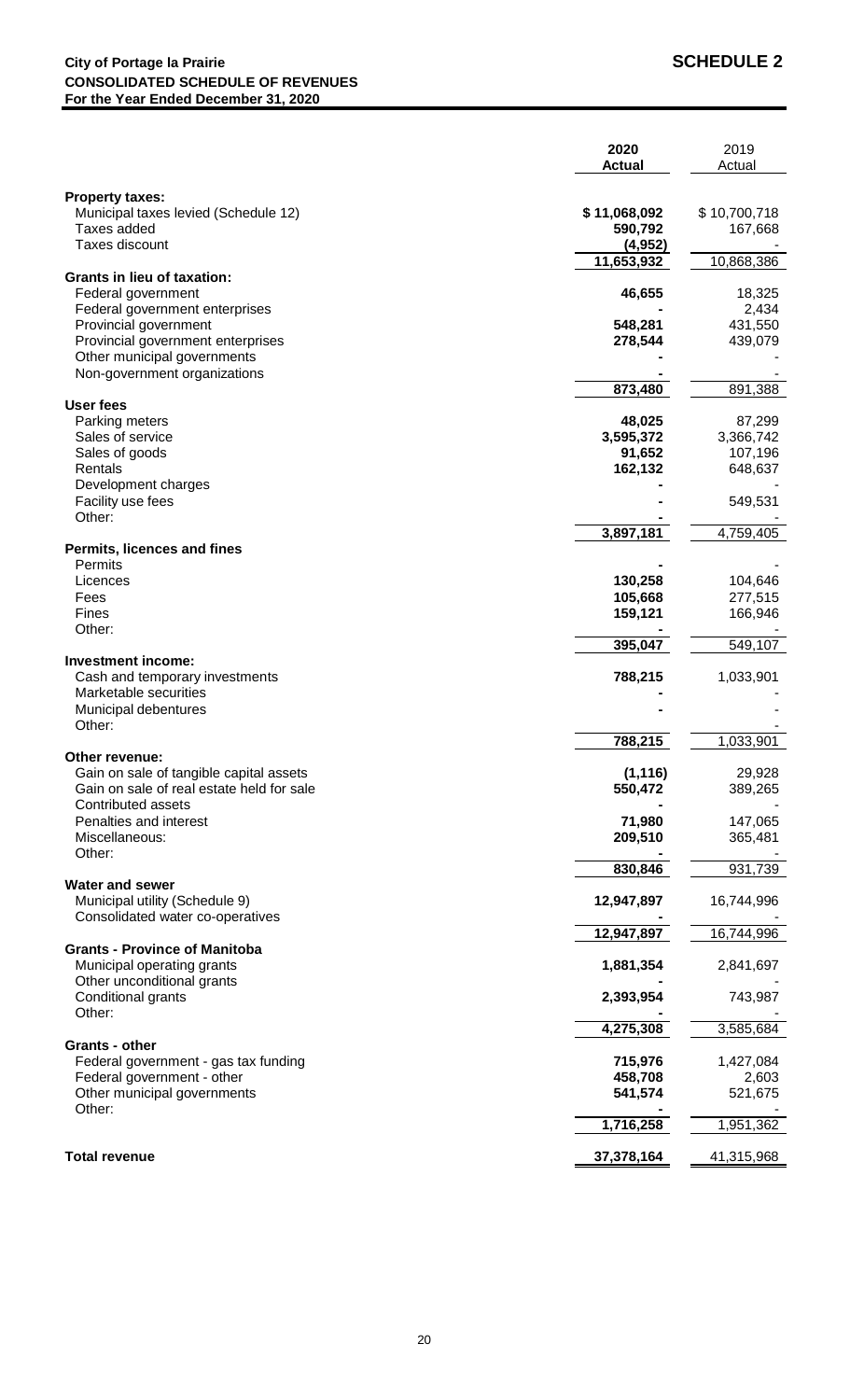## **City of Portage la Prairie SCHEDULE 3 CONSOLIDATED SCHEDULE OF EXPENSES For the Year Ended December 31, 2020**

| <b>General government services:</b><br>\$<br>\$<br>Legislative<br>265,121<br>241,824<br>General administrative<br>2,056,451<br>1,870,521<br>Other:<br>(123, 396)<br>835,968<br>2,948,313<br>2,198,176<br><b>Protective services:</b><br>Police<br>3,379,456<br>3,594,354<br>2,239,573<br>Fire<br>2,447,220<br>120,961<br>306,622<br><b>Emergency measures</b><br>69,231<br>Other:<br>77,507<br>6,231,766<br>6,003,158<br><b>Transportation services:</b><br>Road transport<br>Administration and engineering<br>255,821<br>305,382<br>Road and street maintenance<br>1,679,969<br>2,107,604<br>Bridge maintenance<br>Sidewalk and boulevard maintenance<br>64,792<br>93,502<br><b>Street lighting</b><br>253,481<br>252,724<br>Other:<br>Air transport<br>58,044<br><b>Public transit</b><br>138,933<br>Other:<br>2,312,107<br>2,898,145<br><b>Environmental health services:</b><br>Waste collection and disposal<br>1,009,289<br>862,597<br>242,465<br>239,751<br>Recycling<br>Other:<br>$\overline{1,251}$ ,754<br>1,102,348<br><b>Public health and welfare services:</b><br>Public health<br>183,207<br>150,476<br>Medical care<br>70,721<br>Social assistance<br>70,721<br>Other:<br>253,928<br>221,197<br><b>Regional planning and development</b><br>Planning and zoning<br>380,078<br>379,905<br>Urban renewal<br>Beautification and land rehabilitation<br>Urban area weed control<br>195,435<br>218,086<br>Other:<br>178,756<br>198,676<br>754,269<br>796,667<br><b>Resource conservation and industrial development</b><br>Rural area weed control<br>Drainage of land<br>Veterinary services<br>Water resources and conservation<br>Regional development<br>162,825<br>146,461<br>12,270<br>Industrial development<br>68,711<br>Tourism<br>1,362<br>952<br>Other:<br>10,000<br>(5, 446)<br>227,042<br>170,093<br><b>Sub-totals forward</b><br>13,229,042<br>14,139,921 | 2020          | 2019   |
|-------------------------------------------------------------------------------------------------------------------------------------------------------------------------------------------------------------------------------------------------------------------------------------------------------------------------------------------------------------------------------------------------------------------------------------------------------------------------------------------------------------------------------------------------------------------------------------------------------------------------------------------------------------------------------------------------------------------------------------------------------------------------------------------------------------------------------------------------------------------------------------------------------------------------------------------------------------------------------------------------------------------------------------------------------------------------------------------------------------------------------------------------------------------------------------------------------------------------------------------------------------------------------------------------------------------------------------------------------------------------------------------------------------------------------------------------------------------------------------------------------------------------------------------------------------------------------------------------------------------------------------------------------------------------------------------------------------------------------------------------------------------------------------------------------------------------------------------------------------------------------------|---------------|--------|
|                                                                                                                                                                                                                                                                                                                                                                                                                                                                                                                                                                                                                                                                                                                                                                                                                                                                                                                                                                                                                                                                                                                                                                                                                                                                                                                                                                                                                                                                                                                                                                                                                                                                                                                                                                                                                                                                                     | <b>Actual</b> | Actual |
|                                                                                                                                                                                                                                                                                                                                                                                                                                                                                                                                                                                                                                                                                                                                                                                                                                                                                                                                                                                                                                                                                                                                                                                                                                                                                                                                                                                                                                                                                                                                                                                                                                                                                                                                                                                                                                                                                     |               |        |
|                                                                                                                                                                                                                                                                                                                                                                                                                                                                                                                                                                                                                                                                                                                                                                                                                                                                                                                                                                                                                                                                                                                                                                                                                                                                                                                                                                                                                                                                                                                                                                                                                                                                                                                                                                                                                                                                                     |               |        |
|                                                                                                                                                                                                                                                                                                                                                                                                                                                                                                                                                                                                                                                                                                                                                                                                                                                                                                                                                                                                                                                                                                                                                                                                                                                                                                                                                                                                                                                                                                                                                                                                                                                                                                                                                                                                                                                                                     |               |        |
|                                                                                                                                                                                                                                                                                                                                                                                                                                                                                                                                                                                                                                                                                                                                                                                                                                                                                                                                                                                                                                                                                                                                                                                                                                                                                                                                                                                                                                                                                                                                                                                                                                                                                                                                                                                                                                                                                     |               |        |
|                                                                                                                                                                                                                                                                                                                                                                                                                                                                                                                                                                                                                                                                                                                                                                                                                                                                                                                                                                                                                                                                                                                                                                                                                                                                                                                                                                                                                                                                                                                                                                                                                                                                                                                                                                                                                                                                                     |               |        |
|                                                                                                                                                                                                                                                                                                                                                                                                                                                                                                                                                                                                                                                                                                                                                                                                                                                                                                                                                                                                                                                                                                                                                                                                                                                                                                                                                                                                                                                                                                                                                                                                                                                                                                                                                                                                                                                                                     |               |        |
|                                                                                                                                                                                                                                                                                                                                                                                                                                                                                                                                                                                                                                                                                                                                                                                                                                                                                                                                                                                                                                                                                                                                                                                                                                                                                                                                                                                                                                                                                                                                                                                                                                                                                                                                                                                                                                                                                     |               |        |
|                                                                                                                                                                                                                                                                                                                                                                                                                                                                                                                                                                                                                                                                                                                                                                                                                                                                                                                                                                                                                                                                                                                                                                                                                                                                                                                                                                                                                                                                                                                                                                                                                                                                                                                                                                                                                                                                                     |               |        |
|                                                                                                                                                                                                                                                                                                                                                                                                                                                                                                                                                                                                                                                                                                                                                                                                                                                                                                                                                                                                                                                                                                                                                                                                                                                                                                                                                                                                                                                                                                                                                                                                                                                                                                                                                                                                                                                                                     |               |        |
|                                                                                                                                                                                                                                                                                                                                                                                                                                                                                                                                                                                                                                                                                                                                                                                                                                                                                                                                                                                                                                                                                                                                                                                                                                                                                                                                                                                                                                                                                                                                                                                                                                                                                                                                                                                                                                                                                     |               |        |
|                                                                                                                                                                                                                                                                                                                                                                                                                                                                                                                                                                                                                                                                                                                                                                                                                                                                                                                                                                                                                                                                                                                                                                                                                                                                                                                                                                                                                                                                                                                                                                                                                                                                                                                                                                                                                                                                                     |               |        |
|                                                                                                                                                                                                                                                                                                                                                                                                                                                                                                                                                                                                                                                                                                                                                                                                                                                                                                                                                                                                                                                                                                                                                                                                                                                                                                                                                                                                                                                                                                                                                                                                                                                                                                                                                                                                                                                                                     |               |        |
|                                                                                                                                                                                                                                                                                                                                                                                                                                                                                                                                                                                                                                                                                                                                                                                                                                                                                                                                                                                                                                                                                                                                                                                                                                                                                                                                                                                                                                                                                                                                                                                                                                                                                                                                                                                                                                                                                     |               |        |
|                                                                                                                                                                                                                                                                                                                                                                                                                                                                                                                                                                                                                                                                                                                                                                                                                                                                                                                                                                                                                                                                                                                                                                                                                                                                                                                                                                                                                                                                                                                                                                                                                                                                                                                                                                                                                                                                                     |               |        |
|                                                                                                                                                                                                                                                                                                                                                                                                                                                                                                                                                                                                                                                                                                                                                                                                                                                                                                                                                                                                                                                                                                                                                                                                                                                                                                                                                                                                                                                                                                                                                                                                                                                                                                                                                                                                                                                                                     |               |        |
|                                                                                                                                                                                                                                                                                                                                                                                                                                                                                                                                                                                                                                                                                                                                                                                                                                                                                                                                                                                                                                                                                                                                                                                                                                                                                                                                                                                                                                                                                                                                                                                                                                                                                                                                                                                                                                                                                     |               |        |
|                                                                                                                                                                                                                                                                                                                                                                                                                                                                                                                                                                                                                                                                                                                                                                                                                                                                                                                                                                                                                                                                                                                                                                                                                                                                                                                                                                                                                                                                                                                                                                                                                                                                                                                                                                                                                                                                                     |               |        |
|                                                                                                                                                                                                                                                                                                                                                                                                                                                                                                                                                                                                                                                                                                                                                                                                                                                                                                                                                                                                                                                                                                                                                                                                                                                                                                                                                                                                                                                                                                                                                                                                                                                                                                                                                                                                                                                                                     |               |        |
|                                                                                                                                                                                                                                                                                                                                                                                                                                                                                                                                                                                                                                                                                                                                                                                                                                                                                                                                                                                                                                                                                                                                                                                                                                                                                                                                                                                                                                                                                                                                                                                                                                                                                                                                                                                                                                                                                     |               |        |
|                                                                                                                                                                                                                                                                                                                                                                                                                                                                                                                                                                                                                                                                                                                                                                                                                                                                                                                                                                                                                                                                                                                                                                                                                                                                                                                                                                                                                                                                                                                                                                                                                                                                                                                                                                                                                                                                                     |               |        |
|                                                                                                                                                                                                                                                                                                                                                                                                                                                                                                                                                                                                                                                                                                                                                                                                                                                                                                                                                                                                                                                                                                                                                                                                                                                                                                                                                                                                                                                                                                                                                                                                                                                                                                                                                                                                                                                                                     |               |        |
|                                                                                                                                                                                                                                                                                                                                                                                                                                                                                                                                                                                                                                                                                                                                                                                                                                                                                                                                                                                                                                                                                                                                                                                                                                                                                                                                                                                                                                                                                                                                                                                                                                                                                                                                                                                                                                                                                     |               |        |
|                                                                                                                                                                                                                                                                                                                                                                                                                                                                                                                                                                                                                                                                                                                                                                                                                                                                                                                                                                                                                                                                                                                                                                                                                                                                                                                                                                                                                                                                                                                                                                                                                                                                                                                                                                                                                                                                                     |               |        |
|                                                                                                                                                                                                                                                                                                                                                                                                                                                                                                                                                                                                                                                                                                                                                                                                                                                                                                                                                                                                                                                                                                                                                                                                                                                                                                                                                                                                                                                                                                                                                                                                                                                                                                                                                                                                                                                                                     |               |        |
|                                                                                                                                                                                                                                                                                                                                                                                                                                                                                                                                                                                                                                                                                                                                                                                                                                                                                                                                                                                                                                                                                                                                                                                                                                                                                                                                                                                                                                                                                                                                                                                                                                                                                                                                                                                                                                                                                     |               |        |
|                                                                                                                                                                                                                                                                                                                                                                                                                                                                                                                                                                                                                                                                                                                                                                                                                                                                                                                                                                                                                                                                                                                                                                                                                                                                                                                                                                                                                                                                                                                                                                                                                                                                                                                                                                                                                                                                                     |               |        |
|                                                                                                                                                                                                                                                                                                                                                                                                                                                                                                                                                                                                                                                                                                                                                                                                                                                                                                                                                                                                                                                                                                                                                                                                                                                                                                                                                                                                                                                                                                                                                                                                                                                                                                                                                                                                                                                                                     |               |        |
|                                                                                                                                                                                                                                                                                                                                                                                                                                                                                                                                                                                                                                                                                                                                                                                                                                                                                                                                                                                                                                                                                                                                                                                                                                                                                                                                                                                                                                                                                                                                                                                                                                                                                                                                                                                                                                                                                     |               |        |
|                                                                                                                                                                                                                                                                                                                                                                                                                                                                                                                                                                                                                                                                                                                                                                                                                                                                                                                                                                                                                                                                                                                                                                                                                                                                                                                                                                                                                                                                                                                                                                                                                                                                                                                                                                                                                                                                                     |               |        |
|                                                                                                                                                                                                                                                                                                                                                                                                                                                                                                                                                                                                                                                                                                                                                                                                                                                                                                                                                                                                                                                                                                                                                                                                                                                                                                                                                                                                                                                                                                                                                                                                                                                                                                                                                                                                                                                                                     |               |        |
|                                                                                                                                                                                                                                                                                                                                                                                                                                                                                                                                                                                                                                                                                                                                                                                                                                                                                                                                                                                                                                                                                                                                                                                                                                                                                                                                                                                                                                                                                                                                                                                                                                                                                                                                                                                                                                                                                     |               |        |
|                                                                                                                                                                                                                                                                                                                                                                                                                                                                                                                                                                                                                                                                                                                                                                                                                                                                                                                                                                                                                                                                                                                                                                                                                                                                                                                                                                                                                                                                                                                                                                                                                                                                                                                                                                                                                                                                                     |               |        |
|                                                                                                                                                                                                                                                                                                                                                                                                                                                                                                                                                                                                                                                                                                                                                                                                                                                                                                                                                                                                                                                                                                                                                                                                                                                                                                                                                                                                                                                                                                                                                                                                                                                                                                                                                                                                                                                                                     |               |        |
|                                                                                                                                                                                                                                                                                                                                                                                                                                                                                                                                                                                                                                                                                                                                                                                                                                                                                                                                                                                                                                                                                                                                                                                                                                                                                                                                                                                                                                                                                                                                                                                                                                                                                                                                                                                                                                                                                     |               |        |
|                                                                                                                                                                                                                                                                                                                                                                                                                                                                                                                                                                                                                                                                                                                                                                                                                                                                                                                                                                                                                                                                                                                                                                                                                                                                                                                                                                                                                                                                                                                                                                                                                                                                                                                                                                                                                                                                                     |               |        |
|                                                                                                                                                                                                                                                                                                                                                                                                                                                                                                                                                                                                                                                                                                                                                                                                                                                                                                                                                                                                                                                                                                                                                                                                                                                                                                                                                                                                                                                                                                                                                                                                                                                                                                                                                                                                                                                                                     |               |        |
|                                                                                                                                                                                                                                                                                                                                                                                                                                                                                                                                                                                                                                                                                                                                                                                                                                                                                                                                                                                                                                                                                                                                                                                                                                                                                                                                                                                                                                                                                                                                                                                                                                                                                                                                                                                                                                                                                     |               |        |
|                                                                                                                                                                                                                                                                                                                                                                                                                                                                                                                                                                                                                                                                                                                                                                                                                                                                                                                                                                                                                                                                                                                                                                                                                                                                                                                                                                                                                                                                                                                                                                                                                                                                                                                                                                                                                                                                                     |               |        |
|                                                                                                                                                                                                                                                                                                                                                                                                                                                                                                                                                                                                                                                                                                                                                                                                                                                                                                                                                                                                                                                                                                                                                                                                                                                                                                                                                                                                                                                                                                                                                                                                                                                                                                                                                                                                                                                                                     |               |        |
|                                                                                                                                                                                                                                                                                                                                                                                                                                                                                                                                                                                                                                                                                                                                                                                                                                                                                                                                                                                                                                                                                                                                                                                                                                                                                                                                                                                                                                                                                                                                                                                                                                                                                                                                                                                                                                                                                     |               |        |
|                                                                                                                                                                                                                                                                                                                                                                                                                                                                                                                                                                                                                                                                                                                                                                                                                                                                                                                                                                                                                                                                                                                                                                                                                                                                                                                                                                                                                                                                                                                                                                                                                                                                                                                                                                                                                                                                                     |               |        |
|                                                                                                                                                                                                                                                                                                                                                                                                                                                                                                                                                                                                                                                                                                                                                                                                                                                                                                                                                                                                                                                                                                                                                                                                                                                                                                                                                                                                                                                                                                                                                                                                                                                                                                                                                                                                                                                                                     |               |        |
|                                                                                                                                                                                                                                                                                                                                                                                                                                                                                                                                                                                                                                                                                                                                                                                                                                                                                                                                                                                                                                                                                                                                                                                                                                                                                                                                                                                                                                                                                                                                                                                                                                                                                                                                                                                                                                                                                     |               |        |
|                                                                                                                                                                                                                                                                                                                                                                                                                                                                                                                                                                                                                                                                                                                                                                                                                                                                                                                                                                                                                                                                                                                                                                                                                                                                                                                                                                                                                                                                                                                                                                                                                                                                                                                                                                                                                                                                                     |               |        |
|                                                                                                                                                                                                                                                                                                                                                                                                                                                                                                                                                                                                                                                                                                                                                                                                                                                                                                                                                                                                                                                                                                                                                                                                                                                                                                                                                                                                                                                                                                                                                                                                                                                                                                                                                                                                                                                                                     |               |        |
|                                                                                                                                                                                                                                                                                                                                                                                                                                                                                                                                                                                                                                                                                                                                                                                                                                                                                                                                                                                                                                                                                                                                                                                                                                                                                                                                                                                                                                                                                                                                                                                                                                                                                                                                                                                                                                                                                     |               |        |
|                                                                                                                                                                                                                                                                                                                                                                                                                                                                                                                                                                                                                                                                                                                                                                                                                                                                                                                                                                                                                                                                                                                                                                                                                                                                                                                                                                                                                                                                                                                                                                                                                                                                                                                                                                                                                                                                                     |               |        |
|                                                                                                                                                                                                                                                                                                                                                                                                                                                                                                                                                                                                                                                                                                                                                                                                                                                                                                                                                                                                                                                                                                                                                                                                                                                                                                                                                                                                                                                                                                                                                                                                                                                                                                                                                                                                                                                                                     |               |        |
|                                                                                                                                                                                                                                                                                                                                                                                                                                                                                                                                                                                                                                                                                                                                                                                                                                                                                                                                                                                                                                                                                                                                                                                                                                                                                                                                                                                                                                                                                                                                                                                                                                                                                                                                                                                                                                                                                     |               |        |
|                                                                                                                                                                                                                                                                                                                                                                                                                                                                                                                                                                                                                                                                                                                                                                                                                                                                                                                                                                                                                                                                                                                                                                                                                                                                                                                                                                                                                                                                                                                                                                                                                                                                                                                                                                                                                                                                                     |               |        |
|                                                                                                                                                                                                                                                                                                                                                                                                                                                                                                                                                                                                                                                                                                                                                                                                                                                                                                                                                                                                                                                                                                                                                                                                                                                                                                                                                                                                                                                                                                                                                                                                                                                                                                                                                                                                                                                                                     |               |        |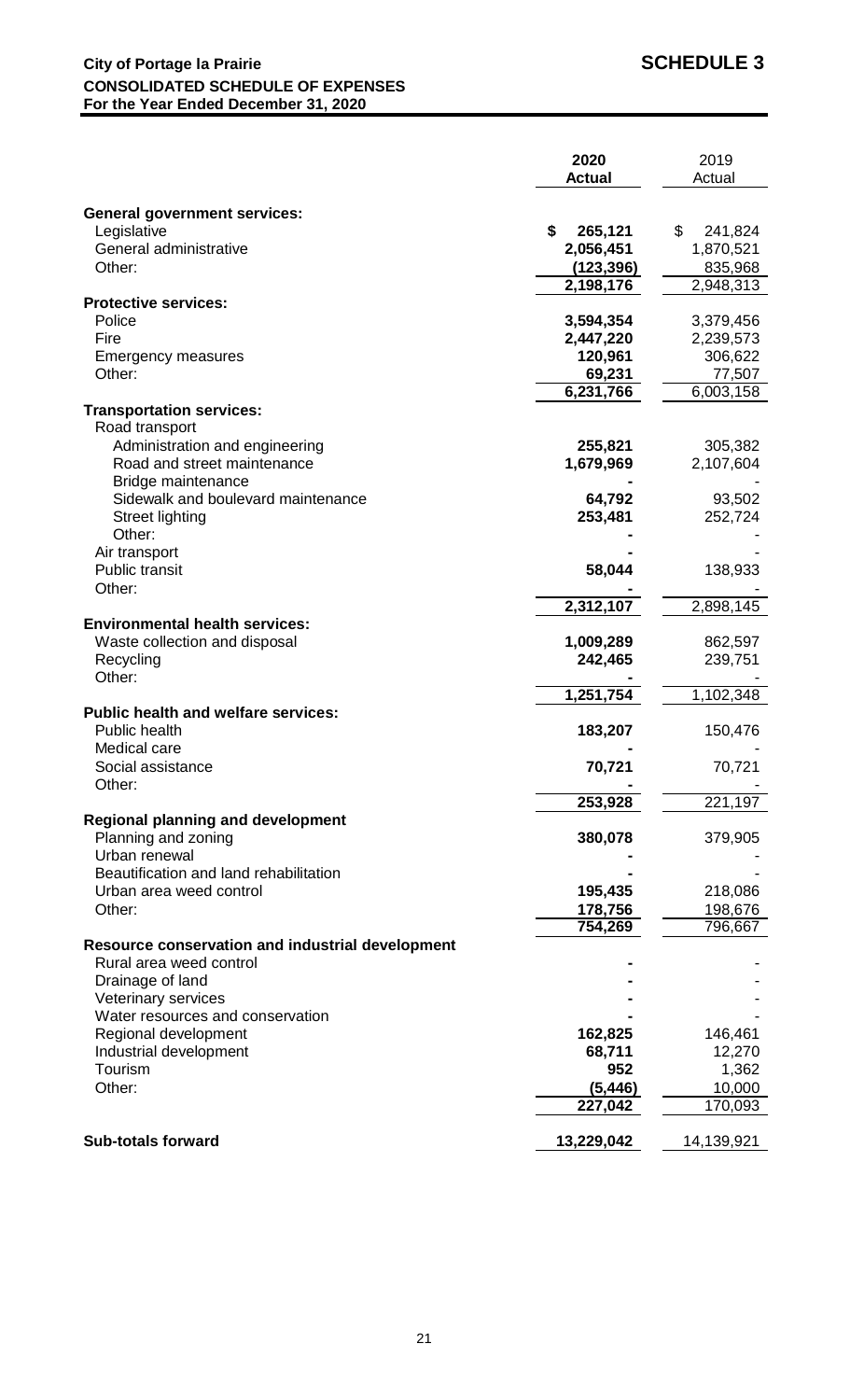## **City of Portage la Prairie SCHEDULE 3 CONSOLIDATED SCHEDULE OF EXPENSES For the Year Ended December 31, 2020**

|                                                                                                                                                                                                                                                                                            | 2020<br><b>Actual</b>                                                     | 2019<br>Actual                                                            |
|--------------------------------------------------------------------------------------------------------------------------------------------------------------------------------------------------------------------------------------------------------------------------------------------|---------------------------------------------------------------------------|---------------------------------------------------------------------------|
| <b>Sub-totals forward</b>                                                                                                                                                                                                                                                                  | 13,229,042                                                                | 14,139,921                                                                |
| <b>Recreation and cultural services:</b><br>Administration<br>Community centers and halls<br>Swimming pools and beaches<br>Golf courses<br>Skating and curling rinks<br>Parks and playgrounds<br>Other recreational facilities<br><b>Museums</b><br>Libraries<br>Other cultural facilities | 2,694,079<br>72,900<br>5,449<br>441,141<br>1,536,328<br>732,311<br>59,750 | 2,828,519<br>72,900<br>5,280<br>449,976<br>1,654,077<br>622,785<br>81,920 |
| Water and sewer services<br>Municipal utility (Schedule 9)<br>Consolidated water co-operatives                                                                                                                                                                                             | 5,541,958<br>8,317,220                                                    | 5,715,457<br>7,490,902                                                    |
| <b>Total expenses</b>                                                                                                                                                                                                                                                                      | 8,317,220<br>27,088,220                                                   | 7,490,902<br>27,346,280                                                   |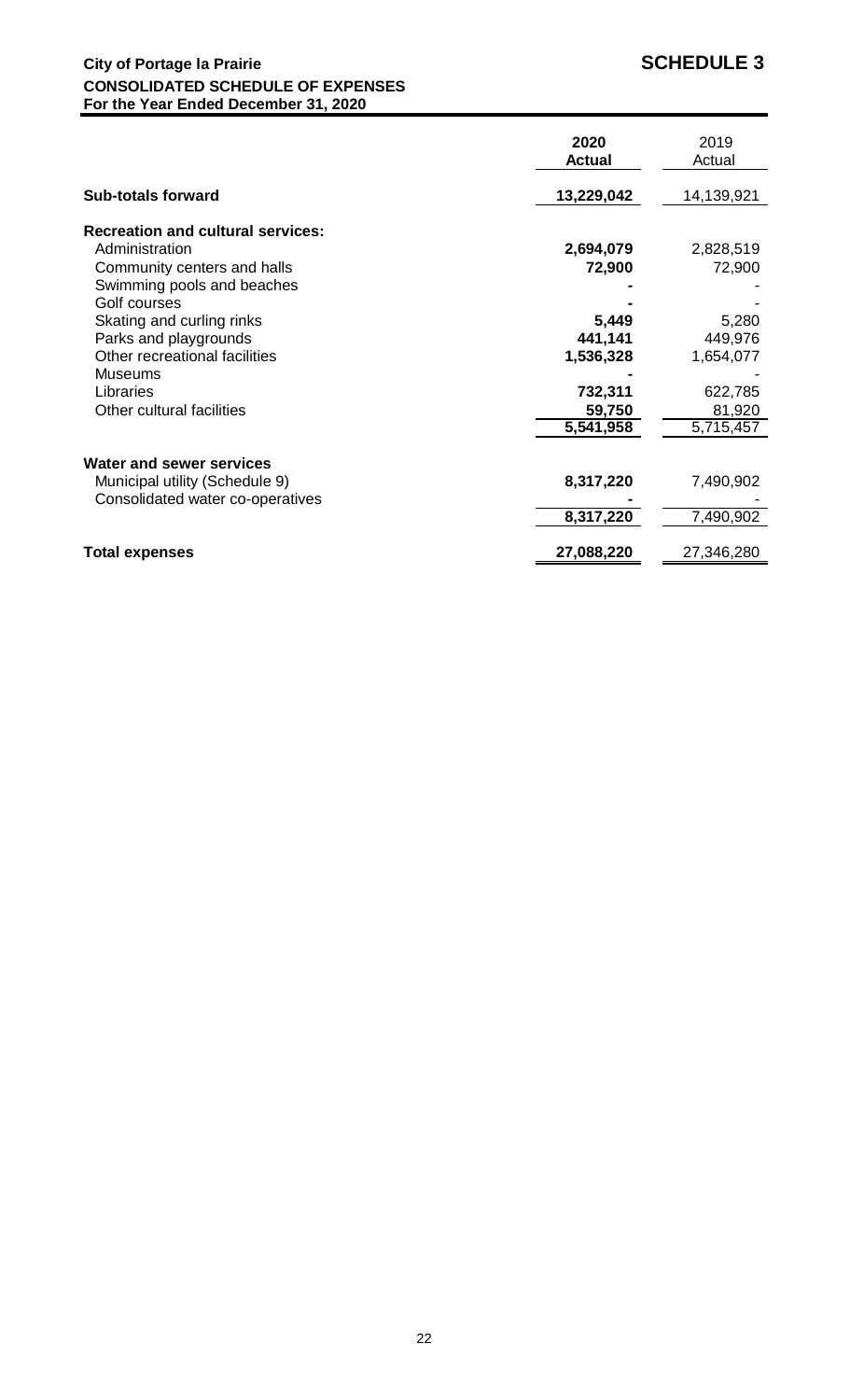### **City of Portage la Prairie SCHEDULE 4 CONSOLIDATED STATEMENT OF OPERATIONS BY PROGRAM For the Year Ended December 31, 2020**

|                                    | <b>General</b><br>Government* |              | <b>Protective</b><br><b>Services</b> |                |                | <b>Transportation</b><br><b>Services</b> | <b>Environmental Health</b> | <b>Services</b> | <b>Public Health and</b><br><b>Welfare Services</b> |              |  |
|------------------------------------|-------------------------------|--------------|--------------------------------------|----------------|----------------|------------------------------------------|-----------------------------|-----------------|-----------------------------------------------------|--------------|--|
|                                    | 2020                          | 2019         | 2020                                 | 2019           | 2020           | 2019                                     | 2020                        | 2019            | 2020                                                | 2019         |  |
| <b>REVENUE</b>                     |                               |              |                                      |                |                |                                          |                             |                 |                                                     |              |  |
| Property taxes                     | \$11,653,932                  | \$10,868,386 | S                                    | \$.            | -S<br>٠        | \$                                       | -S                          | \$              | S                                                   | \$           |  |
| Grants in lieu of taxation         | 873,480                       | 891,388      |                                      |                |                |                                          |                             |                 |                                                     |              |  |
| User fees                          | 191,950                       | 167,043      | 707,579                              | 695,031        | 16,000         | 51,958                                   | 1,507,792                   | 1,539,226       | 48,252                                              | 58,934       |  |
| Grants - other                     |                               |              |                                      | 60,606         | 756,031        | 1,428,140                                |                             |                 |                                                     |              |  |
| Permits, licences and fines        | 182,113                       | 331,531      | 212,934                              | 217,576        | $\blacksquare$ |                                          |                             |                 |                                                     |              |  |
| Investment income                  | 756,212                       | 926,043      |                                      | 4,554          | 213            | 51,548                                   |                             | 11,182          |                                                     | 27           |  |
| Other revenue                      | 790,736                       | 1,004,247    |                                      |                | 549            | 1,781                                    | 3,507                       | (13, 291)       |                                                     |              |  |
| Water and sewer                    |                               |              |                                      |                |                |                                          |                             |                 |                                                     |              |  |
| Prov of MB - Unconditional Grants  | 1,881,354                     | 2,841,697    |                                      |                |                |                                          |                             |                 |                                                     |              |  |
| Prov of MB - Conditional Grants    | 2,201,805                     | 32,839       |                                      |                | 43,887         | 209,110                                  |                             | 290,232         |                                                     |              |  |
| Total revenue                      | \$18,531,582                  | \$17,063,174 | 920,513<br>S                         | \$<br>977,767  | 816,680<br>\$  | \$1,742,537                              | \$1,511,299                 | \$1,827,349     | 48,252<br>\$                                        | \$<br>58,961 |  |
| <b>EXPENSES</b>                    |                               |              |                                      |                |                |                                          |                             |                 |                                                     |              |  |
| Personnel services                 | \$1,535,077                   | \$1,509,989  | \$2,437,838                          | \$2,226,926    | 741,424<br>S   | 760,200<br>\$.                           | 289,192<br>S                | 260,987<br>\$.  | 91,122<br>\$                                        | 70,668<br>-S |  |
| Contract services                  | 213,680                       | 427,688      | 3,286,137                            | 3,151,182      | 14,456         | 656,834                                  | 685,775                     | 637,785         | 84,574                                              | 82,602       |  |
| <b>Utilities</b>                   | 54,098                        | 53,414       | 65,924                               | 69,934         | 299,710        | 294,352                                  |                             | 9,970           | 6,069                                               | 7,983        |  |
| Maintenance materials and supplies | 197,655                       | 145,136      | 175,006                              | 133,842        | 502,966        | 631,548                                  | 85,754                      | 84,076          | 69,276                                              | 55,680       |  |
| Grants and contributions           | 244,218                       | 74,578       | 1,912                                | 3,538          | (28,000)       |                                          | 2,025                       |                 | 2,887                                               | 2,695        |  |
| Amortization                       | 46,120                        | 42,565       | 203,870                              | 169,269        | 779,137        | 550,632                                  | 122,914                     | 97,797          |                                                     |              |  |
| Interest on long term debt         |                               |              |                                      |                |                | 3,127                                    |                             | 469             |                                                     |              |  |
| Other                              | (92, 672)                     | 694,943      | 61,079                               | 248,467        | 2,414          | 1,452                                    | 66,094                      | 11,264          |                                                     | 1,569        |  |
| Total expenses                     | \$2,198,176                   | \$2,948,313  | \$6,231,766                          | \$6,003,158    | \$2,312,107    | \$2,898,145                              | \$1,251,754                 | \$1,102,348     | 253,928                                             | 221,197      |  |
| <b>Surplus (Deficit)</b>           | \$16,333,406                  | \$14,114,861 | \$ (5,311,253)                       | \$ (5,025,391) | \$(1,495,427)  | \$(1,155,608)                            | 259,545<br>S.               | 725,001<br>\$   | (205, 676)                                          | (162, 236)   |  |

\* The general government category includes revenues and expenses that cannot be attributed to a particular sector.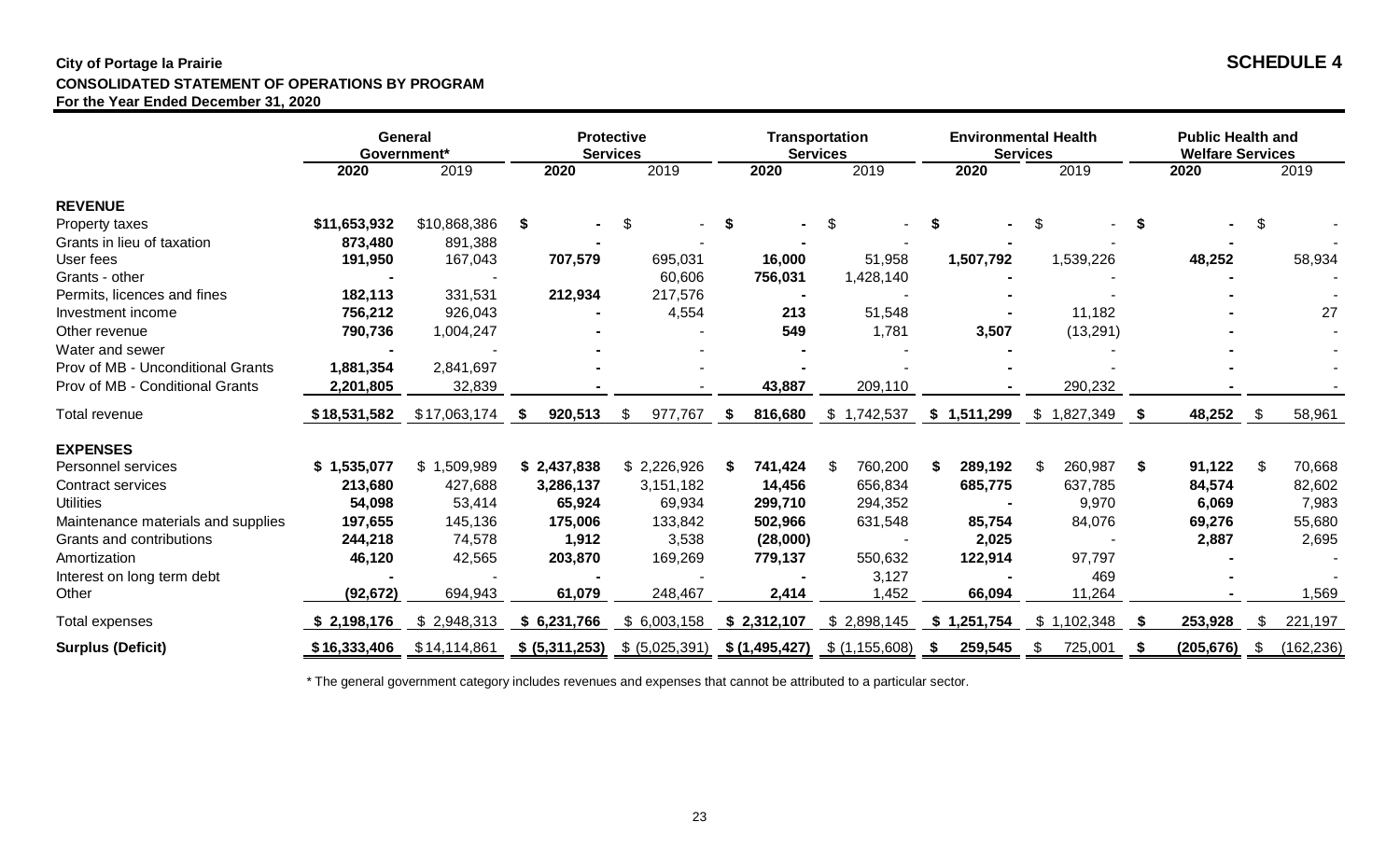### **City of Portage la Prairie SCHEDULE 4 CONSOLIDATED STATEMENT OF OPERATIONS BY PROGRAM For the Year Ended December 31, 2020**

|                                    | <b>Regional Planning</b><br>and Development<br>2019<br>2020 |            |    | <b>Resource Conservation</b><br>and Industrial Dev<br>2020<br>2019 |     |            |     |            | <b>Recreation and</b><br><b>Cultural Services</b> | <b>Water and</b> | <b>Sewer Services</b> | <b>Total</b> |      |            |              |
|------------------------------------|-------------------------------------------------------------|------------|----|--------------------------------------------------------------------|-----|------------|-----|------------|---------------------------------------------------|------------------|-----------------------|--------------|------|------------|--------------|
|                                    |                                                             |            |    |                                                                    |     |            |     |            | 2020                                              | 2019             | 2020                  | 2019         |      | 2020       | 2019         |
| <b>REVENUE</b>                     |                                                             |            |    |                                                                    |     |            |     |            |                                                   |                  |                       |              |      |            |              |
| Property taxes                     |                                                             |            | \$ | $\blacksquare$                                                     | \$  | ۰.         | \$  |            | -\$<br>$\blacksquare$                             | \$               | -S<br>$\blacksquare$  | \$           |      | 11,653,932 | \$10,868,386 |
| Grants in lieu of taxation         |                                                             |            |    |                                                                    |     |            |     |            |                                                   |                  |                       |              |      | 873,480    | 891,388      |
| User fees                          |                                                             | 592,940    |    | 1,021,613                                                          |     | 18,497     |     | 1,577      | 814,171                                           | 1,224,023        |                       |              |      | 3,897,181  | 4,759,405    |
| Grants - other                     |                                                             |            |    |                                                                    |     | 33,368     |     | 33,368     | 926,859                                           | 429,248          |                       |              |      | 1,716,258  | 1,951,362    |
| Permits, licences and fines        |                                                             |            |    |                                                                    |     |            |     |            |                                                   |                  |                       |              |      | 395,047    | 549,107      |
| Investment income                  |                                                             | 18,407     |    | 21,000                                                             |     |            |     |            | 13,383                                            | 19,367           |                       |              |      | 788,215    | 1,033,901    |
| Other revenue                      |                                                             |            |    | (88, 893)                                                          |     |            |     |            | 36,054                                            | 27,895           |                       |              |      | 830,846    | 931,739      |
| Water and sewer                    |                                                             |            |    |                                                                    |     |            |     |            |                                                   |                  | 12,947,897            | 16,744,996   |      | 12,947,897 | 16,744,996   |
| Prov of MB - Unconditional Grants  |                                                             |            |    |                                                                    |     |            |     |            |                                                   |                  |                       |              |      | 1,881,354  | 2,841,697    |
| Prov of MB - Conditional Grants    |                                                             |            |    | 68,908                                                             |     |            |     |            | 148,262                                           | 142,898          |                       |              |      | 2,393,954  | 743,987      |
| Total revenue                      | S.                                                          | 611,347    | \$ | 1,022,628                                                          | - 5 | 51,865     | \$. | 34,945     | \$1,938,729                                       | \$1,843,431      | \$12,947,897          | \$16,744,996 | Ъ    | 37,378,164 | \$41,315,968 |
| <b>EXPENSES</b>                    |                                                             |            |    |                                                                    |     |            |     |            |                                                   |                  |                       |              |      |            |              |
| Personnel services                 | S                                                           | 340,641    | \$ | 353,933                                                            | \$  | 73,068     | \$  | 40,025     | \$1,759,277                                       | \$1,911,143      | \$2,395,006           | \$2,813,957  | - \$ | 9,662,645  | \$9,947,828  |
| Contract services                  |                                                             | 247,343    |    | 258,475                                                            |     | 83,060     |     | 77,414     | 770,252                                           | 454,661          | 2,209,304             | 1,574,418    |      | 7,594,581  | 7,321,059    |
| <b>Utilities</b>                   |                                                             | 5,768      |    | 6,800                                                              |     | 919        |     | 1,119      | 326,633                                           | 341,483          | 1,028,583             | 969,365      |      | 1,787,704  | 1,754,420    |
| Maintenance materials and supplies |                                                             | 114,006    |    | 97,615                                                             |     | 2,743      |     | 704        | 417,594                                           | 709,484          | 1,393,495             | 1,381,501    |      | 2,958,495  | 3,239,586    |
| Grants and contributions           |                                                             |            |    | 44,447                                                             |     | 50,045     |     | 50,045     | 604,219                                           | 586,742          |                       |              |      | 877,306    | 762,045      |
| Amortization                       |                                                             | 34,120     |    | 26,118                                                             |     | 222        |     | 300        | 1,269,318                                         | 1,257,176        | 1,290,833             | 644,301      |      | 3,746,534  | 2,788,158    |
| Interest on long term debt         |                                                             |            |    |                                                                    |     |            |     |            | 339,101                                           | 402,702          |                       |              |      | 339,101    | 406,298      |
| Other                              |                                                             | 12,390     |    | 9,279                                                              |     | 16,985     |     | 486        | 55,564                                            | 52,066           |                       | 107,360      |      | 121,854    | 1,126,886    |
| Total expenses                     |                                                             | 754,268    | \$ | 796,667                                                            | \$  | 227,042    | \$. | 170,093    | \$5,541,958                                       | \$5,715,457      | \$8,317,221           | \$7,490,902  |      | 27,088,220 | \$27,346,280 |
| <b>Surplus (Deficit)</b>           |                                                             | (142, 921) | \$ | 225,961                                                            | S.  | (175, 177) | \$  | (135, 148) | \$ (3,603,229)                                    | \$ (3,872,026)   | \$4,630,676           | \$9,254,094  | S    | 10,289,944 | \$13,969,688 |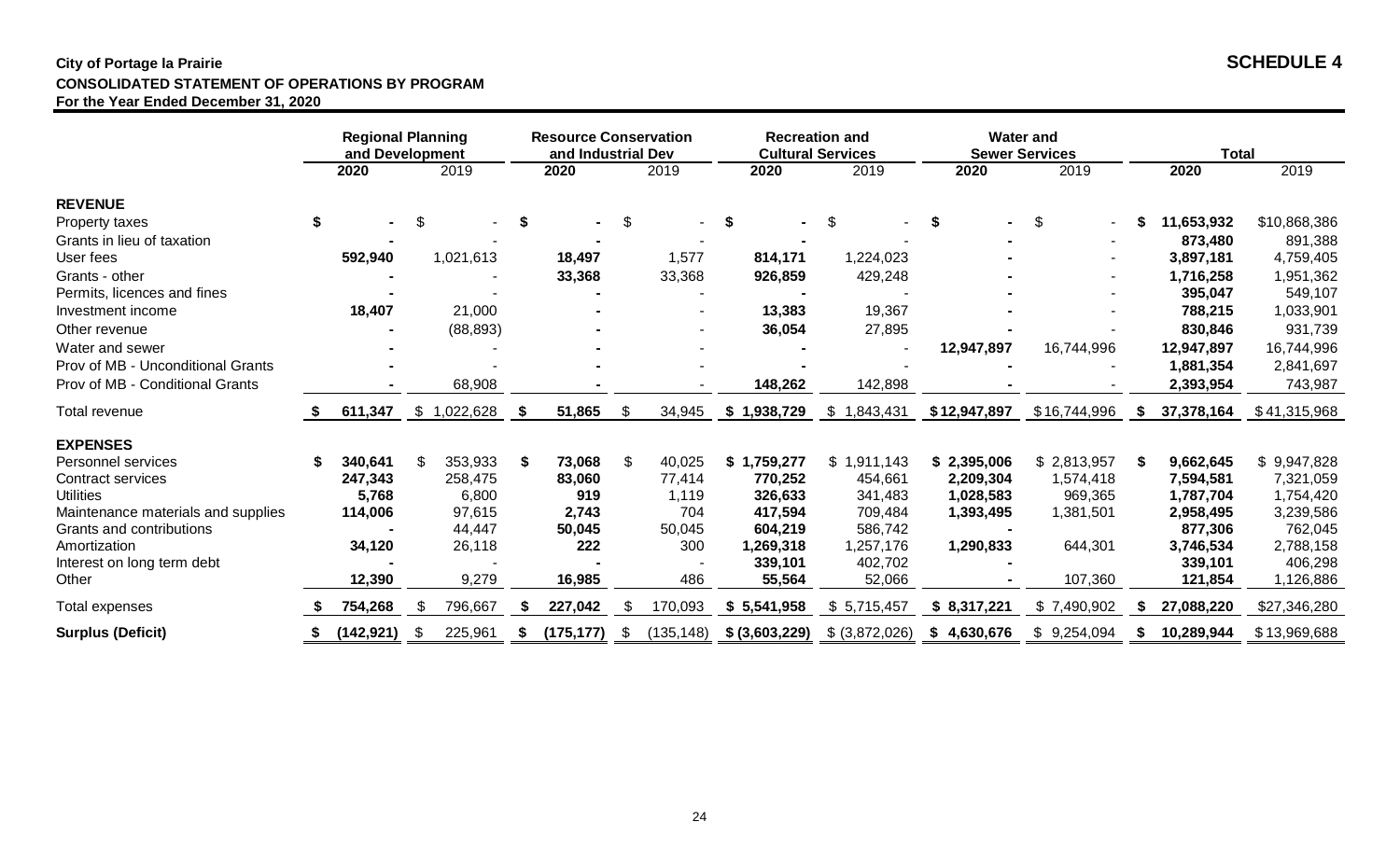### **City of Portage la Prairie SCHEDULE 5 CONSOLIDATED DETAILS AND RECONCILIATION TO CORE GOVERNMENT RESULTS For the Year Ended December 31, 2020**

|                                    | Core<br><b>Government</b> |              |     | <b>Controlled</b><br><b>Entities</b> |                |           |    | <b>Government</b><br><b>Partnerships</b> |     |                          | <b>Total</b>     |              |  |
|------------------------------------|---------------------------|--------------|-----|--------------------------------------|----------------|-----------|----|------------------------------------------|-----|--------------------------|------------------|--------------|--|
|                                    | 2020                      | 2019         |     | 2020                                 |                | 2019      |    | 2020                                     |     | 2019                     | 2020             | 2019         |  |
| <b>REVENUE</b>                     |                           |              |     |                                      |                |           |    |                                          |     |                          |                  |              |  |
| Property taxes                     | \$11,653,932              | \$10,868,386 | \$  |                                      | \$             |           | \$ |                                          | \$  | $\overline{\phantom{a}}$ | \$11,653,932     | \$10,868,386 |  |
| Grants in lieu of taxation         | 873,480                   | 891,388      |     |                                      |                |           |    |                                          |     |                          | 873,480          | 891,388      |  |
| User fees                          | 1,782,190                 | 1,644,441    |     | 14,565                               |                | 42,072    |    | 2,100,426                                |     | 3,072,892                | 3,897,181        | 4,759,405    |  |
| Grants - other                     | 752,275                   | 1,487,690    |     | 3,756                                |                | 1,056     |    | 960,227                                  |     | 462,616                  | 1,716,258        | 1,951,362    |  |
| Permits, licences and fines        | 395,047                   | 549,107      |     |                                      |                |           |    |                                          |     |                          | 395,047          | 549,107      |  |
| Investment income                  | 756,212                   | 991,554      |     | 213                                  |                | 220       |    | 31,790                                   |     | 42,127                   | 788,215          | 1,033,901    |  |
| Other revenue                      | 790,736                   | 1,004,247    |     | 549                                  |                | 1,781     |    | 39,561                                   |     | (74, 289)                | 830,846          | 931,739      |  |
| Water and sewer                    | 12,947,897                | 16,744,996   |     |                                      |                |           |    |                                          |     |                          | 12,947,897       | 16,744,996   |  |
| Prov of MB - Unconditional Grants  | 1,881,354                 | 2,841,697    |     |                                      |                |           |    |                                          |     |                          | 1,881,354        | 2,841,697    |  |
| Prov of MB - Conditional Grants    | 2,201,805                 | 557,502      |     | 43,887                               |                | 38,870    |    | 148,262                                  |     | 147,615                  | 2,393,954        | 743,987      |  |
| Total revenue                      | 34,034,928                | \$37,581,008 | -SI | 62,970                               | \$             | 83,999    |    | 3,280,266                                | \$. | 3,650,961                | 37,378,164<br>S. | \$41,315,968 |  |
| <b>EXPENSES</b>                    |                           |              |     |                                      |                |           |    |                                          |     |                          |                  |              |  |
| Personnel services                 | 7,606,978<br>S            | 7,746,153    | \$  | 43,296                               | \$             | 74,587    |    | 2,012,371                                | \$  | 2,127,088                | \$<br>9,662,645  | 9,947,828    |  |
| <b>Contract services</b>           | 6,839,705                 | 6,951,856    |     | 5,435                                |                | 8,705     |    | 749,441                                  |     | 360,498                  | 7,594,581        | 7,321,059    |  |
| <b>Utilities</b>                   | 1,486,197                 | 1,435,557    |     | 2,624                                |                | 1,603     |    | 298,883                                  |     | 317,260                  | 1,787,704        | 1,754,420    |  |
| Maintenance materials and supplies | 2,698,885                 | 2,635,578    |     | 14,999                               |                | 36,725    |    | 244,611                                  |     | 567,283                  | 2,958,495        | 3,239,586    |  |
| Grants and contributions           | 2,324,657                 | 1,956,466    |     | (28,000)                             |                | (29,000)  |    | (1, 419, 351)                            |     | (1, 165, 421)            | 877,306          | 762,045      |  |
| Amortization                       | 3,448,810                 | 2,532,274    |     | 17,275                               |                | 17,275    |    | 280,449                                  |     | 238,609                  | 3,746,534        | 2,788,158    |  |
| Interest on long term debt         | 336,348                   | 400,403      |     |                                      |                |           |    | 2,753                                    |     | 5,895                    | 339,101          | 406,298      |  |
| Other                              | (30,029)                  | 1,064,820    |     | 2,415                                |                | 38        |    | 149,468                                  |     | 62,028                   | 121,854          | 1,126,886    |  |
| Total expenses                     | \$24,711,551              | \$24,723,107 | S.  | 58,044                               | $\mathfrak{F}$ | 109,933   |    | 2,318,625                                | \$  | 2,513,240                | \$27,088,220     | \$27,346,280 |  |
| <b>Surplus (Deficit)</b>           | 9,323,377                 | \$12,857,901 |     | 4,926                                |                | (25, 934) |    | 961,641                                  |     | 1,137,721                | \$10,289,944     | \$13,969,688 |  |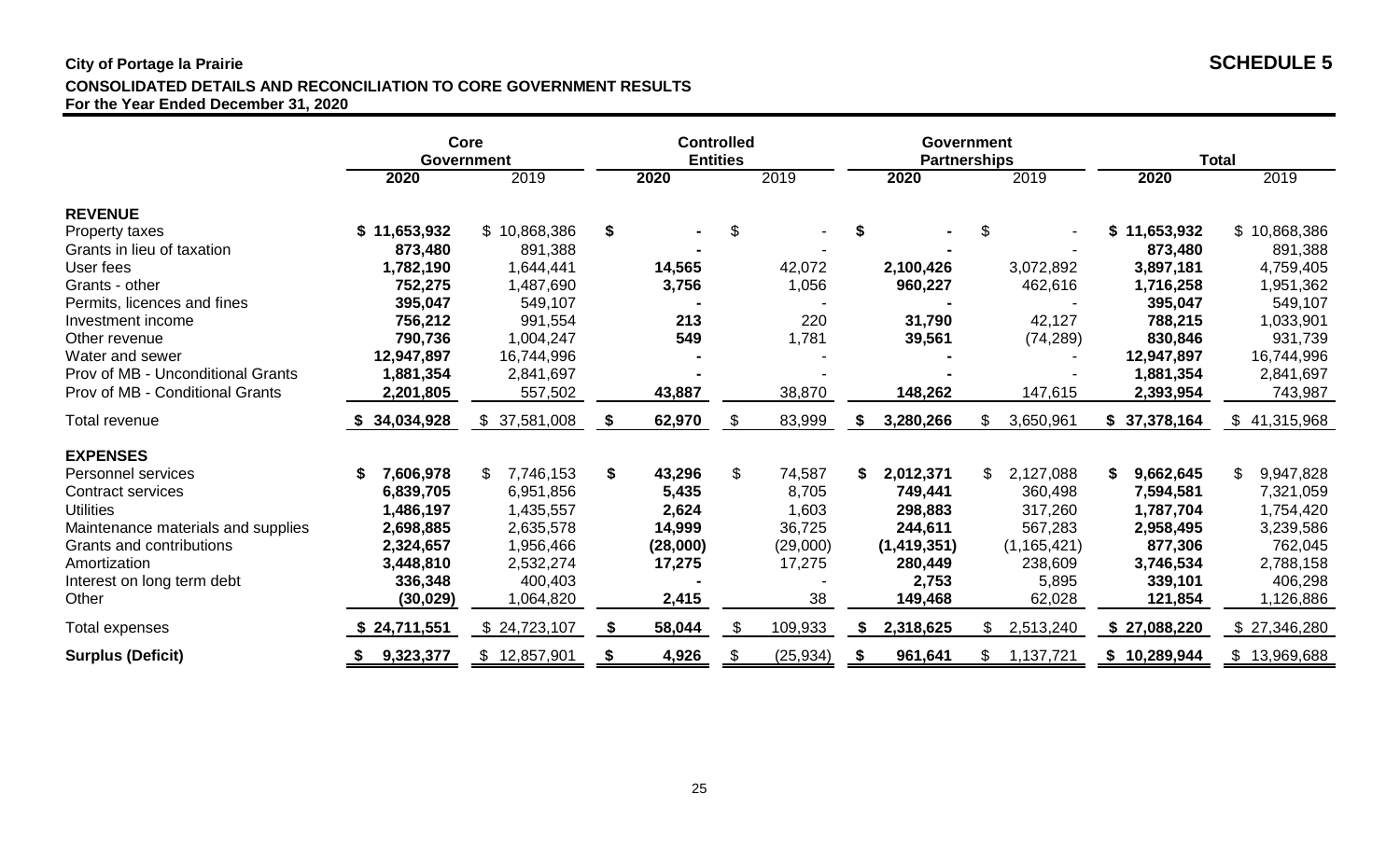#### **City of Portage la Prairie SCHEDULE OF CHANGE IN RESERVE FUND BALANCES For the Year Ended December 31, 2020**

|                                                                                                                                                                                                                                                                                                                         | General<br>Reserve                                         | Infastructure<br>Reserve | Equipment<br>Replacement<br>Reserve | Cemetary<br>Reserve | <b>Fire Truck</b><br>Reserve | Handicap<br><b>Access</b><br>Reserve        | Land<br>Development<br>Reserve      | Environmental<br>Reserve            | Computer<br>Reserve | <b>Crescent</b><br>Lake<br>Reserve | Handivan<br>Reserve | <b>Special</b><br>Administration<br>Reserve | Capital<br>Levy<br>Reserve |
|-------------------------------------------------------------------------------------------------------------------------------------------------------------------------------------------------------------------------------------------------------------------------------------------------------------------------|------------------------------------------------------------|--------------------------|-------------------------------------|---------------------|------------------------------|---------------------------------------------|-------------------------------------|-------------------------------------|---------------------|------------------------------------|---------------------|---------------------------------------------|----------------------------|
| <b>REVENUE</b><br>Investment income<br>Other income                                                                                                                                                                                                                                                                     | 73,903<br>\$                                               | 772<br>- \$              | 3,782<br>-S                         | - \$<br>19          | 3,798<br>-S                  | - \$<br>649                                 | 14,525<br>ß.                        | 5,718<br>- \$                       | 1,473<br>- \$       | 194<br>- \$                        | 6<br>- \$           | 993<br>-\$                                  | 889<br>\$                  |
| Total revenue                                                                                                                                                                                                                                                                                                           | 73,903                                                     | 772                      | 3,782                               | 19                  | 3,798                        | 649                                         | 14,525                              | 5,718                               | 1,473               | 194                                | 6                   | 993                                         | 889                        |
| <b>EXPENSES</b><br>Investment charges<br>Other expenses                                                                                                                                                                                                                                                                 |                                                            |                          |                                     |                     |                              |                                             |                                     |                                     |                     |                                    |                     |                                             |                            |
| Total expenses                                                                                                                                                                                                                                                                                                          |                                                            |                          |                                     |                     |                              |                                             |                                     |                                     |                     |                                    |                     |                                             |                            |
| <b>NET REVENUES</b>                                                                                                                                                                                                                                                                                                     | 73,903                                                     | 772                      | 3,782                               | 19                  | 3,798                        | 649                                         | 14,525                              | 5,718                               | 1,473               | 194                                | 6                   | 993                                         | 889                        |
| <b>TRANSFERS</b><br>Transfers from general operating fund<br>Transfers to general operating fund<br>Transfer from nominal surplus<br>Transfers from utility operating fund<br>Transfers to utility operating fund<br>Transfers from reserve fund<br>Transfers to reserve fund<br>Acquisition of tangible capital assets | 1,085,527<br>(144, 704)<br>155,000<br>120,519<br>(624,681) | 250,000                  | 100,000                             |                     | 150,000                      | 50,000<br>(984)<br>$\overline{\phantom{a}}$ | 802,572<br>(113, 559)<br>(140, 831) | $\overline{\phantom{a}}$<br>(1,400) | 18,000<br>(29,083)  | 2,412                              |                     | (15, 231)                                   | $\sim$                     |
| <b>CHANGE IN RESERVE FUND BALANCES</b>                                                                                                                                                                                                                                                                                  | 665,564                                                    | 250,772                  | 103,782                             | 19                  | 153,798                      | 49,665                                      | 562,707                             | 4,318                               | (9,610)             | 2,606                              | 6                   | (14, 238)                                   | 889                        |
| <b>FUND SURPLUS, BEGINNING OF YEAR</b>                                                                                                                                                                                                                                                                                  | 7,911,136                                                  |                          | 371,069                             | 2,068               | 351,969                      | 50,807                                      | 1,471,113                           | 625,334                             | 156,507             | 21,228                             | 627                 | 111,719                                     | 97,013                     |
| <b>FUND SURPLUS, END OF YEAR</b>                                                                                                                                                                                                                                                                                        | \$ 8,576,700                                               | 250,772<br>- \$          | 474,851<br>- \$                     | 2,087               | 505,767<br>\$                | 100,472<br>- \$                             | \$2,033,820                         | 629,652                             | 146,897             | 23,834                             | 633                 | 97,481<br>\$                                | 97,902<br>-\$              |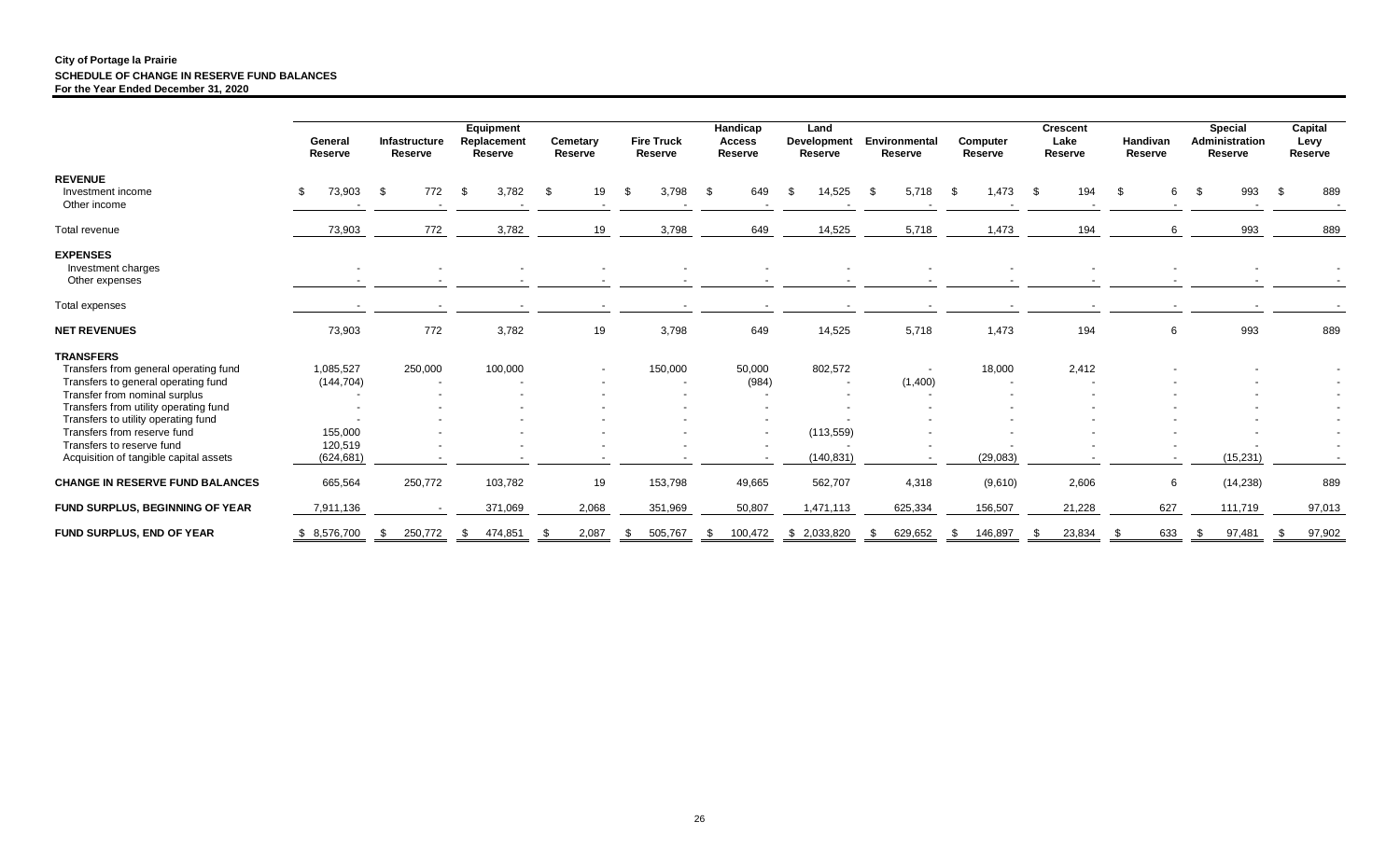|    | 2020                                            |      |                            |      |                                 |                           |            |                             |      |                                            |            |                                         |      |                                  |      |                               |      |                                            |                                                                   |                                               |      |                                         |                                     |    | 2019                              |
|----|-------------------------------------------------|------|----------------------------|------|---------------------------------|---------------------------|------------|-----------------------------|------|--------------------------------------------|------------|-----------------------------------------|------|----------------------------------|------|-------------------------------|------|--------------------------------------------|-------------------------------------------------------------------|-----------------------------------------------|------|-----------------------------------------|-------------------------------------|----|-----------------------------------|
|    | Recreation<br><b>Dedication Fees</b><br>Reserve |      | <b>Sidewalk</b><br>Reserve |      | Softball<br>Reserve             | <b>Gas Tax</b><br>Reserve |            | Glesby<br>Centre<br>Reserve |      | Accomm.<br><b>Tax Marketing</b><br>Reserve |            | Accom<br><b>Tax Sask Ave</b><br>Reserve |      | <b>BDO</b><br>Capital<br>Reserve |      | Library<br>Capital<br>Reserve |      | <b>Utility</b><br>Infastructure<br>Reserve | <b>Utility</b><br>Replacement<br>Reserve                          | <b>Utility Nutrient</b><br>Removal<br>Reserve |      | <b>Utility IP</b><br>Capital<br>Reserve | Total                               |    | Total                             |
| \$ | 211                                             | - \$ | 2,705                      | \$   | 232<br>$\overline{\phantom{a}}$ | \$<br>38,476              | \$         |                             | \$   | $\sim$                                     | \$         |                                         | \$   |                                  | S.   |                               | \$   | 2,764                                      | \$<br>164,905                                                     | \$<br>172,023                                 | - \$ | $\overline{\phantom{a}}$                | \$<br>488,037                       | £. | 652,413<br>237                    |
|    | 211                                             |      | 2,705                      |      | 232                             | 38,476                    |            |                             |      |                                            |            |                                         |      |                                  |      |                               |      | 2,764                                      | 164,905                                                           | 172,023                                       |      | $\overline{\phantom{a}}$                | 488,037                             |    | 652,650                           |
|    |                                                 |      |                            |      |                                 |                           |            |                             |      |                                            |            |                                         |      |                                  |      |                               |      |                                            |                                                                   |                                               |      |                                         |                                     |    |                                   |
|    |                                                 |      |                            |      |                                 |                           |            |                             |      |                                            |            |                                         |      |                                  |      |                               |      |                                            |                                                                   |                                               |      |                                         |                                     |    |                                   |
|    | 211                                             |      | 2,705                      |      | 232                             | 38,476                    |            |                             |      |                                            |            |                                         |      |                                  |      | $\overline{\phantom{a}}$      |      | 2,764                                      | 164,905                                                           | 172,023                                       |      | $\overline{\phantom{a}}$                | 488,037                             |    | 652,650                           |
|    |                                                 |      | 172,079<br>(1, 100)        |      |                                 | 715,976                   |            | 20,000                      |      | 41,594<br>(60,000)                         |            | 41,594                                  |      | 10,000                           |      | 7,668                         |      |                                            | (106, 916)                                                        |                                               |      | $\overline{\phantom{a}}$                | 3,467,422<br>(315, 104)             |    | 2,706,999<br>(550, 233)           |
|    |                                                 |      |                            |      |                                 |                           |            |                             |      |                                            |            |                                         |      |                                  |      | $\overline{\phantom{a}}$      |      | 902,302                                    | $\overline{\phantom{a}}$<br>2,321,067<br>$\overline{\phantom{a}}$ | 547,034                                       |      | $\overline{\phantom{a}}$<br>230,175     | $\sim$<br>4,000,578                 |    | $\sim$<br>4,847,025<br>(218, 390) |
|    |                                                 |      | (286, 030)                 |      |                                 | (23, 126)                 |            |                             |      | (21, 605)                                  |            |                                         |      |                                  |      |                               |      |                                            | (120, 519)<br>113,559<br>(4,614,363)                              | (753, 679)                                    |      |                                         | (79, 078)<br>234,078<br>(6,508,629) |    | (5,343,460)                       |
|    | 211                                             |      | (112, 346)                 |      | 232                             | 731,326                   |            | 20,000                      |      | (40, 011)                                  |            | 41,594                                  |      | 10,000                           |      | 7,668                         |      | 905,066                                    | (2, 242, 267)                                                     | (34, 622)                                     |      | 230,175                                 | 1,287,304                           |    | 2,094,591                         |
|    | 22,995                                          |      | 298,859                    |      | 11,458                          | 2,611,479                 |            | 108,090                     |      | 141,863                                    |            | 406,707                                 |      | 10,000                           |      | 1,968                         |      |                                            | 12,056,961                                                        | 12,124,483                                    |      | $\overline{\phantom{a}}$                | 38,965,453                          |    | 36,870,862                        |
| S. | 23,206                                          | - \$ | 186,513                    | - \$ | 11,690                          | \$ 3,342,805              | $^{\circ}$ | 128,090                     | - \$ | 101,852                                    | $^{\circ}$ | 448,301                                 | - \$ | 20,000                           | - \$ | 9,636                         | - \$ | 905,066                                    | \$9,814,694                                                       | \$12,089,861                                  | - \$ | 230,175                                 | \$40,252,757                        |    | \$38,965,453                      |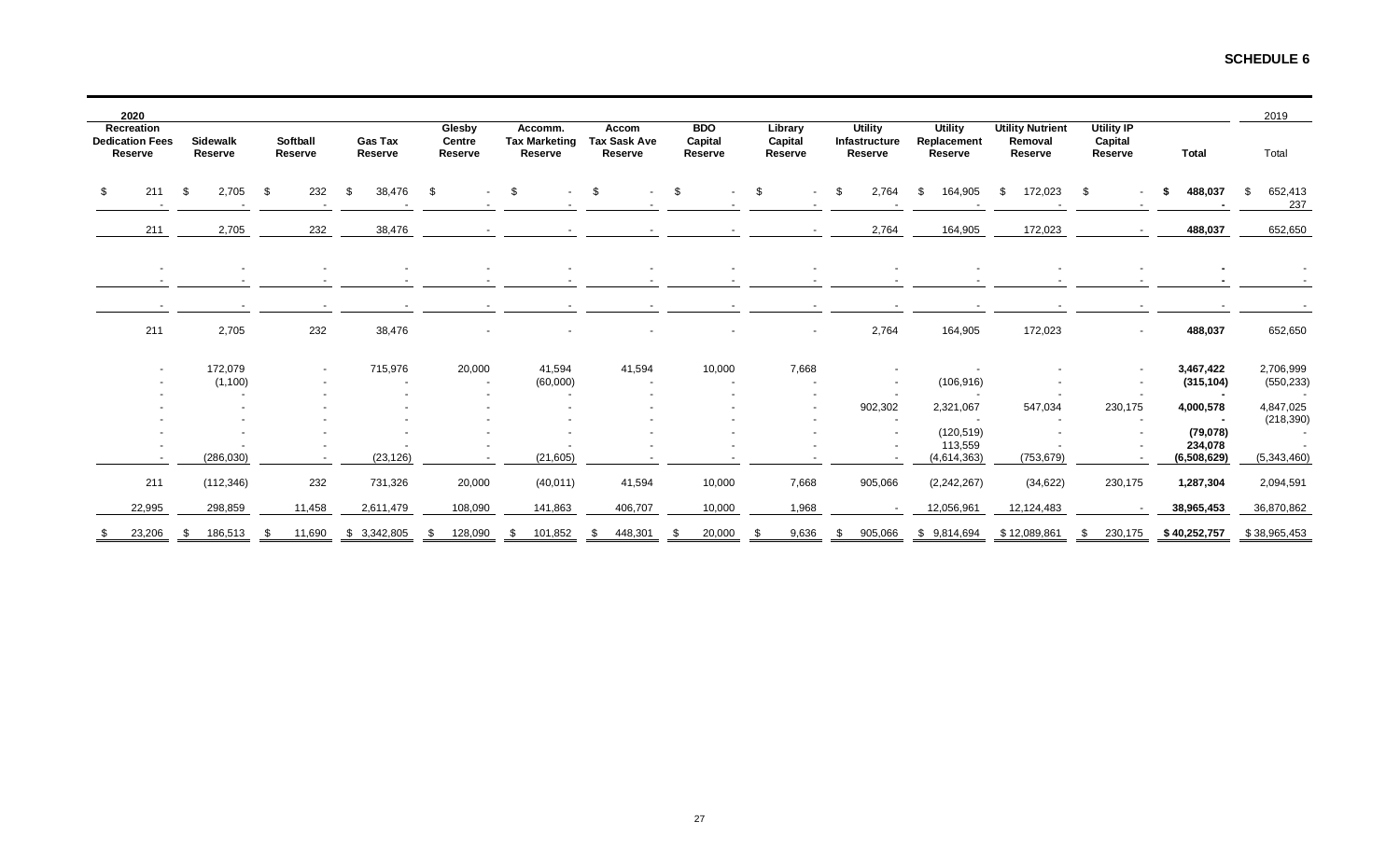## **City of Portage la Prairie SCHEDULE 7 SCHEDULE OF L.U.D. OPERATIONS For the Year Ended December 31, 2020**

|                                                                                                                                                                                                                                                                  | 2020 | <b>Budget</b> | 2020<br><b>Actual</b> | 2019<br>Actual |  |  |
|------------------------------------------------------------------------------------------------------------------------------------------------------------------------------------------------------------------------------------------------------------------|------|---------------|-----------------------|----------------|--|--|
| <b>Revenue</b><br><b>Taxation</b><br>Other Revenue (specify)                                                                                                                                                                                                     | \$   |               |                       | \$             |  |  |
| Total revenue                                                                                                                                                                                                                                                    |      |               |                       |                |  |  |
| <b>Expenses</b><br><b>General Government:</b><br>Indemnities                                                                                                                                                                                                     |      |               |                       |                |  |  |
| <b>Transportation Services</b><br>Road and street maintenance<br>Bridge maintenance<br>Sidewalk and boulevard maintenance<br><b>Street lighting</b><br>Other                                                                                                     |      |               |                       |                |  |  |
| Environmental health<br>Waste collection and disposal<br>Recycling<br>Other (specify):                                                                                                                                                                           |      |               |                       |                |  |  |
| Regional planning and development<br>Planning and zoning<br>Urban renewal<br>Beautification and land rehabilitation<br>Urban area weed control<br>Other (specify):                                                                                               |      |               |                       |                |  |  |
| Recreation and cultural services<br>Community centers and halls<br>Swimming pools and beaches<br>Golf courses<br>Skating and curling rinks<br>Parks and playgrounds<br>Other recreational facilities<br><b>Museums</b><br>Libraries<br>Other cultural facilities |      |               |                       |                |  |  |
| <b>Total expenses</b>                                                                                                                                                                                                                                            |      |               |                       |                |  |  |
| <b>Net revenues (expenses)</b>                                                                                                                                                                                                                                   |      |               |                       |                |  |  |
| <b>Transfers:</b><br>Transfers from (to) L.U.D. reserves<br>Transfers from (to) operating fund<br>Other (specify):                                                                                                                                               |      |               |                       |                |  |  |
| Change in L.U.D. balances                                                                                                                                                                                                                                        |      |               |                       |                |  |  |
| Unexpended balance, beginning of year                                                                                                                                                                                                                            |      |               |                       |                |  |  |
| Unexpended balance, end of year                                                                                                                                                                                                                                  |      |               |                       |                |  |  |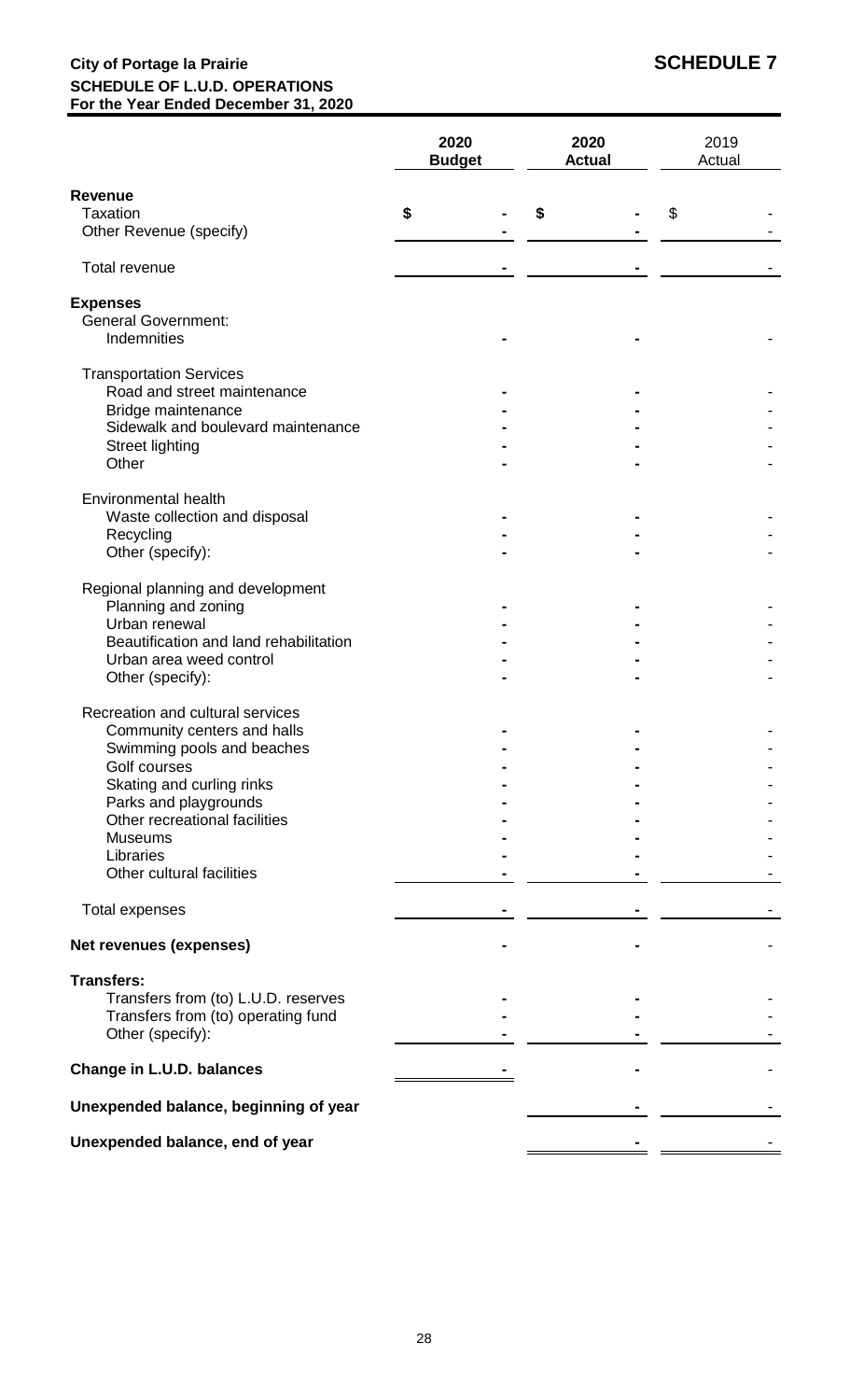### **City of Portage la Prairie <b>SCHEDULE 8 SCHEDULE OF FINANCIAL POSITION FOR UTILITIES As at December 31, 2020**

|                                                                                                                                                         | 2020                                      | 2019                             |
|---------------------------------------------------------------------------------------------------------------------------------------------------------|-------------------------------------------|----------------------------------|
|                                                                                                                                                         | <b>Total</b>                              | Total                            |
| <b>FINANCIAL ASSETS</b><br>Cash and temporary investments<br>Amounts receivable<br>Portfolio investments<br>Due from other funds<br>Other (specify):    | \$<br>2,504,187<br>944,820<br>\$3,449,007 | \$<br>3,896,678<br>\$ 3,896,678  |
| <b>LIABILITIES</b><br>Accounts payable and accrued liabilities<br>Unearned revenue<br>Long-term debt (Note 9)<br>Due to other funds<br>Other (specify): | \$<br>404,066                             | \$<br>438,280<br>1,027,527       |
|                                                                                                                                                         | 404,066                                   | 1,465,807                        |
| <b>NET FINANCIAL ASSETS (NET DEBT)</b>                                                                                                                  | \$3,044,941                               | \$<br>2,430,871                  |
| <b>NON-FINANCIAL ASSETS</b><br>Tangible capital assets (Schedule 1)<br>Inventories<br>Prepaid expenses                                                  | \$54,469,338<br>283,258<br>22,088         | \$49,042,228<br>250,145<br>2,364 |
|                                                                                                                                                         | 54,774,684                                | 49,294,737                       |
| <b>FUND SURPLUS (DEFICIT)</b>                                                                                                                           | \$57,819,625                              | \$51,725,608                     |

**COMMITMENTS AND CONTINGENCIES (Notes 11 and 12)**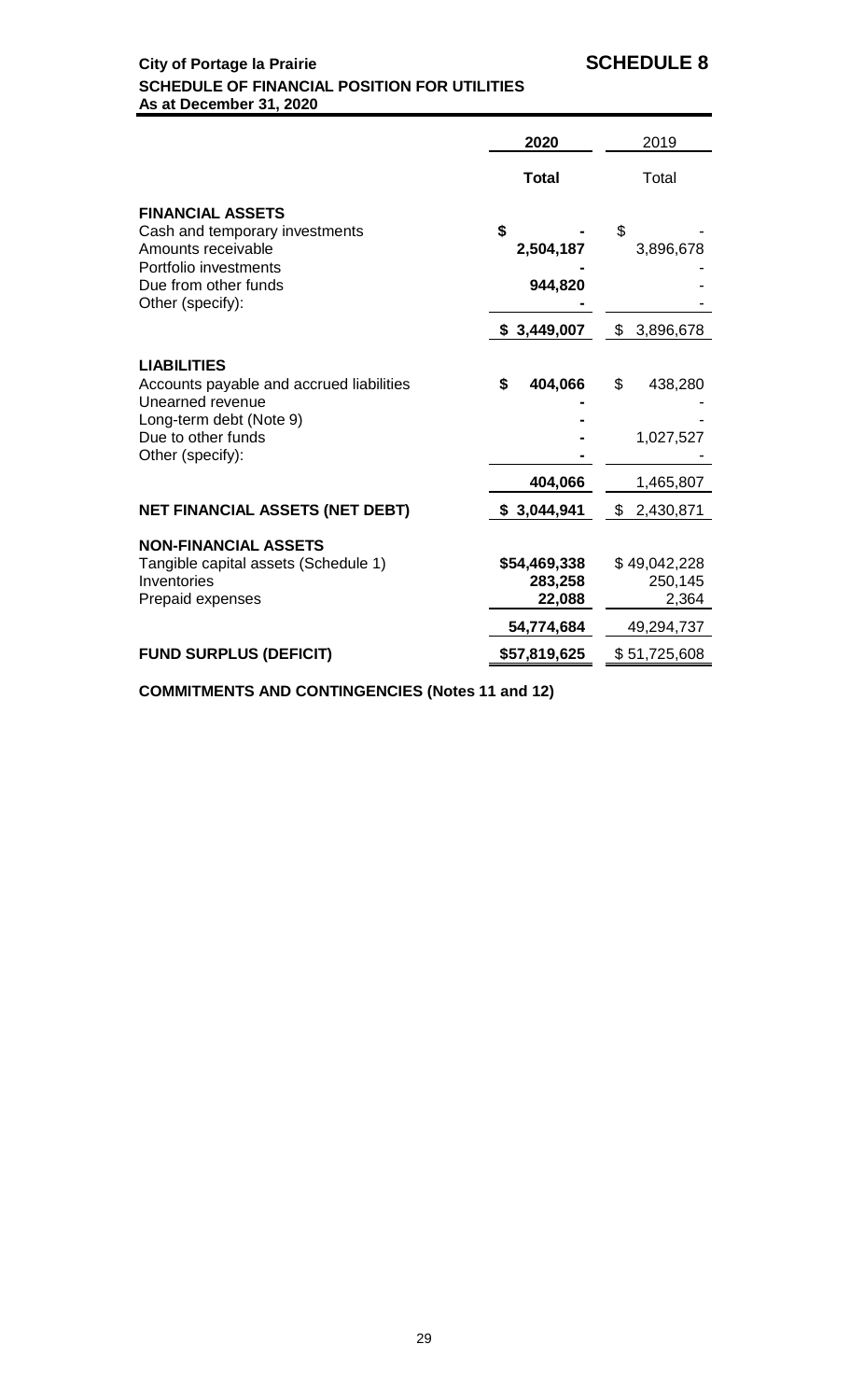## **City of Portage la Prairie SCHEDULE 9 SCHEDULE OF UTILITY OPERATIONS For the Year Ended December 31, 2020**

|                                         | <b>Budget</b> | 2020         | 2019         |
|-----------------------------------------|---------------|--------------|--------------|
| <b>REVENUE</b>                          |               |              |              |
| Water<br>Water fees                     | \$9,963,760   | \$11,697,280 | \$11,525,919 |
| <b>Bulk Water fees</b>                  |               | 13,439       | 14,768       |
| sub-total- water                        | 9,963,760     | 11,710,719   | 11,540,687   |
| <b>Sewer</b>                            |               |              |              |
| Sewer fees                              | 27,000        | 12,942       | 28,396       |
| Lagoon tipping fees                     |               |              |              |
| sub-total- sewer                        | 27,000        | 12,942       | 28,396       |
| <b>Property taxes</b>                   |               |              |              |
| <b>Recovery</b>                         |               |              |              |
| Deficit recovery                        |               |              |              |
| Debenture recovery                      |               |              |              |
| sub-total- recovery                     |               |              |              |
| <b>Government transfers</b>             |               |              |              |
| Operating                               |               |              |              |
| Capital                                 | 460,000       | 995,766      | 4,900,567    |
| sub-total- government transfers         | 460,000       | 995,766      | 4,900,567    |
| <b>Other</b>                            |               |              |              |
| <b>Hydrant rentals</b>                  | 57,725        | 57,825       | 57,575       |
| Connection charges                      | 20,000        | 18,385       | 22,887       |
| Installation service                    |               |              |              |
| <b>Penalties</b>                        | 10,700        | 5,820        | 12,004       |
| Contributed tangible capital assets     |               |              |              |
| Investment income                       | 248,460       | 144,940      | 182,480      |
| <b>Administration fees</b>              |               |              |              |
| Gain on sale of tangible capital assets |               |              |              |
| Other income                            |               | 1,500        | 400          |
| sub-total- other                        | 336,885       | 228,470      | 275,346      |
| <b>Total revenue</b>                    | 10,787,645    | 12,947,897   | 16,744,996   |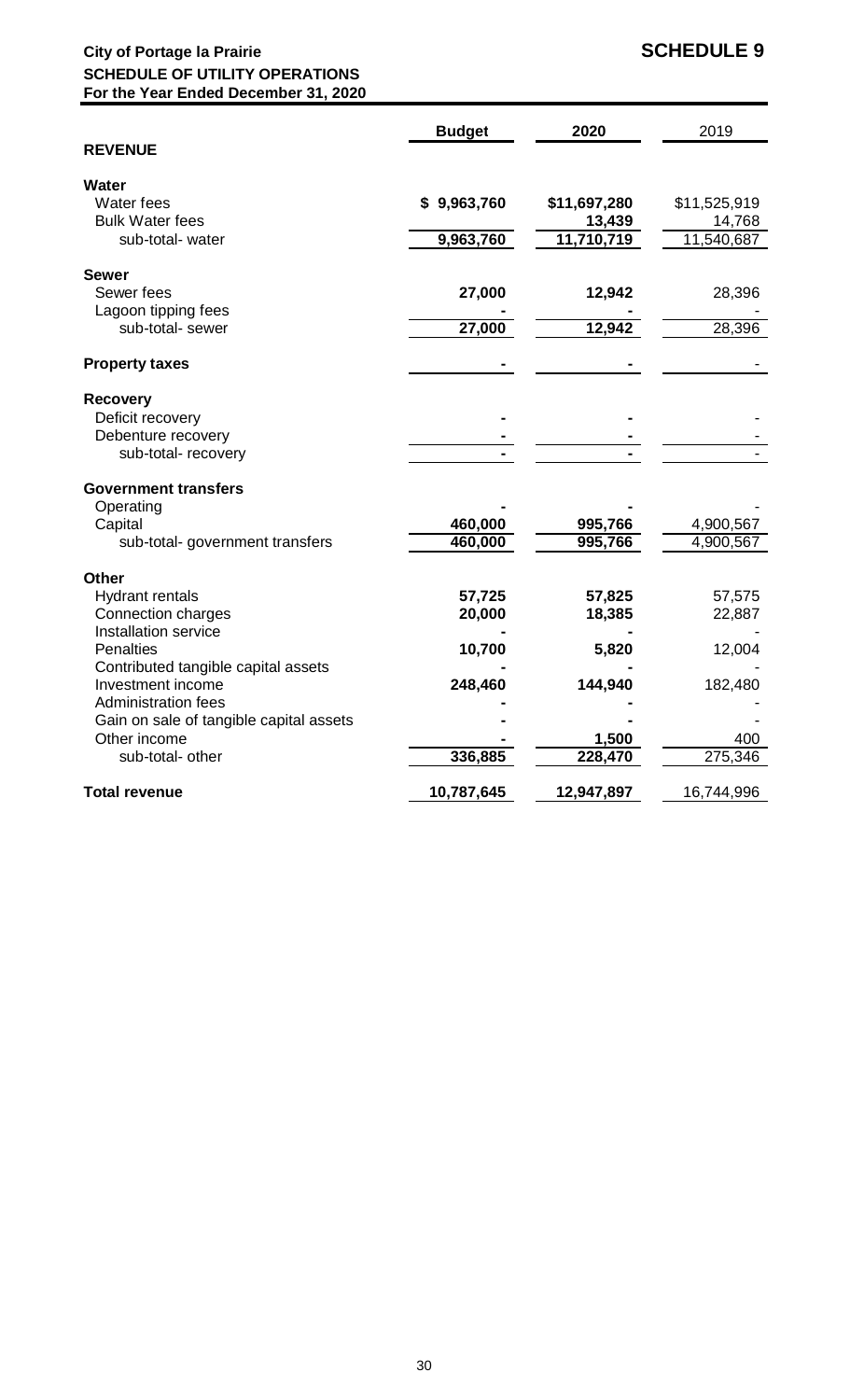### **City of Portage la Prairie SCHEDULE 9 SCHEDULE OF UTILITY OPERATIONS (cont'd) For the Year Ended December 31, 2020**

|                                                                        | <b>Budget</b>      | 2020                 | 2019               |
|------------------------------------------------------------------------|--------------------|----------------------|--------------------|
| <b>EXPENSES</b>                                                        |                    |                      |                    |
| General                                                                |                    |                      |                    |
| Administration                                                         | 1,444,564          | 1,328,936            | 1,294,548          |
| Training costs<br><b>Billing and collection</b>                        |                    |                      |                    |
| Utilities (telephone, electricity, etc.)                               |                    |                      |                    |
| Other (specify)                                                        |                    |                      |                    |
| sub-total- general                                                     | 1,444,564          | 1,328,936            | 1,294,548          |
| <b>Water General</b>                                                   |                    |                      |                    |
| <b>Purification and treatment</b>                                      | 3,128,409          | 2,898,120            | 2,493,703          |
| Water purchases<br>Transmission and distribution                       | 1,766,293          | 1,145,767            | 1,535,604          |
| Hydrant maintenance                                                    |                    |                      |                    |
| <b>Transportation services</b>                                         |                    |                      |                    |
| <b>Connection costs</b>                                                |                    |                      |                    |
| Other (specify)<br>sub-total- water general                            | 4,894,702          | 4,043,887            | 4,029,307          |
|                                                                        |                    |                      |                    |
| <b>Water Amortization &amp; Interest</b>                               |                    |                      |                    |
| Amortization                                                           |                    | 955,888              | 322,157            |
| Interest on long term debt<br>sub-total- water amortization & interest |                    | 955,888              | 322,157            |
|                                                                        |                    |                      |                    |
| <b>Sewer General</b>                                                   |                    |                      |                    |
| Collection system costs                                                | 1,336,937          | 1,085,183<br>294,458 | 894,206            |
| Treatment and disposal cost<br><b>Lift Station costs</b>               | 655,752<br>432,953 | 273,923              | 326,869<br>301,671 |
| <b>Transportation services</b>                                         |                    |                      |                    |
| <b>Connection costs</b>                                                |                    |                      |                    |
| Other sewage & disposal costs                                          | 217,930            |                      |                    |
| sub-total- sewer general                                               | 2,643,572          | 1,653,564            | 1,522,746          |
| <b>Sewage Amortization &amp; Interest</b>                              |                    |                      |                    |
| Amortization                                                           |                    | 334,945              | 322,144            |
| Interest on long term debt<br>sub-total- sewer amortization & interest |                    | 334,945              | 322,144            |
|                                                                        |                    |                      |                    |
| <b>Total expenses</b>                                                  | 8,982,838          | 8,317,220            | 7,490,902          |
| <b>NET OPERATING SURPLUS</b>                                           | 1,804,807          | 4,630,677            | 9,254,094          |
| <b>TRANSFERS</b>                                                       |                    |                      |                    |
| Transfers from (to) operating fund                                     |                    |                      |                    |
| Transfers from (to) reserve funds                                      | (1,804,807)        | 1,463,340            | (2, 184, 586)      |
| <b>CHANGE IN UTILITY FUND BALANCE</b>                                  |                    | 6,094,017            | 7,069,508          |
| FUND SURPLUS, BEGINNING OF YEAR                                        |                    | 51,725,608           | 44,656,100         |
| <b>FUND SURPLUS, END OF YEAR</b>                                       |                    | \$57,819,625         | \$51,725,608       |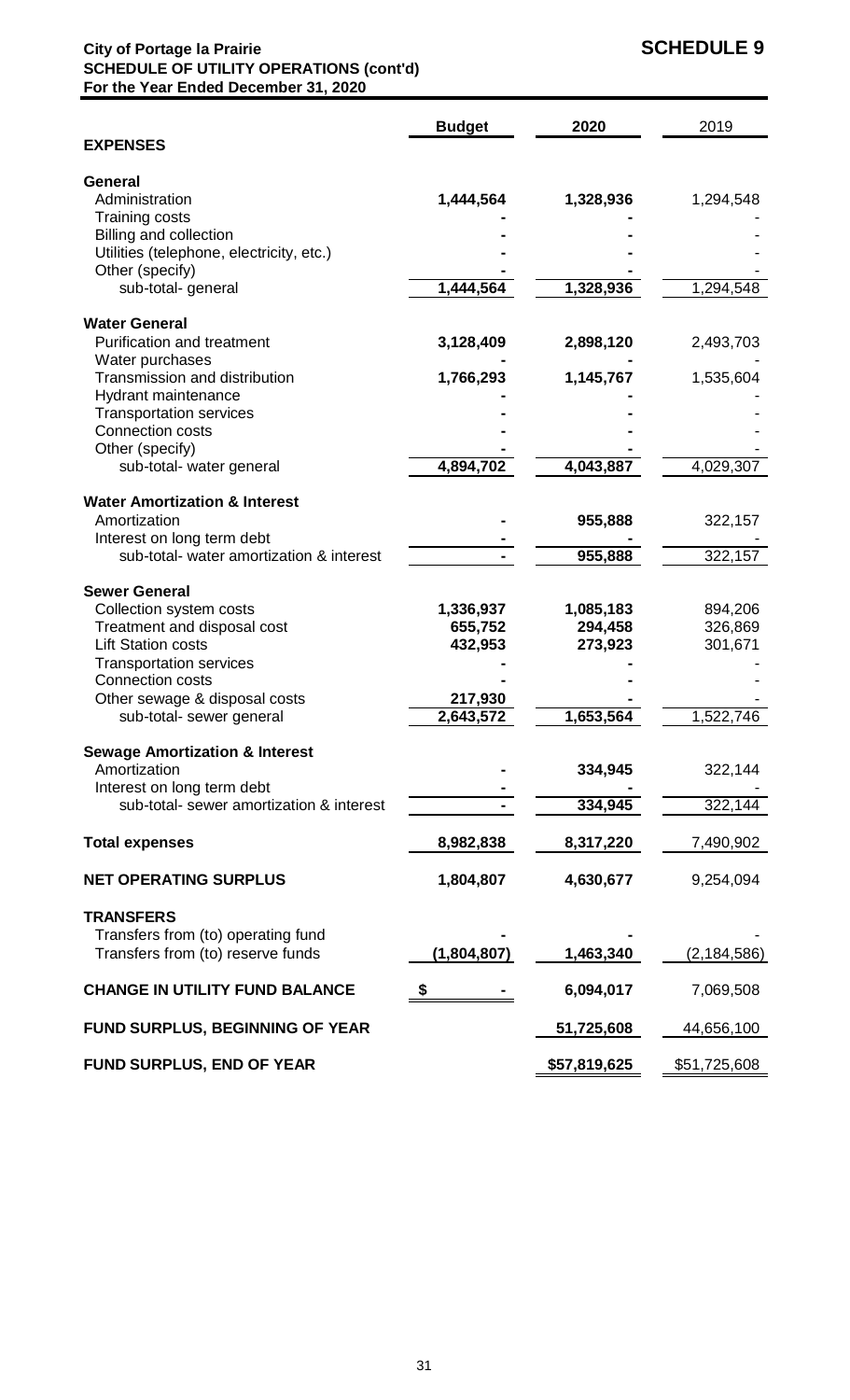### **City of Portage la Prairie SCHEDULE 10 RECONCILIATION OF THE FINANCIAL PLAN TO THE BUDGET For the Year Ended December 31, 2020**

|                                      | <b>Financial Plan</b><br><b>Financial Plan</b><br><b>Amortization</b><br><b>Interest</b><br>(TCA)<br>General<br>Utility(ies)<br><b>Expense</b> |              |    | <b>Transfers</b> | <b>Long Term</b><br><b>Accruals</b> |                   | <b>Consolidated</b><br><b>Entities</b> | <b>PSAB</b><br><b>Budget</b> |              |                  |
|--------------------------------------|------------------------------------------------------------------------------------------------------------------------------------------------|--------------|----|------------------|-------------------------------------|-------------------|----------------------------------------|------------------------------|--------------|------------------|
| <b>REVENUE</b>                       |                                                                                                                                                |              |    |                  |                                     |                   |                                        |                              |              |                  |
| Property taxes                       | \$11,068,092                                                                                                                                   | \$           | S  |                  |                                     | \$                | \$                                     | S                            |              | 11,068,092<br>\$ |
| Grants in lieu of taxation           | 873,480                                                                                                                                        |              |    |                  |                                     |                   |                                        |                              |              | 873,480          |
| User fees                            | 4,782,588                                                                                                                                      |              |    |                  |                                     |                   |                                        |                              | 2,114,991.00 | 6,897,579        |
| Permits, licences and fines          | 341,200                                                                                                                                        |              |    |                  |                                     |                   |                                        |                              |              | 341,200          |
| Investment income                    | 240,000                                                                                                                                        |              |    |                  |                                     |                   |                                        |                              | 32,003.00    | 272,003          |
| Other revenue                        | 510,579                                                                                                                                        |              |    |                  |                                     |                   |                                        |                              | 40,110.00    | 550,689          |
| Water and sewer                      |                                                                                                                                                | 10,787,645   |    |                  |                                     |                   |                                        |                              |              | 10,787,645       |
| Grants - Province of Manitoba        | 3,304,774                                                                                                                                      |              |    |                  |                                     |                   |                                        |                              | 192,149.00   | 3,496,923        |
| Grants - other                       | 878,286                                                                                                                                        |              |    |                  |                                     |                   |                                        |                              | 963,983.00   | 1,842,269        |
| Transfers from accumulated surplus   | 1,310,762                                                                                                                                      | 4,092,067    |    |                  |                                     | (5,402,829)       |                                        |                              |              |                  |
| Transfers from reserves              |                                                                                                                                                |              |    |                  |                                     |                   |                                        |                              |              |                  |
| Total revenue                        | \$23,309,761                                                                                                                                   | \$14,879,712 | \$ |                  | \$                                  | (5,402,829)<br>\$ | \$                                     | \$                           | 3,343,236    | \$36,129,880     |
| <b>EXPENSES</b>                      |                                                                                                                                                |              |    |                  |                                     |                   |                                        |                              |              |                  |
| General government services          | 2,575,605                                                                                                                                      | \$           | \$ | 46,120           | \$                                  | \$                | \$                                     | \$                           |              | 2,621,725<br>\$  |
| Protective services                  | 6,154,541                                                                                                                                      |              |    | 203,870          |                                     |                   |                                        |                              |              | 6,358,411        |
| <b>Transportation services</b>       | 2,357,311                                                                                                                                      |              |    | 761,862          |                                     |                   |                                        |                              | 58,044.00    | 3,177,217        |
| <b>Environmental health services</b> | 895,734                                                                                                                                        |              |    | 9,958            |                                     |                   |                                        |                              | 398,177.00   | 1,303,869        |
| Public health and welfare services   | 342,636                                                                                                                                        |              |    |                  |                                     |                   |                                        |                              |              | 342,636          |
| Regional planning and development    | 412,398                                                                                                                                        |              |    | 14,350           |                                     |                   |                                        |                              | 365,228.00   | 791,976          |
| Resource cons and industrial dev     | 179,400                                                                                                                                        |              |    |                  |                                     |                   |                                        |                              | 12,675.00    | 192,075          |
| Recreation and cultural services     | 2,385,929                                                                                                                                      |              |    | 1,121,816        | 336,348                             |                   |                                        |                              | 1,542,545.00 | 5,386,638        |
| Water and sewer services             |                                                                                                                                                | 8,982,838    |    | 1,290,835        |                                     |                   |                                        |                              |              | 10,273,673       |
| Fiscal services:                     |                                                                                                                                                |              |    |                  |                                     |                   |                                        |                              |              |                  |
| Transfer to capital                  | 127,700                                                                                                                                        | 992,000      |    |                  |                                     | (1, 119, 700)     |                                        |                              |              |                  |
| Debt charges                         | 1,553,126                                                                                                                                      |              |    |                  | (1,553,126)                         |                   |                                        |                              |              |                  |
| Short term interest                  | 388,600                                                                                                                                        |              |    |                  |                                     | (388, 600)        |                                        |                              |              |                  |
| Transfer to reserves                 | 5,876,857                                                                                                                                      | 4,904,874    |    |                  |                                     | (10, 781, 731)    |                                        |                              |              |                  |
| Allowance for tax assets             | 59,923                                                                                                                                         |              |    |                  |                                     | (59, 923)         |                                        |                              |              |                  |
| Total expenses                       | \$23,309,761                                                                                                                                   | \$14,879,712 | S. | 3,448,811        | (1, 216, 778)<br>\$                 | \$(12, 349, 954)  | \$                                     |                              | 2,376,669    | \$30,448,220     |
| <b>Surplus (Deficit)</b>             |                                                                                                                                                |              | \$ | (3, 448, 811)    | 1,216,778<br>\$                     | 6,947,125<br>S    | S                                      |                              | 966,567      | 5,681,660        |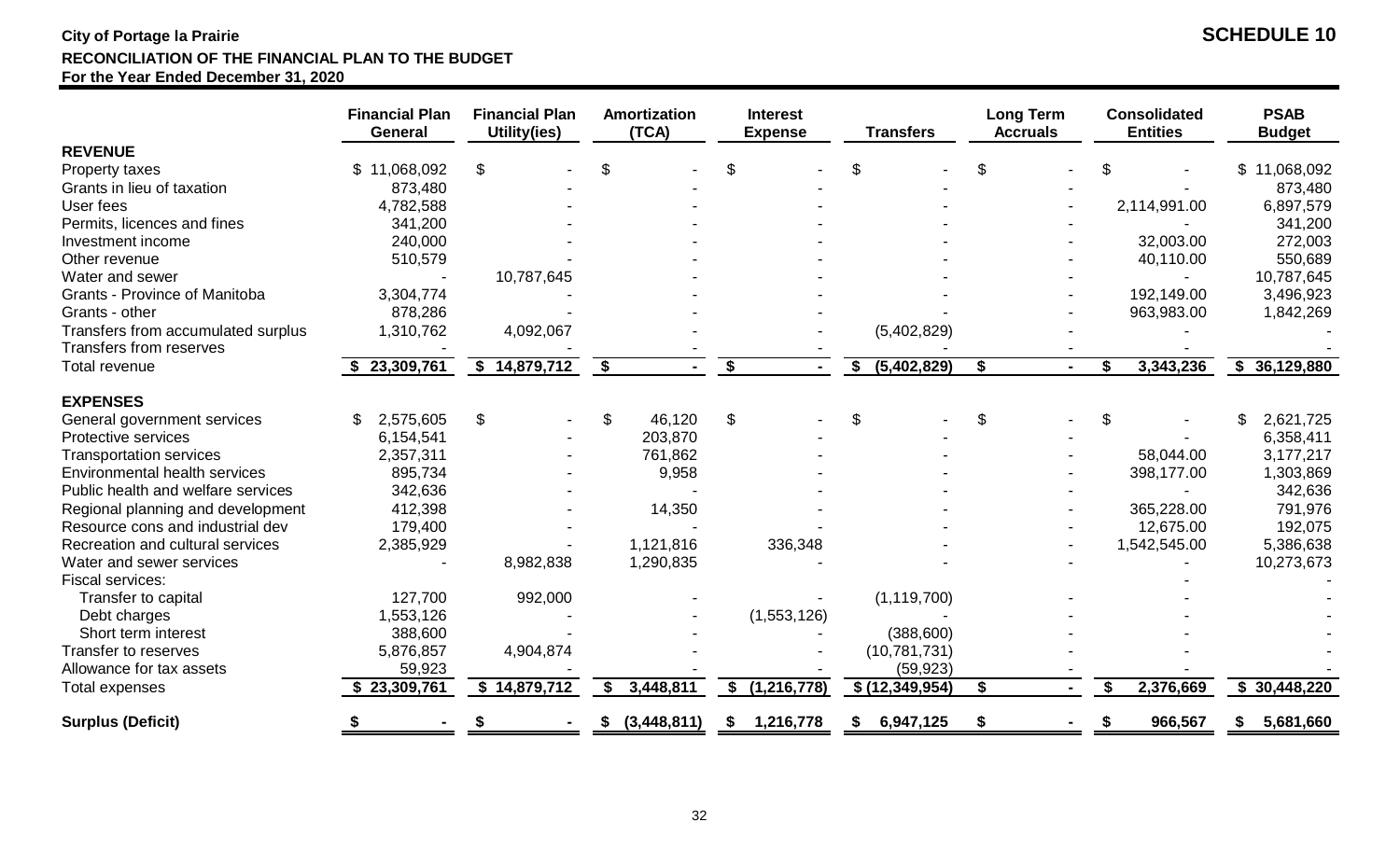### **City of Portage la Prairie SCHEDULE 11 ANALYSIS OF TAXES ON ROLL December 31, 2020**

|                            | 2020            |            | 2019       |
|----------------------------|-----------------|------------|------------|
|                            |                 |            |            |
| Balance, beginning of year | \$1,030,261     | $\sqrt{3}$ | 939,209    |
| Add:                       |                 |            |            |
| Tax levy (Schedule 12)     | 19,491,109      |            | 18,771,929 |
| Taxes added                | 590,792         |            | 167,668    |
| Penalties or interest      | 71,980          |            | 147,065    |
| Other accounts added       |                 |            | 455,632    |
| Sub-total                  | 20,153,881      |            | 19,542,294 |
| Deduct:                    |                 |            |            |
| Cash collections - current | 16,651,914      |            | 16,282,389 |
| Cash collections - arrears | 955,176         |            | 836,592    |
| Writeoffs                  |                 |            |            |
| Tax discounts              | 4,952           |            | 6,105      |
| E.P.T.C. - cash advance    | 2,359,733       |            | 2,326,156  |
| Other credits (specify)    |                 |            |            |
| Sub-total                  | 19,971,775      |            | 19,451,242 |
| Balance, end of year       | 1,212,367<br>\$ |            | 1,030,261  |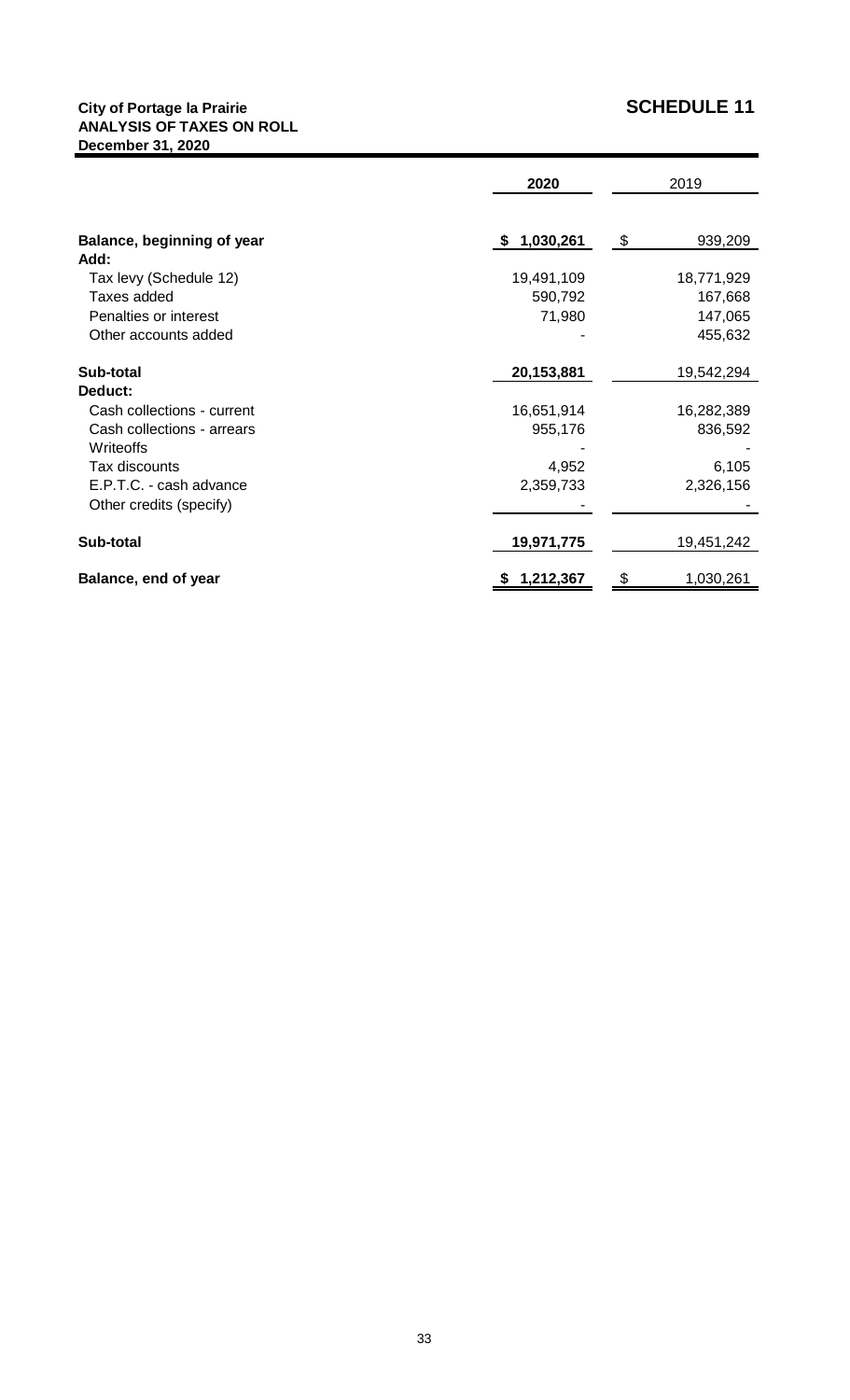### **City of Portage la Prairie SCHEDULE 12 ANALYSIS OF TAX LEVY For the Year Ended December 31, 2020**

|                                                                      |                |                   |                  | 2019             |                  |  |
|----------------------------------------------------------------------|----------------|-------------------|------------------|------------------|------------------|--|
|                                                                      |                | <b>Assessment</b> | <b>Mill Rate</b> | Levy             | Levy             |  |
| Debt charges:                                                        |                |                   |                  |                  |                  |  |
| Debt - PCU Centre                                                    | $\mathbb{S}$   | 569,903,280       | \$<br>2.48       | 1,412,790        | 1,408,404        |  |
| Debt - NE Transportation Route                                       | \$             | 569,903,280       | \$<br>0.05       | 25,646           | 60,970           |  |
| sub-total - Debt charges                                             |                |                   |                  | 1,438,436        | 1,469,374        |  |
| Deferred surplus                                                     | \$             |                   | \$               |                  |                  |  |
| Reserves:                                                            |                |                   |                  |                  |                  |  |
| Reserve - Glesby Centre                                              |                | 569,903,280       | \$<br>0.03       | 18,807           | 18,291           |  |
| Reserve - Handicap Access                                            | \$             | 569,903,280       | \$<br>0.08       | 46,732           |                  |  |
| Reserve - Fire                                                       | \$             | 569,903,280       | \$<br>0.24       | 139,056          | 170,715          |  |
| Reserve - Sidewalk                                                   | \$             | 569,903,280       | \$<br>0.28       | 159,573          | 10,161           |  |
| Reserve - General                                                    | \$             | 569,903,280       | \$<br>0.04       | 23,366           | 159,538          |  |
| Reserve - Equipment Replacemer                                       | \$             | 569,903,280       | \$<br>0.16       | 92,894           |                  |  |
| sub-total - Reserves                                                 |                |                   |                  | 480,428          | 358,705          |  |
| General municipal                                                    | $\mathfrak{L}$ | 569,903,280       | \$<br>15.79      | 9,001,052        | 8,724,787        |  |
| Special levies:                                                      |                |                   |                  |                  |                  |  |
| Assessment Levy                                                      | \$             | 569,903,280       | \$<br>0.26       | 148,175          | 147,852          |  |
| Business tax (rate%)                                                 | \$             |                   | \$               |                  |                  |  |
| <b>Total municipal taxes (Schedule 2)</b>                            |                |                   |                  | 11,068,092       | 10,700,718       |  |
| Education support levy                                               | \$             | 140,472,170       | \$<br>8.83       | 1,240,088        | 1,244,891        |  |
|                                                                      |                |                   |                  |                  |                  |  |
| Special levies:<br>Portage la Prairie School Division \$ 554,067,310 |                |                   | \$<br>12.96      | 7,182,929        | 6,826,320        |  |
|                                                                      |                |                   |                  |                  |                  |  |
| <b>Total education taxes</b>                                         |                |                   |                  | 8,423,017        | 8,071,211        |  |
| <b>Total tax levy (Schedule 11)</b>                                  |                |                   |                  | 19,491,109<br>\$ | \$<br>18,771,929 |  |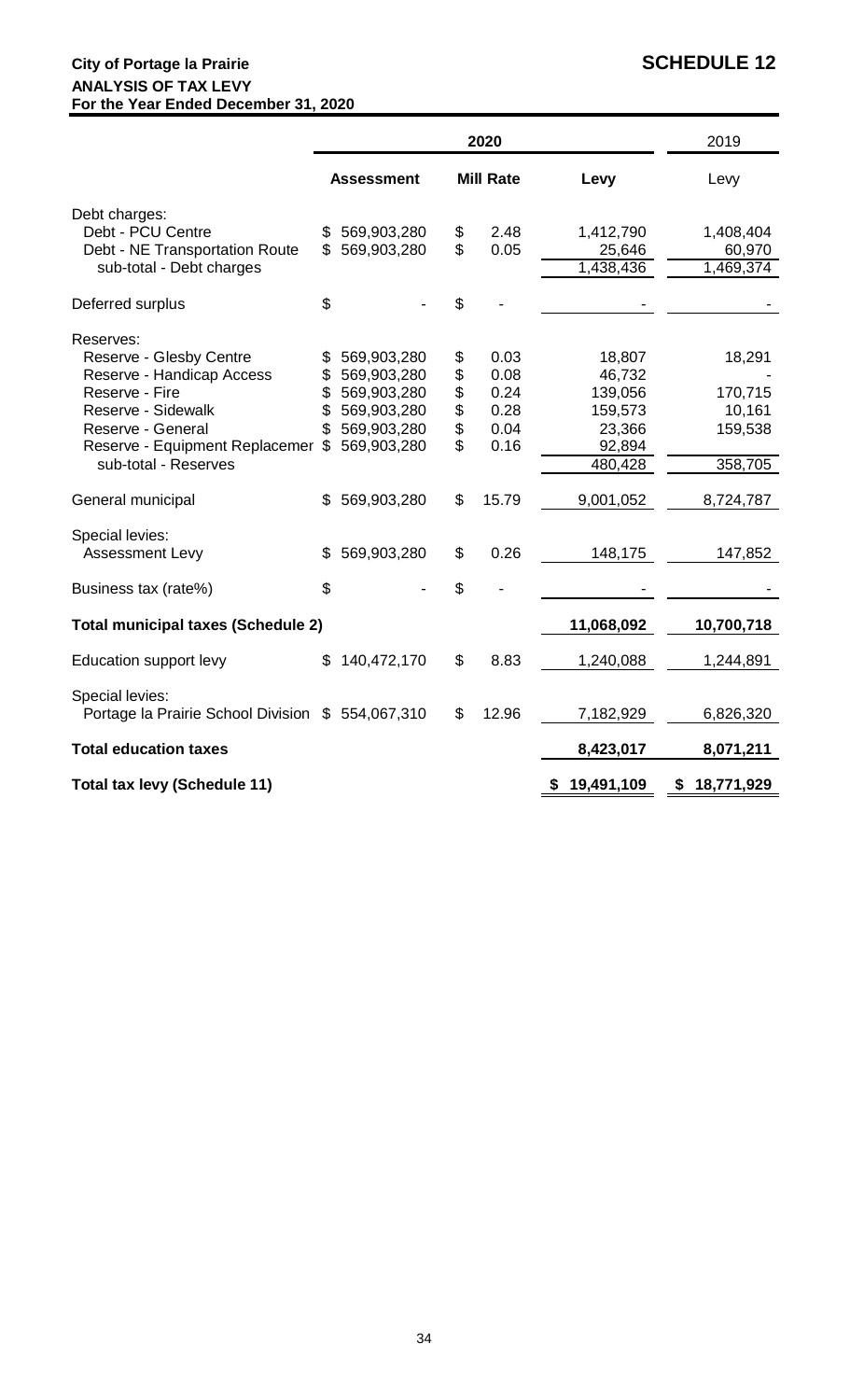## **City of Portage la Prairie SCHEDULE 13 SCHEDULE OF GENERAL OPERATING FUND EXPENSES For the Year Ended December 31, 2020**

|                                                               | 2020<br><b>Actual</b> | 2019<br>Actual       |
|---------------------------------------------------------------|-----------------------|----------------------|
| <b>General government services:</b>                           |                       |                      |
| Legislative                                                   | \$<br>265,121         | \$<br>241,824        |
| General administrative                                        | 2,056,451             | 1,870,521            |
| Other (specify)                                               | (122, 187)            | 835,968              |
|                                                               | 2,199,385             | 2,948,313            |
| <b>Protective services:</b>                                   |                       |                      |
| Police                                                        | 3,594,354             | 3,379,456            |
| Fire                                                          | 2,447,220             | 2,239,573            |
| <b>Emergency measures</b>                                     | 120,961               | 306,622              |
| Other (specify)                                               | 69,231                | 77,507               |
|                                                               | 6,231,766             | 6,003,158            |
| <b>Transportation services:</b>                               |                       |                      |
| Road transport                                                |                       |                      |
| Administration and engineering<br>Road and street maintenance | 255,821<br>1,679,969  | 305,382<br>2,107,604 |
| Bridge maintenance                                            |                       |                      |
| Sidewalk and boulevard maintenance                            | 64,792                | 93,502               |
| <b>Street lighting</b>                                        | 253,481               | 252,724              |
| Other (specify)                                               |                       |                      |
| Air transport                                                 |                       |                      |
| <b>Public transit</b>                                         |                       | 29,000               |
| Other (specify)                                               |                       |                      |
|                                                               | 2,254,063             | 2,788,212            |
| <b>Environmental health services:</b>                         |                       |                      |
| Waste collection and disposal                                 | 611,112               | 540,556              |
| Recycling                                                     | 242,465               | 239,751              |
| Other (specify)                                               |                       |                      |
| <b>Public health and welfare services:</b>                    | 853,577               | 780,307              |
| Public health                                                 | 180,320               | 150,476              |
| Medical care                                                  |                       |                      |
| Social assistance                                             | 70,721                | 70,721               |
| Other (specify)                                               |                       |                      |
|                                                               | 251,041               | 221,197              |
| <b>Regional planning and development</b>                      |                       |                      |
| Planning and zoning                                           | 14,850                | 19,620               |
| Urban renewal                                                 |                       |                      |
| Beautification and land rehabilitation                        |                       |                      |
| Urban area weed control                                       | 195,435               | 218,086              |
| Other (specify)                                               | 178,756<br>389,041    | 198,676<br>436,382   |
| Resource conservation and industrial development              |                       |                      |
| Rural area weed control                                       |                       |                      |
| Drainage of land                                              |                       |                      |
| Veterinary services                                           |                       |                      |
| Water resources and conservation                              |                       |                      |
| Regional development                                          | 150,150               | 150,150              |
| Industrial development                                        | 68,711                | 12,270               |
| Tourism                                                       | 952                   | 1,362                |
| Other (specify)                                               | (5, 446)              | 10,000               |
|                                                               | $\overline{21}$ 4,367 | 173,782              |
|                                                               |                       |                      |
| <b>Sub-totals forward</b>                                     | 12,393,240            | 13,351,351           |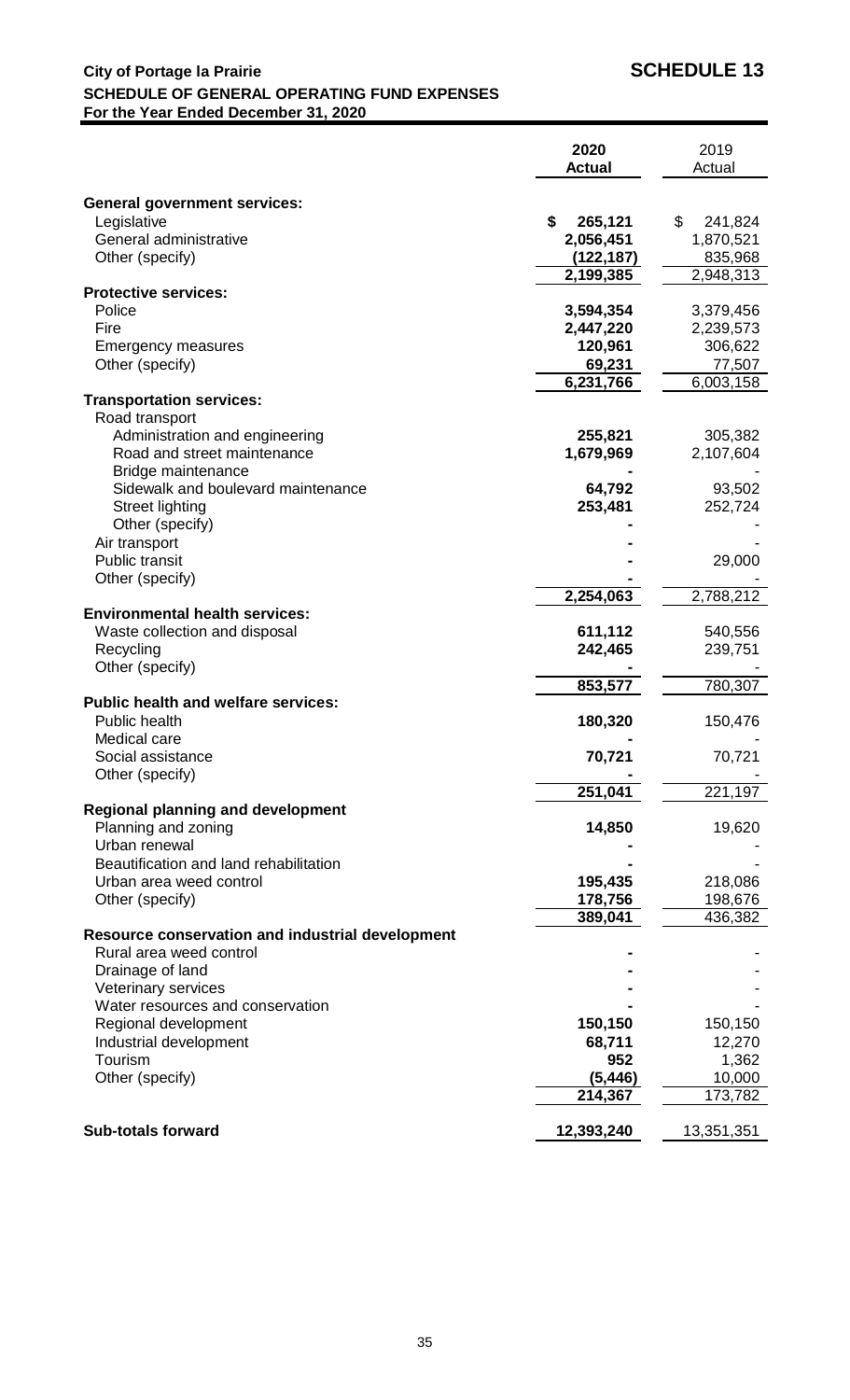## **City of Portage la Prairie SCHEDULE 13 SCHEDULE OF GENERAL OPERATING FUND EXPENSES For the Year Ended December 31, 2020**

|                                          | 2020<br><b>Actual</b> | 2019<br>Actual |
|------------------------------------------|-----------------------|----------------|
| <b>Sub-totals forward</b>                | 12,393,240            | 13,351,351     |
| <b>Recreation and cultural services:</b> |                       |                |
| Administration                           | 1,417,775             | 1,288,886      |
| Community centers and halls              | 72,900                | 72,900         |
| Swimming pools and beaches               |                       |                |
| Golf courses                             |                       |                |
| Skating and curling rinks                | 5,449                 | 5,280          |
| Parks and playgrounds                    | 441,141               | 449,976        |
| Other recreational facilities            | 1,536,328             | 1,654,077      |
| Museums                                  |                       |                |
| Libraries                                | 466,070               | 327,815        |
| Other cultural facilities                | 59,750                | 81,920         |
|                                          | 3,999,413             | 3,880,854      |
| <b>Total expenses</b>                    | \$16,392,653          | \$17,232,205   |